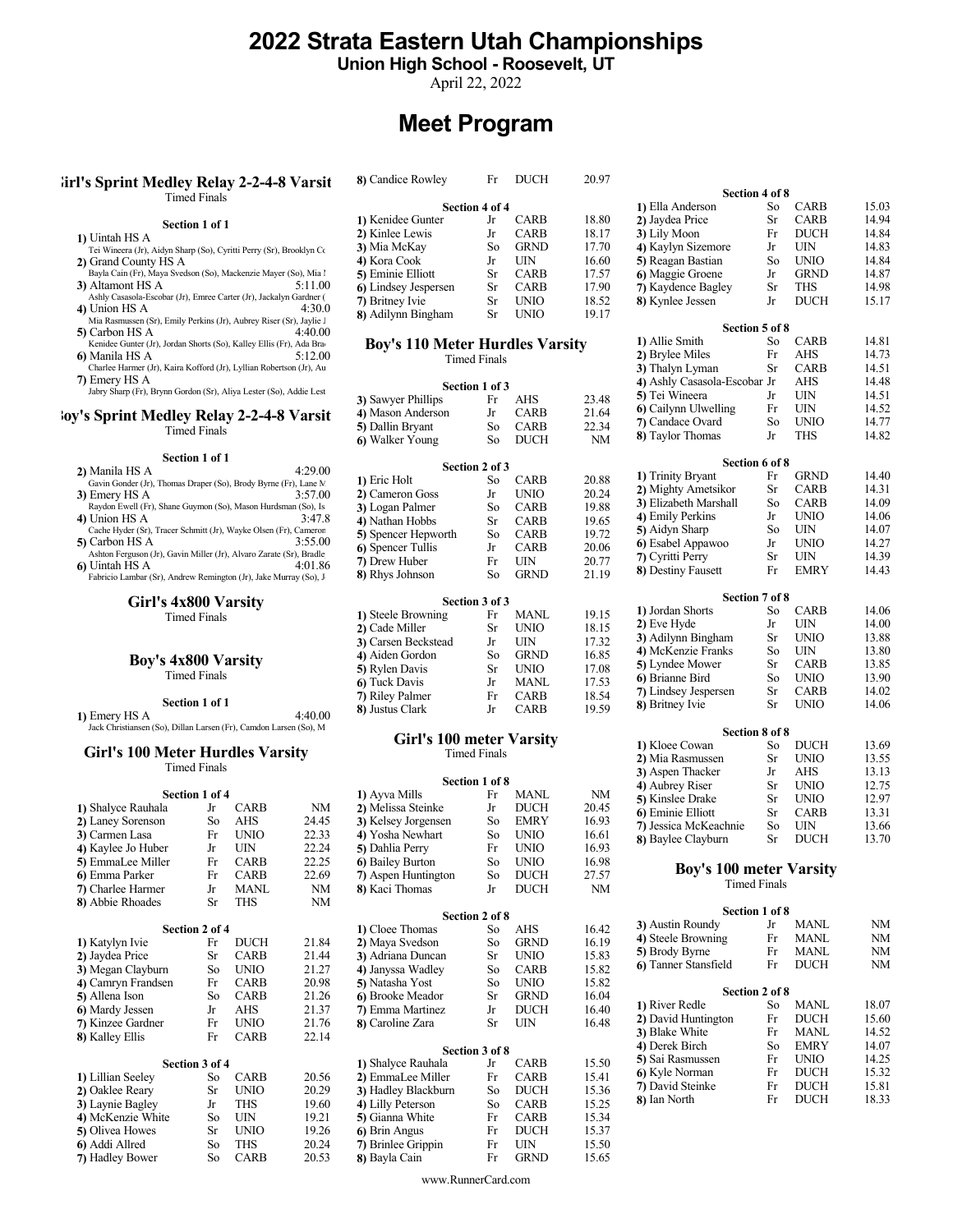| Section 3 of 8                             |          |             |                | Section 2 of 2                          |              |                    |               |
|--------------------------------------------|----------|-------------|----------------|-----------------------------------------|--------------|--------------------|---------------|
| 1) Cash Murdock                            | Jr       | AHS         | 13.71          | 1) Jaylie Jenkins                       | Fr           | UNIO               | 5             |
| 2) Rhys Johnson                            | So       | GRND        | 13.40          | 2) Beverly Lancaster                    | Jr           | CARB               | 5             |
| 3) Mason Anderson                          | Jr       | CARB        | 13.32          | 3) Keira Keel                           | So           | UIN                |               |
| 4) Kolby Cambridge                         | Fr       | UNIO        | 13.29          | 4) River White                          | Fr           | <b>UNIO</b>        | $\frac{1}{2}$ |
| 5) Isaac Jensen                            | Sr       | <b>EMRY</b> | 13.30          | 5) Lindsie Fausett                      | Jr           | <b>CARB</b>        |               |
| 6) Oscar Pena                              | Jr       | <b>DUCH</b> | 13.37          | 6) Kate Slaugh                          | So           | UIN                | $\frac{1}{2}$ |
| 7) Cade Hinton                             | Fr       | <b>DUCH</b> | 13.60          | 7) Mariah George                        | Fr           | <b>CARB</b>        | $\epsilon$    |
| 8) Dallin Bryant                           | So       | <b>CARB</b> | 13.95          | 8) Ambree Jones                         | Jr           | <b>CARB</b>        | $\epsilon$    |
|                                            |          |             |                | 9) Ada Bradford                         | So           | <b>CARB</b>        | $\epsilon$    |
| Section 4 of 8                             |          |             |                | 10) Mackenzie Mayer                     | So           | <b>GRND</b>        | $\epsilon$    |
| 1) Dallin Park                             | Fr       | THS         | 13.15          | 11) Mattie Richens                      | Fr           | UNIO               | $\epsilon$    |
| 2) Bryson Fabrizio                         | Fr       | THS         | 12.93          | 12) Chloe Wheeler                       | Fr           | UNIO               | $\epsilon$    |
| 3) Shane Guymon                            | So       | <b>EMRY</b> | 12.89          |                                         |              |                    |               |
| 4) Jaxon Johnson                           | Fr       | <b>EMRY</b> | 12.84          | <b>Boy's 1600 meter Varsity</b>         |              |                    |               |
| 5) Alec Rimmasch                           | Jr       | UIN         | 12.89          | <b>Timed Finals</b>                     |              |                    |               |
| 6) Quade Bowen                             | Sr       | UNIO        | 12.90          |                                         |              |                    |               |
| 7) Russell Seeley                          | Sr       | <b>CARB</b> | 12.98          | Section 1 of 3                          |              |                    |               |
| 8) Spencer Hepworth                        | So       | CARB        | 13.27          | 1) Parker Mann                          | So           | <b>EMRY</b>        |               |
|                                            |          |             |                | 2) Raydon Ewell                         | Fr           | <b>EMRY</b>        | $\frac{4}{5}$ |
| Section 5 of 8                             |          |             |                | 3) Cy Weber                             | Fr           | <b>EMRY</b>        | 5             |
| 1) Hector Villalba                         | So       | <b>CARB</b> | 12.81          | 4) Zander Harper                        | So           | <b>DUCH</b>        | $\epsilon$    |
| 2) Tyler Remington                         | Fr       | UIN         | 12.79          | 5) Zindell Conetah-VictorinSo           |              | <b>UNIO</b>        | $\epsilon$    |
| 3) Gavin Rhoades                           | Fr       | THS         | 12.74          | 6) Easton Hardy                         | So           | CARB               | $\epsilon$    |
| 4) Jordan Miles                            | So       | AHS         | 12.68          | 7) Tyler Frandsen                       | So           | <b>EMRY</b>        | $\epsilon$    |
| 5) Chase Dahlberg                          | So       | <b>UNIO</b> | 12.70          | 8) Kale Reary                           | Fr           | <b>UNIO</b>        | $\epsilon$    |
| 6) Logan Palmer                            | So       | <b>CARB</b> | 12.78          | 9) Derek Stead                          | So           | <b>CARB</b>        | $\epsilon$    |
| 7) Justus Clark                            | Jr       | CARB        | 12.79          | 10) Zac Johnson                         | Fr           | <b>UNIO</b>        | $\epsilon$    |
| 8) Porter Hurdsman                         | Fr       | <b>EMRY</b> | 12.84          | 11) Josiah Trostle                      | Fr           | <b>CARB</b>        | $\epsilon$    |
|                                            |          |             |                | 12) Leonardo Lugo                       | Jr           | <b>CARB</b>        | $\epsilon$    |
| Section 6 of 8                             |          |             |                | 13) Reagan Wimmer                       | Fr           | <b>DUCH</b>        |               |
| 1) Ethan Prettyman                         | Fr       | CARB        | 12.57          | 14) Hunter Jamison                      | Fr           | <b>EMRY</b>        |               |
| 2) Mason Vasquez                           | Jr       | CARB        | 12.53          | 15) Clayton Hansen                      | Jr           | AHS                |               |
| 3) Isaac Spotten<br>4) Jeddidiah Vandewark | Sr<br>So | DUCH<br>UIN | 12.47<br>12.47 |                                         |              |                    |               |
| 5) Rayce Walling                           | Sr       | <b>GRND</b> | 12.47          | Section 2 of 3                          |              |                    |               |
| 6) Gavin Miller                            | Jr       | CARB        | 12.49          | 1) Nathan Engar                         | Jr           | <b>CARB</b>        | 5             |
| 7) Eric Holt                               | So       | CARB        | 12.54          | 2) Joshua Cheshire                      | So           | UIN                | 5             |
| 8) Blake Rasmussen                         | Fr       | UNIO        | 12.66          | 3) Bradley Sweeney                      | Fr           | <b>CARB</b>        |               |
|                                            |          |             |                | 4) Zacary Ivie                          | Jr           | <b>UNIO</b>        | $5 - 15$      |
| Section 7 of 8                             |          |             |                | 5) Dillan Larsen                        | Fr           | <b>EMRY</b>        |               |
| 1) Zack Henline                            | Sr       | UIN         | 12.23          | 6) Matthew Costello<br>7) Caleb Hadlock | Fr           | UNIO               | 5             |
| 2) Kruz Cambridge                          | Jr       | UNIO        | 12.13          | 8) Jaxon Thomas                         | Fr<br>Jr     | UIN<br><b>UNIO</b> | 5<br>5        |
| 3) Easton Humes                            | So       | CARB        | 11.98          | 9) Adam Hadlock                         | Sr           | UIN                | 5             |
| 4) Andy Lassiter                           | Jr       | UIN         | 11.91          | 10) Lane Mays                           | So           | <b>MANL</b>        |               |
| 5) Braxten Slaugh                          | Fr       | UNIO        | 11.96          | 11) Sean Stromness                      | Jr           | <b>CARB</b>        |               |
| 6) Cache Hyder                             | Sr       | UNIO        | 11.99          | 12) Brody Byrne                         | Fr           | MANL               | $\frac{1}{2}$ |
| 7) Jarom Tew                               | Sr       | AHS         | 12.21          | 13) Mason Stewart                       | So           | <b>EMRY</b>        | 5             |
| 8) Guy Wilson                              | So       | UIN         | 12.31          | 14) Cole Hamilton                       | Fr           | <b>DUCH</b>        |               |
|                                            |          |             |                | 15) Thomas Draper                       | So           | <b>MANL</b>        | $\frac{5}{5}$ |
| Section 8 of 8                             |          |             |                | 16) Colton Christensen                  | Sr           | AHS                | 5             |
| 1) Brenden Dowd                            | So       | <b>GRND</b> | 11.86          |                                         |              |                    |               |
| 2) Ethan Hansen                            | Jr       | AHS         | 11.78          | Section 3 of 3                          |              |                    |               |
| 3) Tracer Schmitt                          | Jr       | UNIO        | 11.73          | 1) Jess Christiansen                    | Sr           | <b>EMRY</b>        | 4             |
| 4) Ethan Park                              | Sr       | THS         | 11.66          | 2) Paul Squire                          | Jr           | UNIO               | 4             |
| 5) Andrew Remington                        | Jr       | UIN         | 11.67          | 3) Jett Davenport                       | Sr           | UNIO               | 4             |
| 6) Stryker Bullock                         | So       | UIN         | 11.75          | A Comoron Hollobough                    | $C_{\infty}$ | <b>TINITO</b>      |               |

#### Boy's 4x200 Varsity Timed Finals

#### Girl's 1600 meter Varsity Timed Finals

|                    | Section 1 of 2 |             |         |                        | I imed Finals  |             |         |  |
|--------------------|----------------|-------------|---------|------------------------|----------------|-------------|---------|--|
| 1) Morgan Irish    | Fr             | UIN         | 6:28.10 |                        |                |             |         |  |
| 2) Ellie Hanson    | So             | <b>CARB</b> | 6:28.64 |                        | Section 1 of 4 |             |         |  |
| 3) Kylee Willis    | So             | <b>EMRY</b> | 6:38.78 | 3) Sadie Groene        | So             | <b>GRND</b> | NM      |  |
| 4) Laura Anderson  | Sr             | UIN         | 6:42.20 | 4) Kaydee Sermon       | Sr             | <b>EMRY</b> | 1:17.76 |  |
| 5) Jayde Young     | Fr             | <b>GRND</b> | 6:49.19 | 5) Sophia Gardner      | So             | <b>EMRY</b> | 1:18.22 |  |
| 6) Purity Mason    | So             | <b>EMRY</b> | 6:50.53 | 6) Maria Montoya       | Fr             | <b>CARB</b> | 1:29.46 |  |
| 7) Aurora Draper   | Sr             | MANL        | 6:54.66 |                        |                |             |         |  |
| 8) Ella Rhoades    | Fr             | UNIO        | 7:06.22 |                        | Section 2 of 4 |             |         |  |
| 9) Haylee Brashear | So             | UNIO        | 7:13.81 | 1) Lyllian Robertson   | Jr             | MANL        | 1:16.52 |  |
| 10) Lorena Johnson | Sr             | <b>GRND</b> | 7:31.30 | 2) Rileigh Meccariello | So             | <b>EMRY</b> | 1:15.59 |  |
| 11) Paisley Snow   | Fr             | <b>UNIO</b> | 7:59.39 | 3) Sicily Fabrizio     | So             | THS         | 1:14.87 |  |
|                    |                |             |         |                        | $\sim$         | <b>EMDY</b> | 1.14.27 |  |

| Section 3 of 8             |                     |             |       |                                 | Section 2 of 2      |             |           | 5) Elizabeth Marshall          | So                  | <b>CARB</b> | 1:14     |
|----------------------------|---------------------|-------------|-------|---------------------------------|---------------------|-------------|-----------|--------------------------------|---------------------|-------------|----------|
| 1) Cash Murdock            | Jr                  | AHS         | 13.71 | 1) Jaylie Jenkins               | Fr                  | <b>UNIO</b> | 5:33.97   | 6) Avery Hopkins               | So                  | <b>DUCH</b> | 1:15.    |
| 2) Rhys Johnson            | So                  | <b>GRND</b> | 13.40 | 2) Beverly Lancaster            | Jr                  | <b>CARB</b> | 5:38.91   | 7) Kaira Kofford               | Jr                  | <b>MANL</b> | 1:15.    |
| 3) Mason Anderson          | Jr                  | <b>CARB</b> | 13.32 | 3) Keira Keel                   | So                  | <b>UIN</b>  | 5:45.02   |                                |                     |             |          |
| 4) Kolby Cambridge         | Fr                  | <b>UNIO</b> | 13.29 | 4) River White                  | Fr                  | <b>UNIO</b> | 5:47.15   |                                | Section 3 of 4      |             |          |
| 5) Isaac Jensen            | Sr                  | <b>EMRY</b> | 13.30 | 5) Lindsie Fausett              | Jr                  | <b>CARB</b> | 5:58.02   | 1) Celestia Rigby              | Fr                  | AHS         | 1:12.    |
| 6) Oscar Pena              | Jr                  | <b>DUCH</b> | 13.37 | 6) Kate Slaugh                  | So                  | UIN         | 5:58.05   | 2) Brylie Day                  | Fr                  | <b>UNIO</b> | 1:11.    |
| 7) Cade Hinton             | Fr                  | <b>DUCH</b> | 13.60 | 7) Mariah George                | Fr                  | <b>CARB</b> | 6:00.40   | 3) Lydia Hoschouer             | Fr                  | <b>UNIO</b> | 1:09.    |
| 8) Dallin Bryant           | So                  | <b>CARB</b> | 13.95 | 8) Ambree Jones                 | Jr                  | <b>CARB</b> | 6:02.46   | 4) Brooklyn Connelly           | Sr                  | <b>UIN</b>  | 1:09.    |
|                            |                     |             |       | 9) Ada Bradford                 | So                  | <b>CARB</b> | 6:10.11   | 5) Rain Tanner                 | So                  | UIN         | 1:09.    |
| Section 4 of 8             |                     |             |       | 10) Mackenzie Mayer             | So                  | <b>GRND</b> | 6:11.11   | 6) Logan Hoopes                | So                  | <b>DUCH</b> | 1:10.    |
| 1) Dallin Park             | Fr                  | <b>THS</b>  | 13.15 | 11) Mattie Richens              | Fr                  | <b>UNIO</b> | 6:14.85   | 7) Kynlee Jessen               | Jr                  | <b>DUCH</b> | 1:11.    |
| 2) Bryson Fabrizio         | Fr                  | <b>THS</b>  | 12.93 | 12) Chloe Wheeler               | Fr                  | <b>UNIO</b> | 6:19.95   | 8) Destiny Fausett             | Fr                  | <b>EMRY</b> | 1:13.    |
| 3) Shane Guymon            | So                  | <b>EMRY</b> | 12.89 |                                 |                     |             |           |                                |                     |             |          |
| 4) Jaxon Johnson           | Fr                  | <b>EMRY</b> | 12.84 | <b>Boy's 1600 meter Varsity</b> |                     |             |           |                                | Section 4 of 4      |             |          |
| 5) Alec Rimmasch           | Jr                  | UIN         | 12.89 |                                 | <b>Timed Finals</b> |             |           | 1) Justi Cook                  | Fr                  | <b>UNIO</b> | $1:07$ . |
| 6) Quade Bowen             | Sr                  | <b>UNIO</b> | 12.90 |                                 |                     |             |           | 2) Joy Spencer                 | Fr                  | <b>UIN</b>  | 1:06.    |
| 7) Russell Seeley          | Sr                  | <b>CARB</b> | 12.98 |                                 |                     |             |           | 3) Mia Crompton                | So                  | <b>CARB</b> | 1:06.    |
| 8) Spencer Hepworth        | So                  | <b>CARB</b> | 13.27 | 1) Parker Mann                  | Section 1 of 3      | <b>EMRY</b> | 5:42.91   | 4) Aspen Thacker               | Jr                  | AHS         | 1:01.    |
|                            |                     |             |       |                                 | So                  |             |           | 5) Kloee Cowan                 | So                  | <b>DUCH</b> | $1:03$ . |
| Section 5 of 8             |                     |             |       | 2) Raydon Ewell                 | Fr                  | <b>EMRY</b> | 5:48.68   | 6) Rebecca Swasey              | Fr                  | <b>CARB</b> | 1:06.    |
| 1) Hector Villalba         | So                  | <b>CARB</b> | 12.81 | 3) Cy Weber                     | Fr                  | <b>EMRY</b> | 5:54.28   | 7) Esabel Appawoo              | Jr                  | <b>UNIO</b> | 1:06.    |
| 2) Tyler Remington         | Fr                  | UIN         | 12.79 | 4) Zander Harper                | So                  | <b>DUCH</b> | 6:03.48   | 8) Gianna White                | Fr                  | <b>CARB</b> | 1:08.    |
| 3) Gavin Rhoades           | Fr                  | <b>THS</b>  | 12.74 | 5) Zindell Conetah-VictorinSo   |                     | <b>UNIO</b> | 6:11.20   |                                |                     |             |          |
| 4) Jordan Miles            | So                  | AHS         | 12.68 | 6) Easton Hardy                 | So                  | <b>CARB</b> | 6:23.67   |                                |                     |             |          |
| 5) Chase Dahlberg          | So                  | <b>UNIO</b> | 12.70 | 7) Tyler Frandsen               | So                  | <b>EMRY</b> | 6:28.15   | <b>Boy's 400 meter Varsity</b> |                     |             |          |
| 6) Logan Palmer            | So                  | <b>CARB</b> | 12.78 | 8) Kale Reary                   | Fr                  | <b>UNIO</b> | 6:30.34   |                                | <b>Timed Finals</b> |             |          |
| 7) Justus Clark            | Jr                  | <b>CARB</b> | 12.79 | 9) Derek Stead                  | So                  | <b>CARB</b> | 6:31.96   |                                |                     |             |          |
| 8) Porter Hurdsman         | Fr                  | <b>EMRY</b> | 12.84 | 10) Zac Johnson                 | Fr                  | <b>UNIO</b> | 6:32.13   |                                | Section 1 of 5      |             |          |
|                            |                     |             |       | 11) Josiah Trostle              | Fr                  | <b>CARB</b> | 6:49.12   | 3) Hector Villalba             | So                  | <b>CARB</b> | N        |
| Section 6 of 8             |                     |             |       | 12) Leonardo Lugo               | Jr                  | <b>CARB</b> | 6:51.88   | 4) Parker Mann                 | So                  | <b>EMRY</b> | 1:09.    |
| 1) Ethan Prettyman         | Fr                  | <b>CARB</b> | 12.57 | 13) Reagan Wimmer               | Fr                  | <b>DUCH</b> | <b>NM</b> | 5) Leonardo Lugo               | Jr                  | <b>CARB</b> | 1:13.    |
| 2) Mason Vasquez           |                     | <b>CARB</b> | 12.53 | 14) Hunter Jamison              | Fr                  | <b>EMRY</b> | NM        | 6) Tuck Davis                  | Jr                  | <b>MANL</b> | N        |
|                            | Jr                  |             |       | 15) Clayton Hansen              | Jr                  | <b>AHS</b>  | <b>NM</b> |                                |                     |             |          |
| 3) Isaac Spotten           | Sr                  | <b>DUCH</b> | 12.47 |                                 |                     |             |           |                                | Section 2 of 5      |             |          |
| 4) Jeddidiah Vandewark     | So                  | UIN         | 12.47 |                                 | Section 2 of 3      |             |           | 1) Dalton Birch                | So                  | <b>EMRY</b> | 1:06.    |
| 5) Rayce Walling           | Sr                  | <b>GRND</b> | 12.47 | 1) Nathan Engar                 | Jr                  | <b>CARB</b> | 5:08.74   | 2) Jared Bryson                | Fr                  | <b>CARB</b> | $1:03$ . |
| 6) Gavin Miller            | Jr                  | <b>CARB</b> | 12.49 | 2) Joshua Cheshire              | So                  | UIN         | 5:10.80   | 3) Blake Brighton              | Jr                  | <b>UNIO</b> | 1:02.    |
| 7) Eric Holt               | So                  | <b>CARB</b> | 12.54 | 3) Bradley Sweeney              | Fr                  | <b>CARB</b> | 5:15.64   | 4) Colin Fausett               | Jr                  | <b>CARB</b> | 1:01.    |
| 8) Blake Rasmussen         | Fr                  | <b>UNIO</b> | 12.66 | 4) Zacary Ivie                  | Jr                  | <b>UNIO</b> | 5:17.85   | 5) Bridger Jenkins             | Fr                  | <b>UNIO</b> | 1:01.    |
|                            |                     |             |       | 5) Dillan Larsen                | Fr                  | <b>EMRY</b> | 5:21.48   | 6) Chase Duncan                | Fr                  | <b>UNIO</b> | 1:02.    |
| Section 7 of 8             |                     |             |       | 6) Matthew Costello             | Fr                  | <b>UNIO</b> | 5:21.63   | 7) Rhett Peterson              | So                  | <b>EMRY</b> | 1:05.    |
| 1) Zack Henline            | Sr                  | UIN         | 12.23 | 7) Caleb Hadlock                | Fr                  | <b>UIN</b>  | 5:21.90   |                                |                     |             |          |
| 2) Kruz Cambridge          | Jr                  | <b>UNIO</b> | 12.13 | 8) Jaxon Thomas                 | Jr                  | <b>UNIO</b> | 5:27.42   |                                | Section 3 of 5      |             |          |
| 3) Easton Humes            | So                  | <b>CARB</b> | 11.98 | 9) Adam Hadlock                 | Sr                  | <b>UIN</b>  | 5:27.94   | 1) Braxten Slaugh              | Fr                  | <b>UNIO</b> | 1:00.    |
| 4) Andy Lassiter           | Jr                  | UIN         | 11.91 | 10) Lane Mays                   | So                  | <b>MANL</b> | 5:28.17   | 2) Dawson Lazenby              | So                  | <b>THS</b>  | 1:00.    |
| 5) Braxten Slaugh          | Fr                  | <b>UNIO</b> | 11.96 | 11) Sean Stromness              | Jr                  | <b>CARB</b> | 5:28.18   | 3) Robert Frint                | Fr                  | <b>UNIO</b> | 59.      |
| 6) Cache Hyder             | Sr                  | <b>UNIO</b> | 11.99 | 12) Brody Byrne                 | Fr                  | <b>MANL</b> | 5:33.32   | 4) Jaxon Johnson               | Fr                  | <b>EMRY</b> | 59.      |
| 7) Jarom Tew               | Sr                  | AHS         | 12.21 | 13) Mason Stewart               | So                  | <b>EMRY</b> | 5:34.26   | 5) Shane Guymon                | So                  | <b>EMRY</b> | 59.      |
| 8) Guy Wilson              | So                  | UIN         | 12.31 | 14) Cole Hamilton               | Fr                  | <b>DUCH</b> | 5:34.39   | 6) Daniel Thayer               | Sr                  | <b>GRND</b> | 1:00.    |
|                            |                     |             |       | 15) Thomas Draper               | So                  | <b>MANL</b> | 5:37.18   | 7) Porter Hurdsman             | Fr                  | <b>EMRY</b> | 1:00.    |
| Section 8 of 8             |                     |             |       | 16) Colton Christensen          | Sr                  | AHS         | 5:41.97   | 8) Russell Seeley              | Sr                  | CARB        | 1:01.    |
| 1) Brenden Dowd            | So                  | <b>GRND</b> | 11.86 |                                 |                     |             |           |                                |                     |             |          |
| 2) Ethan Hansen            | Jr                  | AHS         | 11.78 |                                 | Section 3 of 3      |             |           |                                | Section 4 of 5      |             |          |
| 3) Tracer Schmitt          | Jr                  | <b>UNIO</b> | 11.73 | 1) Jess Christiansen            | Sr                  | <b>EMRY</b> | 4:15.99   | 1) Jake Murray                 | So                  | UIN         | 58.      |
| 4) Ethan Park              | Sr                  | <b>THS</b>  | 11.66 | 2) Paul Squire                  | Jr                  | <b>UNIO</b> | 4:26.74   | 2) Alvaro Zarate               | Sr                  | CARB        | 57.      |
| 5) Andrew Remington        | Jr                  | UIN         | 11.67 | 3) Jett Davenport               | Sr                  | <b>UNIO</b> | 4:31.58   | 3) Mason Hurdsman              | So                  | <b>EMRY</b> | 57.      |
| 6) Stryker Bullock         | So                  | UIN         | 11.75 | 4) Cameron Hollobaugh           | Sr                  | <b>UNIO</b> | 4:35.54   | 4) Blake Rasmussen             | Fr                  | <b>UNIO</b> | 56.      |
| 7) McCoy Hoschouer         | Jr                  | <b>UNIO</b> | 11.79 | 5) Bridger McCurdy              | Sr                  | UIN         | 4:38.83   | 5) Kruz Cambridge              | Jr                  | <b>UNIO</b> | 56.      |
| 8) Xander Nelson           | Sr                  | <b>UNIO</b> | 11.89 | 6) Kobe Cruz                    | Sr                  | <b>CARB</b> | 4:42.07   | 6) Issac Meacham               | Fr                  | UNIO        | 57.      |
|                            |                     |             |       | 7) Braxton Ware                 | Jr                  | <b>CARB</b> | 4:50.34   | 7) Isaac Spotten               | Sr                  | <b>DUCH</b> | 58.      |
| Girl's 4x200 Varsity       |                     |             |       | 8) Aften Richens                | So                  | <b>UNIO</b> | 4:55.17   | 8) Isaac Jensen                | Sr                  | <b>EMRY</b> | 58.      |
|                            | <b>Timed Finals</b> |             |       | 9) Ashton Arnold                | So                  | AHS         | 4:56.13   |                                |                     |             |          |
|                            |                     |             |       | 10) Arthur Hawks                | Sr                  | <b>GRND</b> | 4:57.74   |                                | Section 5 of 5      |             |          |
|                            |                     |             |       | 11) Camdon Larsen               | So                  | <b>EMRY</b> | 4:58.90   | 1) Koy Rasmussen               | Sr                  | <b>UNIO</b> | 55.      |
|                            |                     |             |       | 12) Calder Moon                 | Sr                  | <b>DUCH</b> | 5:00.00   | 2) McCoy Hoschouer             | Jr                  | <b>UNIO</b> | 55.      |
| <b>Boy's 4x200 Varsity</b> |                     |             |       | 13) Pierce Bryner               | Sr                  | <b>CARB</b> | 5:03.74   | 3) Wayke Olsen                 | Fr                  | <b>UNIO</b> | 54.      |
|                            | <b>Timed Finals</b> |             |       | 14) Anthony Pedockie            | Sr                  | UNIO        | 5:06.68   | 4) Easton Humes                | So                  | <b>CARB</b> | 52.      |
|                            |                     |             |       | 15) Garrett Black               | Jr                  | <b>CARB</b> | 5:07.28   | 5) Dalton Sharp                | Jr                  | UIN         | 53.      |
|                            |                     |             |       | 16) Jack Christiansen           | So                  | <b>EMRY</b> | 5:08.05   | 6) Justin Gillman              | Jr                  | <b>UNIO</b> | 54.      |
| Cirl's 1600 meter Varsity  |                     |             |       |                                 |                     |             |           |                                |                     |             |          |

#### Girl's 400 meter Varsity 8) Gavin Miller Fr UNIO Timed Finals

| 1) Morgan Irish    |     | UIN.            | 0:28.10 |                        |                |             |                        |                                                                                              |
|--------------------|-----|-----------------|---------|------------------------|----------------|-------------|------------------------|----------------------------------------------------------------------------------------------|
| 2) Ellie Hanson    | So  | CARB            | 6:28.64 | Section 1 of 4         |                |             |                        | <b>Timed Finals</b>                                                                          |
| 3) Kylee Willis    | So  | <b>EMRY</b>     | 6:38.78 | 3) Sadie Groene        | So             | <b>GRND</b> | <b>NM</b>              |                                                                                              |
| 4) Laura Anderson  | Sr  | UIN             | 6:42.20 | 4) Kaydee Sermon       | Sr             | <b>EMRY</b> | 1:17.76                | Section 1 of 1                                                                               |
| 5) Jayde Young     | Fr  | GRND            | 6:49.19 | 5) Sophia Gardner      | So             | <b>EMRY</b> | 1:18.22                | 2) Grand County HS A                                                                         |
| 6) Purity Mason    | So  | <b>EMRY</b>     | 6:50.53 | 6) Maria Montoya       | Fr.            | CARB        | 1:29.46                | Tenney Cook (Sr), Maggie Groene (Jr), Maya Svedson (So), Trinity                             |
| 7) Aurora Draper   | Sr. | <b>MANL</b>     | 6:54.66 |                        |                |             |                        | 52.98<br>3) Uintah HS A<br>McKenzie Franks (So), Aidyn Sharp (So), Joy Spencer (Fr), Jessica |
| 8) Ella Rhoades    | F۳  | 7:06.22<br>UNIO |         |                        | Section 2 of 4 |             | 4) Union HS A<br>50.87 |                                                                                              |
| 9) Haylee Brashear | So  | UNIO            | 7:13.81 | 1) Lyllian Robertson   | .Jr            | MANL        | 1:16.52                | Kinslee Drake (Sr), Mia Rasmussen (Sr), Aubrey Riser (Sr), Emily                             |
| 0) Lorena Johnson  | Sr  | GRND            | 7:31.30 | 2) Rileigh Meccariello | So             | <b>EMRY</b> | 1:15.59                | 5) Carbon HS A<br>52.37                                                                      |
| 1) Paisley Snow    | Fr  | UNIO            | 7:59.39 | 3) Sicily Fabrizio     | So             | THS         | 1:14.87                | Lyndee Mower (Sr), Haylee Prescott (Sr), Mia Crompton (So), Emi                              |
|                    |     |                 |         | 4) Aspen Hansen        |                | <b>EMRY</b> | 1:14.37                |                                                                                              |

#### Section 2 of 2 **5**) Elizabeth Marshall So CARB 1:14.70 1) Jaylie Jenkins Fr UNIO 5:33.97 6) Avery Hopkins So DUCH 1:15.01 2) Beverly Lancaster Jr CARB 5:38.91 7) Kaira Kofford Jr MANL 1:15.74 3) Keira Keel So UIN 5:45.02 4) River White Fr UNIO  $5:47.15$  Section 3 of 4 5) Lindsie Fausett Jr CARB 5:58.02 1) Celestia Rigby Fr AHS 1:12.62 6) Kate Slaugh So UIN 5:58.05 2) Brylie Day Fr UNIO 1:11.58 7) Mariah George Fr CARB 6:00.40 3) Lydia Hoschouer Fr UNIO 1:09.64 8) Ambree Jones Jr CARB 6:02.46 4) Brooklyn Connelly Sr UIN 1:09.05 9) Ada Bradford So CARB 6:10.11 5) Rain Tanner So UIN 1:09.12 10) Mackenzie Mayer So GRND 6:11.11 6) Logan Hoopes So DUCH 1:10.19 11) Mattie Richens Fr UNIO 6:14.85 7) Kynlee Jessen Jr DUCH 1:11.81 12) Chloe Wheeler Fr UNIO 6:19.95 8) Destiny Fausett Fr EMRY 1:13.29 Boy's 1600 meter Varsity<br>
Section 4 of 4<br>
Section 4 of 4<br>  $\frac{1}{2}$ Timed Finals (and The UNIO 1:07.83 Section 1 of 3  $\frac{3}{2}$  Mia Crompton So CARB  $1:06.06$ 1) Parker Mann So EMRY 5:42.91 4) Aspen Thacker Jr AHS 1:01.83 2) Raydon Ewell Fr EMRY 5:48.68  $\frac{5}{2}$  Novel Cowan 5.0 DUCH  $\frac{135.71}{135.71}$ 3) Cy Weber Fr EMRY 5:54.28 **b**) Repecta Swasey Fr CARS  $\frac{1:00.23}{1:00.23}$ 4) Zander Harper So DUCH 6:03.48 7) Esabel Appawoo JT UNIO 1:06.00 5)  $\frac{1}{5}$  Zindell Conetah-Victorins UNIO 6:11.20 8) Gianna White Fr CARB 1:08.62 6) Easton Hardy So CARB 6:23.67  $\frac{7}{7}$  Tyler Frandsen So EMRY 6:28.15 **Boy's 400 meter Varsity** 8) Kale Reary Fr UNIO 6:30.34 Timed Finals 9) Derek Stead So CARB 6:31.96 10) Zac Johnson Fr UNIO 6:32.13 Section 1 of 5 12 3) Hector Villalba So CARB NM<br>
88 4) Parker Mann So EMRY 1:09.10 12) Leonardo Lugo Jr CARB 6:51.88 4) Parker Mann So EMRY 1:09.10 13) Reagan Wimmer Fr DUCH NM 5) Leonardo Lugo Jr CARB 1:13.54 14) Hunter Jamison Fr EMRY NM 6) Tuck Davis Jr MANL NM 15) Clayton Hansen Jr AHS NM **Section 2 of 3 1)** Dalton Birch So EMRY 1:06.77 1) Nathan Engar Jr CARB 5:08.74 2) Jared Bryson Fr CARB 1:03.53 2) Joshua Cheshire So UIN 5:10.80 3) Blake Brighton Jr UNIO 1:02.46 3) Bradley Sweeney Fr CARB 5:15.64 4) Colin Fausett Jr CARB 1:01.60 4) Zacary Ivie Jr UNIO 5:17.85 5) Bridger Jenkins Fr UNIO 1:01.82 5) Dillan Larsen Fr EMRY 5:21.48 6) Chase Duncan Fr UNIO 1:02.93 6) Matthew Costello Fr UNIO 5:21.63 7) Rhett Peterson So EMRY 1:05.76 7) Caleb Hadlock Fr UIN 5:21.90 8) Jaxon Thomas Jr UNIO 5:27.42 Section 3 of 5 9) Adam Hadlock Sr UIN 5:27.94 1) Braxten Slaugh Fr UNIO 1:00.69 10) Lane Mays So MANL 5:28.17 2) Dawson Lazenby So THS 1:00.51 11) Sean Stromness Jr CARB 5:28.18 3) Robert Frint Fr UNIO 59.53 12) Brody Byrne Fr MANL 5:33.32 4) Jaxon Johnson Fr EMRY 59.14 13) Mason Stewart So EMRY 5:34.26 5) Shane Guymon So EMRY 59.37 14) Cole Hamilton Fr DUCH 5:34.39 6) Daniel Thayer Sr GRND 1:00.15 15) Thomas Draper So MANL 5:37.18 7) Porter Hurdsman Fr EMRY 1:00.56 16) Colton Christensen Sr AHS 5:41.97 8) Russell Seeley Sr CARB 1:01.05 2) Joy Spencer Fr UIN 1:06.32<br>3) Mia Crompton So CARB 1:06.06 5) Kloee Cowan So DUCH 1:03.71<br>
6) Rebecca Swasey Fr CARB 1:06.23 6) Rebecca Swasey Fr CARB 1:06.23<br>
7) Esabel Appawoo Jr UNIO 1:06.60 7) Esabel Appawoo Jr UNIO 1:06.60 8) Gianna White 3) Hector Villalba So CARB NM 6) Tuck Davis Jr MANL NM **Section 2 of 5**<br>So EMRY 1:06.77

| Section 3 of 3           |    |             | Section 4 of 5 |                    |                |             |       |  |  |
|--------------------------|----|-------------|----------------|--------------------|----------------|-------------|-------|--|--|
| 1) Jess Christiansen     | Sr | <b>EMRY</b> | 4:15.99        | 1) Jake Murray     | So.            | UIN         | 58.81 |  |  |
| 2) Paul Squire           | Jr | UNIO        | 4:26.74        | 2) Alvaro Zarate   | Sr             | CARB        | 57.78 |  |  |
| 3) Jett Davenport        | Sr | UNIO        | 4:31.58        | 3) Mason Hurdsman  | So             | <b>EMRY</b> | 57.07 |  |  |
| 4) Cameron Hollobaugh    | Sr | UNIO        | 4:35.54        | 4) Blake Rasmussen | Fr             | UNIO        | 56.73 |  |  |
| 5) Bridger McCurdy       | Sr | UIN         | 4:38.83        | 5) Kruz Cambridge  | Jr             | UNIO        | 56.74 |  |  |
| 6) Kobe Cruz             | Sr | CARB        | 4:42.07        | 6) Issac Meacham   | Fr             | UNIO        | 57.74 |  |  |
| 7) Braxton Ware          | Jr | <b>CARB</b> | 4:50.34        | 7) Isaac Spotten   | Sr             | DUCH        | 58.13 |  |  |
| 8) Aften Richens         | So | UNIO        | 4:55.17        | 8) Isaac Jensen    | Sr             | <b>EMRY</b> | 58.89 |  |  |
| 9) Ashton Arnold         | So | AHS         | 4:56.13        |                    |                |             |       |  |  |
| 10) Arthur Hawks         | Sr | <b>GRND</b> | 4:57.74        |                    | Section 5 of 5 |             |       |  |  |
| 11) Camdon Larsen        | So | <b>EMRY</b> | 4:58.90        | 1) Koy Rasmussen   | Sr             | <b>UNIO</b> | 55.68 |  |  |
| 12) Calder Moon          | Sr | DUCH        | 5:00.00        | 2) McCoy Hoschouer | Jr             | UNIO        | 55.07 |  |  |
| 13) Pierce Bryner        | Sr | <b>CARB</b> | 5:03.74        | 3) Wayke Olsen     | Fr             | UNIO        | 54.41 |  |  |
| 14) Anthony Pedockie     | Sr | UNIO        | 5:06.68        | 4) Easton Humes    | So             | <b>CARB</b> | 52.82 |  |  |
| 15) Garrett Black        | Jr | <b>CARB</b> | 5:07.28        | 5) Dalton Sharp    | Jr             | <b>UIN</b>  | 53.87 |  |  |
| 16) Jack Christiansen    | So | <b>EMRY</b> | 5:08.05        | 6) Justin Gillman  | Jr             | UNIO        | 54.72 |  |  |
|                          |    |             |                | 7) Rowan Phillips  | So.            | <b>GRND</b> | 55.12 |  |  |
| Cirl's 400 matar Varsity |    |             |                | 8) Gavin Miller    | Fr             | UNIO        | 56.07 |  |  |

# Girl's 4x100 Varsity

- 
- 3) Uintah HS A 52.98
- Section 2 of 4<br>
A LHing HS A 4) Union HS A  $50.87$ 
	-
- 3) Sicily Fabrizio So THS 1:14.87 Lyndee Mower (Sr), Haylee Prescott (Sr), Mia Crompton (So), Emi

www.RunnerCard.com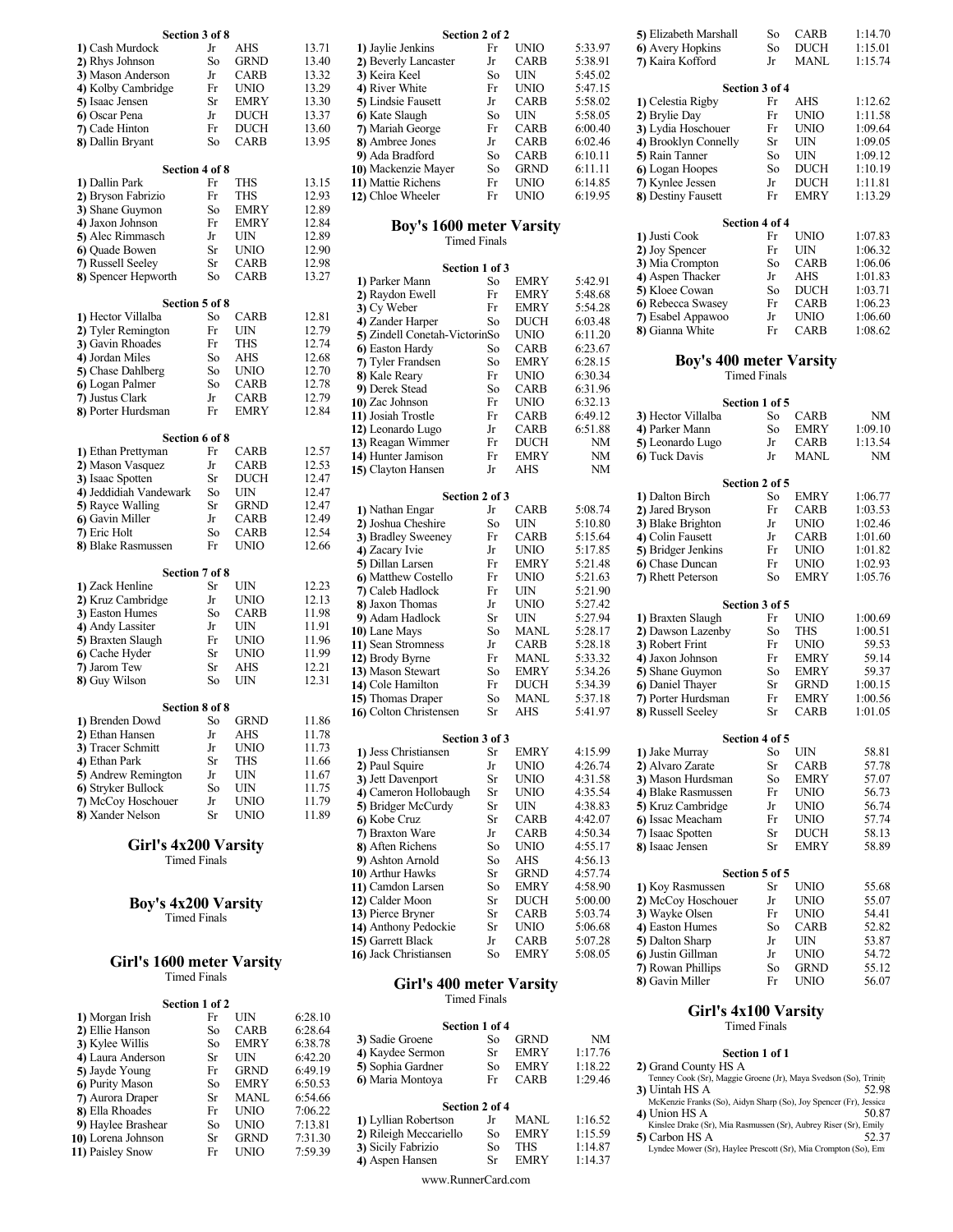- 
- 3) Carbon HS A  $46.55$  8) Boston Hunting
- Mason Vasquez (Jr), Nathan Hobbs (Sr), Will Carmichael (Sr), Ashton HS A 45.06 4) Union HS A  $_{45.06}$  45.06 Girl's 800 meter Varsity 4) Yosha Newhart So U.
- Kruz Cambridge (Jr), Cache Hyder (Sr), Tracer Schmitt (Jr), Braxte<br>5) Uintah HS A  $45.94$
- 
- 

#### Girl's 300 Meter Hurdles Varsity Timed Finals

|                                                                       | Section 1 of 4      |                |            | 6) Sophia Rasmussen                  | So                  | <b>AHS</b>    | 3:11.46 |
|-----------------------------------------------------------------------|---------------------|----------------|------------|--------------------------------------|---------------------|---------------|---------|
| 1) Maria Montoya                                                      | Fr                  | <b>CARB</b>    | 1:12.59    | 7) Jackalyn Gardner                  | Jr                  | AHS           | 3:11.57 |
| 2) Debra Myers                                                        | So                  | <b>UNIO</b>    | 1:07.95    | 8) Lyllian Robertson                 | Jr                  | <b>MANL</b>   | 3:12.36 |
| 3) Allena Ison                                                        | So                  | <b>CARB</b>    | 1:04.20    | 9) Evelyn Halk                       | Fr                  | <b>CARB</b>   | 3:13.71 |
| 4) Jaydea Price                                                       | Sr                  | <b>CARB</b>    | 1:02.69    | 10) Jade Raynard                     | Sr                  | <b>EMRY</b>   | 3:25.97 |
| 5) Charlee Harmer                                                     | Jr                  | <b>MANL</b>    | 1:03.92    | 11) Paisley Snow                     | Fr                  | <b>UNIO</b>   | 3:37.84 |
| 6) Kalee Labrum                                                       | So                  | <b>UNIO</b>    | 1:05.35    | 12) Rachel Bird                      | $\rm So$            | <b>DUCH</b>   | 3:45.09 |
| 7) Laney Sorenson                                                     | So                  | <b>AHS</b>     | 1:10.51    | 13) Addie Lester                     | Sr                  | <b>EMRY</b>   | NM      |
|                                                                       | Section 2 of 4      |                |            |                                      | Section 2 of 2      |               |         |
| 1) Emma Parker                                                        | Fr                  | <b>CARB</b>    | 1:01.29    | 1) Jaylie Jenkins                    | Fr                  | <b>UNIO</b>   | 2:30.10 |
| 2) Carmen Lasa                                                        | Fr                  | <b>UNIO</b>    | 1:00.65    | 2) Beverly Lancaster                 | Jr                  | <b>CARB</b>   | 2:34.51 |
| 3) Ella Anderson                                                      | So                  | <b>CARB</b>    | 59.80      | 3) River White                       | Fr                  | <b>UNIO</b>   | 2:35.33 |
| 4) Addi Allred                                                        | So                  | <b>THS</b>     | 58.97      | 4) Cadence Kasprick                  | So                  | <b>GRND</b>   | 2:41.14 |
| 5) Candice Rowley                                                     | Fr                  | <b>DUCH</b>    | 59.56      | 5) Ainsleigh Kasprick                | Fr                  | <b>GRND</b>   | 2:41.25 |
| 6) Katylyn Ivie                                                       | Fr                  | <b>DUCH</b>    | 1:00.01    | 6) Cami Wood                         | Sr                  | <b>UNIO</b>   | 2:42.27 |
| 7) Camryn Frandsen                                                    | Fr                  | CARB           | 1:00.93    | 7) Sadie Groene                      | So                  | <b>GRND</b>   | 2:42.62 |
| 8) Lillian Seeley                                                     | So                  | <b>CARB</b>    | 1:01.34    | 8) Mackenzie Mayer                   | So                  | <b>GRND</b>   | 2:42.63 |
|                                                                       |                     |                |            | 9) Lindsie Fausett                   | Jr                  | <b>CARB</b>   | 2:43.03 |
|                                                                       | Section 3 of 4      |                |            | 10) Mariah George                    | Fr                  | CARB          | 2:44.55 |
| 1) Kalley Ellis                                                       | Fr                  | <b>CARB</b>    | 57.45      | 11) Mattie Richens                   | Fr                  | <b>UNIO</b>   | 2:51.05 |
| 2) Kennedy Carter                                                     | Fr                  | AHS            | 55.77      | 12) Ambree Jones                     | Jr                  | <b>CARB</b>   | 2:53.93 |
| 3) Keira Keel                                                         | So                  | <b>UIN</b>     | 54.78      | 13) Ellie Hanson                     | So                  | <b>CARB</b>   | 2:55.41 |
| 4) Brynn Gordon                                                       | Sr                  | <b>EMRY</b>    | 53.72      | 14) Laura Anderson                   | Sr                  | UIN           | 2:56.93 |
| 5) Jabry Sharp                                                        | Fr                  | <b>EMRY</b>    | 54.11      | 15) Purity Mason                     | So                  | <b>EMRY</b>   | 2:57.92 |
| 6) Megan Clayburn                                                     | So                  | <b>UNIO</b>    | 55.57      | 16) Chloe Wheeler                    | Fr                  | <b>UNIO</b>   | 2:59.02 |
| 7) Hadley Bower                                                       | So                  | <b>CARB</b>    | 56.35      |                                      |                     |               |         |
| 8) Kinzee Gardner                                                     | Fr                  | <b>UNIO</b>    | 58.94      | <b>Boy's 800 meter Varsity</b>       |                     |               |         |
|                                                                       |                     |                |            |                                      | <b>Timed Finals</b> |               |         |
|                                                                       | Section 4 of 4      |                |            |                                      |                     |               |         |
| 1) McKenzie White                                                     | So                  | UIN            | 53.08      |                                      | Section 1 of 2      |               |         |
| 2) Kenidee Gunter                                                     | Jr                  | <b>CARB</b>    | 52.46      | 1) Jaxon Thomas                      | Jr                  | <b>UNIO</b>   | 2:32.09 |
| 3) Mia McKay                                                          | So                  | <b>GRND</b>    | 50.89      | 2) Blake Brighton                    | Jr                  | <b>UNIO</b>   | 2:32.70 |
| 4) Jordan Woodford                                                    | Sr                  | UIN            | 49.46      | 3) Sean Stromness                    | Jr                  | <b>CARB</b>   | 2:34.42 |
| 5) Lindsey Jespersen                                                  | Sr                  | <b>CARB</b>    | 50.20      | 4) Tavyn Allred                      | Fr                  | <b>EMRY</b>   | 2:37.02 |
| 6) Kinlee Lewis                                                       | Jr                  | <b>CARB</b>    | 51.77      | 5) Cy Weber                          | Fr                  | <b>EMRY</b>   | 2:39.83 |
| 7) Adilynn Bingham                                                    | Sr                  | <b>UNIO</b>    | 52.54      | 6) Robert Frint                      | Fr                  | <b>UNIO</b>   | 2:39.86 |
| 8) Kaylee Runolfson                                                   | So                  | UIN            | 53.50      | 7) Zindell Conetah-VictorinSo        |                     | <b>UNIO</b>   | 2:46.49 |
|                                                                       |                     |                |            | 8) Bridger Jenkins                   | Fr                  | <b>UNIO</b>   | 2:47.73 |
| <b>Boy's 300 Meter Hurdles Varsity</b>                                |                     |                |            | 9) Tyler Frandsen                    | So                  | <b>EMRY</b>   | 2:49.12 |
|                                                                       | <b>Timed Finals</b> |                |            | 10) Easton Hardy                     | So                  | <b>CARB</b>   | 2:55.37 |
|                                                                       |                     |                |            | 11) Zac Johnson                      | Fr                  | <b>UNIO</b>   | 2:58.36 |
|                                                                       | Section 1 of 4      |                |            | 12) Josiah Trostle                   | Fr                  | CARB          | 3:02.05 |
| $\bullet$ $\bullet$ $\bullet$ $\bullet$ $\bullet$ $\bullet$<br>$\sim$ |                     | C <sub>1</sub> | <b>ATA</b> | $12.5$ $V_2$ $\alpha$ $R_3$ $\alpha$ | п.,                 | <b>TIMITO</b> | 2.02.01 |

| 2) Bradley Sweeney     | Fr | <b>CARB</b> | NM    | 13) Kale Reary       | Fr             | <b>UNIO</b> |             |
|------------------------|----|-------------|-------|----------------------|----------------|-------------|-------------|
| 3) Skylar Davis        | Sr | UNIO        | 56.69 | 14) Leonardo Lugo    | Jr             | <b>CARB</b> |             |
| 4) Chase Dahlberg      | So | UNIO        | 55.00 | 15) Parker Jensen    | Fr             | <b>EMRY</b> |             |
| 5) Drew Huber          | Fr | UIN         | 54.22 | 16) Reagan Wimmer    | Fr             | <b>DUCH</b> |             |
| 6) Rhys Johnson        | So | <b>GRND</b> | NM    | 17) Zander Harper    | So             | <b>DUCH</b> |             |
|                        |    |             |       | 18) Clayton Hansen   | Jr             | AHS         |             |
| Section 2 of 4         |    |             |       |                      |                |             |             |
| 2) Sawyer Phillips     | Fr | AHS         | 53.11 |                      | Section 2 of 2 |             |             |
| 3) Jeddidiah Vandewark | So | UIN         | 52.08 | 1) Jess Christiansen | Sr             | <b>EMRY</b> |             |
| 4) Mason Anderson      | Jr | CARB        | 51.52 | 2) Kobe Cruz         | Sr             | <b>CARB</b> |             |
| 5) Brennen Guymon      | Fr | UNIO        | 51.96 | 3) Ashton Arnold     | So             | AHS         |             |
| 6) Dallin Bryant       | So | <b>CARB</b> | 53.80 | 4) Justin Gillman    | Jr             | <b>UNIO</b> | 2           |
|                        |    |             |       | 5) Braxton Ware      | Jr             | <b>CARB</b> |             |
| Section 3 of 4         |    |             |       | 6) Pierce Bryner     | Sr             | <b>CARB</b> |             |
| 1) Russell Seeley      | Sr | CARB        | 51.34 | 7) Alvaro Zarate     | Sr             | <b>CARB</b> |             |
| 2) Logan Palmer        | So | <b>CARB</b> | 50.54 | 8) Rowan Phillips    | So             | <b>GRND</b> | 2           |
| 3) Traxton Jewkes      | Fr | <b>CARB</b> | 49.17 | 9) Garrett Black     | Jr             | <b>CARB</b> |             |
| 4) Cameron Goss        | Jr | UNIO        | 48.45 | 10) David Anderson   | Fr             | UIN         | $\tilde{c}$ |
| 5) Walker Young        | So | <b>DUCH</b> | 49.01 | 11) Nathan Engar     | Jr             | <b>CARB</b> | 2           |
| 6) Garrett Black       | Jr | <b>CARB</b> | 49.68 | 12) Gavin Miller     | Fr             | UNIO        | 2           |

| 6) Duchesne HS A                                                                     | 57.12 | 7) Spencer Tullis    | Jr             | <b>CARB</b> | 51.00 | 13) Anthony Pedockie            | Sr                        | <b>UNIO</b> |  |
|--------------------------------------------------------------------------------------|-------|----------------------|----------------|-------------|-------|---------------------------------|---------------------------|-------------|--|
| Brin Angus (Fr), Jacelynn Rose (So), Hadley Blackburn (So), Kloet                    |       |                      |                |             |       | 14) Aften Richens               | So                        | <b>UNIO</b> |  |
| 7) Tabiona HS A                                                                      |       |                      | Section 4 of 4 |             |       | 15) Adam Hadlock                | Sr.                       | UIN         |  |
| Kaydence Bagley (Sr), Taylor Thomas (Jr), Maycee Rhoades (Fr), .                     |       | 1) Nathan Hobbs      | Sr             | <b>CARB</b> | 45.97 | 16 Cole Hamilton                | Fr                        | DUCH        |  |
| <b>Boy's 4x100 Varsity</b>                                                           |       | 2) Cade Miller       | Sr             | <b>UNIO</b> | 45.79 | 17) Josh Hacking                | Jr                        | UIN         |  |
|                                                                                      |       | 3) Carsen Beckstead  | Jr             | UIN         | 43.90 | 18) Issac Meacham               | Fr                        | <b>UNIO</b> |  |
| Timed Finals                                                                         |       | 4) Aiden Gordon      | So             | <b>GRND</b> | 43.27 |                                 |                           |             |  |
|                                                                                      |       | 5) Tuck Davis        | .Jr            | <b>MANL</b> | 43.31 | <b>Girl's 200 meter Varsity</b> |                           |             |  |
| Section 1 of 1                                                                       |       | 6) Fabricio Lambar   | Sr.            | UIN         | 44.28 |                                 | <b>Timed Finals</b>       |             |  |
| 2) Tabiona HS A<br>Bryson Fabrizio (Fr), Dawson Lazenby (So), Dallin Park (Fr), Gavi |       | 7) Rylen Davis       | Sr             | <b>UNIO</b> | 45.86 |                                 |                           |             |  |
|                                                                                      | 100   | 8) Boston Huntington | So.            | <b>EMRY</b> | 46.61 |                                 | $\alpha$ $\beta$ $\alpha$ |             |  |

## Timed Finals

| 5) Uintah HS A                                                                            |                     |             | 45.94   |                                | типод типатэ        |             |           | л іхасі тіюшаз<br>6) Trinity Bryant   | IJ<br>Fr       | DUCTI<br><b>GRND</b> | TV.VV<br>NM    |  |
|-------------------------------------------------------------------------------------------|---------------------|-------------|---------|--------------------------------|---------------------|-------------|-----------|---------------------------------------|----------------|----------------------|----------------|--|
| Andy Lassiter (Jr), Zack Henline (Sr), Guy Wilson (So), Andrew R                          |                     |             |         |                                | Section 1 of 2      |             |           |                                       |                |                      |                |  |
| 6) Grand County HS A<br>Rayce Walling (Sr), Rowan Phillips (So), Arthur Hawks (Sr), Danis |                     |             |         | 1) Sophia Gardner              | So                  | EMRY        | 3:07.30   |                                       | Section 2 of 8 |                      |                |  |
|                                                                                           |                     |             |         | 2) Ella Rhoades                | Fr                  | <b>UNIO</b> | 3:08.75   | 1) Dahlia Perry                       | Fr             | UNIO                 | 35.37          |  |
| <b>Girl's 300 Meter Hurdles Varsity</b>                                                   |                     |             |         | 3) Haylee Brashear             | So                  | <b>UNIO</b> | 3:09.96   | 2) Ayva Mills                         | Fr             | <b>MANL</b>          | 35.08          |  |
|                                                                                           | <b>Timed Finals</b> |             |         | 4) Aurora Draper               | Sr                  | <b>MANL</b> | 3:11.09   | 3) Kenzie Allphin                     | Sr             | MANL                 | 34.38          |  |
|                                                                                           |                     |             |         | 5) Kylee Willis                | So                  | <b>EMRY</b> | 3:11.43   | 4) Janyssa Wadley                     | So             | <b>CARB</b>          | 33.58          |  |
| Section 1 of 4                                                                            |                     |             |         | 6) Sophia Rasmussen            | So                  | AHS         | 3:11.46   | 5) Kaydee Sermon                      | Sr             | <b>EMRY</b>          | 34.13          |  |
| 1) Maria Montoya                                                                          | Fr                  | <b>CARB</b> | 1:12.59 | 7) Jackalyn Gardner            | Jr                  | AHS         | 3:11.57   | 6) Caroline Zara                      | Sr             | UIN                  | 34.78          |  |
|                                                                                           |                     | <b>UNIO</b> | 1:07.95 | 8) Lyllian Robertson           | Jr                  | MANL        | 3:12.36   | 7) Emma Martinez                      | Jr             | <b>DUCH</b>          | 35.23          |  |
| 2) Debra Myers                                                                            | So                  |             |         |                                | Fr                  | <b>CARB</b> | 3:13.71   |                                       | So             | EMRY                 | 35.83          |  |
| 3) Allena Ison                                                                            | So                  | <b>CARB</b> | 1:04.20 | 9) Evelyn Halk                 |                     | <b>EMRY</b> | 3:25.97   | 8) Kelsey Jorgensen                   |                |                      |                |  |
| 4) Jaydea Price                                                                           | Sr                  | <b>CARB</b> | 1:02.69 | 10) Jade Raynard               | Sr                  | <b>UNIO</b> |           |                                       |                |                      |                |  |
| 5) Charlee Harmer                                                                         | Jr                  | <b>MANL</b> | 1:03.92 | 11) Paisley Snow               | Fr                  | <b>DUCH</b> | 3:37.84   |                                       | Section 3 of 8 | <b>DUCH</b>          |                |  |
| 6) Kalee Labrum                                                                           | So                  | <b>UNIO</b> | 1:05.35 | 12) Rachel Bird                | So                  |             | 3:45.09   | 1) Avery Hopkins                      | So             |                      | 33.45          |  |
| 7) Laney Sorenson                                                                         | So                  | AHS         | 1:10.51 | 13) Addie Lester               | Sr                  | <b>EMRY</b> | NM        | 2) Brooke Meador                      | Sr             | <b>GRND</b>          | 33.35          |  |
|                                                                                           |                     |             |         |                                |                     |             |           | 3) Lillian Seeley                     | So             | <b>CARB</b>          | 32.75          |  |
| Section 2 of 4                                                                            |                     |             |         |                                | Section 2 of 2      |             |           | 4) Kaira Kofford                      | Jr             | <b>MANL</b>          | 32.10          |  |
| 1) Emma Parker                                                                            | Fr                  | <b>CARB</b> | 1:01.29 | 1) Jaylie Jenkins              | Fr                  | UNIO        | 2:30.10   | 5) Brylie Day                         | Fr             | UNIO                 | 32.13          |  |
| 2) Carmen Lasa                                                                            | Fr                  | <b>UNIO</b> | 1:00.65 | 2) Beverly Lancaster           | Jr                  | <b>CARB</b> | 2:34.51   | 6) Shalyce Rauhala                    | Jr             | CARB                 | 32.92          |  |
| 3) Ella Anderson                                                                          | So                  | CARB        | 59.80   | 3) River White                 | Fr                  | <b>UNIO</b> | 2:35.33   | 7) Ella Anderson                      | So             | <b>CARB</b>          | 33.42          |  |
| 4) Addi Allred                                                                            | So                  | THS         | 58.97   | 4) Cadence Kasprick            | So                  | <b>GRND</b> | 2:41.14   | 8) Bayla Cain                         | Fr             | <b>GRND</b>          | 33.52          |  |
| 5) Candice Rowley                                                                         | Fr                  | <b>DUCH</b> | 59.56   | 5) Ainsleigh Kasprick          | Fr                  | <b>GRND</b> | 2:41.25   |                                       |                |                      |                |  |
| 6) Katylyn Ivie                                                                           | Fr                  | <b>DUCH</b> | 1:00.01 | 6 Cami Wood                    | Sr                  | <b>UNIO</b> | 2:42.27   |                                       | Section 4 of 8 |                      |                |  |
| 7) Camryn Frandsen                                                                        | Fr                  | <b>CARB</b> | 1:00.93 | 7) Sadie Groene                | So                  | <b>GRND</b> | 2:42.62   | 1) Reagan Bastian                     | So             | <b>UNIO</b>          | 31.96          |  |
| 8) Lillian Seeley                                                                         | So                  | <b>CARB</b> | 1:01.34 | 8) Mackenzie Mayer             | So                  | <b>GRND</b> | 2:42.63   | 2) Kalee Labrum                       | So             | <b>UNIO</b>          | 31.73          |  |
|                                                                                           |                     |             |         | 9) Lindsie Fausett             | Jr                  | CARB        | 2:43.03   | 3) Laynie Bagley                      | Jr             | THS                  | 31.60          |  |
|                                                                                           | Section 3 of 4      |             |         | 10) Mariah George              | Fr                  | <b>CARB</b> | 2:44.55   | 4) Amanda Mesler                      | Fr             | EMRY                 | 31.34          |  |
| 1) Kalley Ellis                                                                           | Fr                  | <b>CARB</b> | 57.45   | 11) Mattie Richens             | Fr                  | <b>UNIO</b> | 2:51.05   | 5) Tenney Cook                        | Sr             | <b>GRND</b>          | 31.51          |  |
| 2) Kennedy Carter                                                                         | Fr                  | AHS         | 55.77   | 12) Ambree Jones               | Jr                  | <b>CARB</b> | 2:53.93   | 6) Kaydence Bagley                    | Sr             | THS                  | 31.64          |  |
| <b>3)</b> Keira Keel                                                                      | So                  | UIN         | 54.78   | 13) Ellie Hanson               | So                  | <b>CARB</b> | 2:55.41   | 7) Lilly Peterson                     | So             | <b>CARB</b>          | 31.93          |  |
| 4) Brynn Gordon                                                                           | Sr                  | <b>EMRY</b> | 53.72   | 14) Laura Anderson             | Sr                  | UIN         | 2:56.93   | 8) Elizabeth Marshall                 | So             | <b>CARB</b>          | 32.04          |  |
| 5) Jabry Sharp                                                                            | Fr                  | <b>EMRY</b> | 54.11   | 15) Purity Mason               | So                  | <b>EMRY</b> | 2:57.92   |                                       |                |                      |                |  |
| 6) Megan Clayburn                                                                         | So                  | <b>UNIO</b> | 55.57   | 16) Chloe Wheeler              | Fr                  | <b>UNIO</b> | 2:59.02   |                                       | Section 5 of 8 |                      |                |  |
| 7) Hadley Bower                                                                           | So                  | <b>CARB</b> | 56.35   |                                |                     |             |           | 1) Destiny Fausett                    | Fr             | EMRY                 | 31.27          |  |
| 8) Kinzee Gardner                                                                         | Fr                  | <b>UNIO</b> | 58.94   | <b>Boy's 800 meter Varsity</b> |                     |             |           | 2) Cailynn Ulwelling                  | Fr             | UIN                  | 31.11          |  |
|                                                                                           |                     |             |         |                                | <b>Timed Finals</b> |             |           | 3) Jacelynn Rose                      | So             | <b>DUCH</b>          | 30.77          |  |
|                                                                                           | Section 4 of 4      |             |         |                                |                     |             |           | 4) Lily Moon                          | Fr             | <b>DUCH</b>          | 30.55          |  |
| 1) McKenzie White                                                                         | So                  | UIN         | 53.08   |                                | Section 1 of 2      |             |           | 5) Candace Ovard                      | So             | <b>UNIO</b>          | 30.77          |  |
| 2) Kenidee Gunter                                                                         | Jr                  | <b>CARB</b> | 52.46   | 1) Jaxon Thomas                | Jr                  | <b>UNIO</b> | 2:32.09   | 6) Maggie Groene                      | Jr             | <b>GRND</b>          | 30.93          |  |
| 3) Mia McKay                                                                              | So                  | <b>GRND</b> | 50.89   | 2) Blake Brighton              | Jr                  | <b>UNIO</b> | 2:32.70   | 7) Allie Smith                        | So             | CARB                 | 31.17          |  |
| 4) Jordan Woodford                                                                        | Sr                  | UIN         | 49.46   | 3) Sean Stromness              | Jr                  | <b>CARB</b> | 2:34.42   | 8) Thalyn Lyman                       | Sr             | <b>CARB</b>          | 31.32          |  |
| <b>5)</b> Lindsey Jespersen                                                               | Sr                  | <b>CARB</b> | 50.20   | 4) Tavyn Allred                | Fr                  | <b>EMRY</b> | 2:37.02   |                                       |                |                      |                |  |
| 6) Kinlee Lewis                                                                           | Jr                  | <b>CARB</b> | 51.77   | 5) Cy Weber                    | Fr                  | <b>EMRY</b> | 2:39.83   |                                       | Section 6 of 8 |                      |                |  |
| 7) Adilynn Bingham                                                                        | Sr                  | <b>UNIO</b> | 52.54   | 6) Robert Frint                | Fr                  | <b>UNIO</b> | 2:39.86   | 1) Brylee Miles                       | Fr             | AHS                  | 30.45          |  |
| 8) Kaylee Runolfson                                                                       | So                  | UIN         | 53.50   | 7) Zindell Conetah-VictorinSo  |                     | <b>UNIO</b> | 2:46.49   | 2) Lydia Hoschouer                    | Fr             | <b>UNIO</b>          | 29.88          |  |
|                                                                                           |                     |             |         | 8) Bridger Jenkins             | Fr                  | <b>UNIO</b> | 2:47.73   | 3) Rebecca Swasey                     | Fr             | <b>CARB</b>          | 29.71          |  |
| <b>Boy's 300 Meter Hurdles Varsity</b>                                                    |                     |             |         | 9) Tyler Frandsen              | So                  | <b>EMRY</b> | 2:49.12   | 4) Eve Hyde                           | Jr             | UIN                  | 29.58          |  |
|                                                                                           | <b>Timed Finals</b> |             |         | 10) Easton Hardy               | So                  | CARB        | 2:55.37   | 5) Aliya Lester                       | So             | EMRY                 | 29.63          |  |
|                                                                                           |                     |             |         | 11) Zac Johnson                | Fr                  | <b>UNIO</b> | 2:58.36   | 6) Emily Perkins                      | Jr             | <b>UNIO</b>          | 29.86          |  |
|                                                                                           | Section 1 of 4      |             |         | 12) Josiah Trostle             | Fr                  | <b>CARB</b> | 3:02.05   | 7) Jordan Shorts                      | So             | <b>CARB</b>          | 29.96          |  |
|                                                                                           |                     | Fr CARB     | NM      | 13) Kale Reary                 | Fr                  | <b>UNIO</b> | 3:02.91   | 8) Gianna White                       | Fr             | CARB                 | 30.48          |  |
| 2) Bradley Sweeney                                                                        |                     |             |         | 14) Leonardo Lugo              | Jr                  | <b>CARB</b> | 3:03.87   |                                       |                |                      |                |  |
| 3) Skylar Davis                                                                           | Sr                  | <b>UNIO</b> | 56.69   | 15) Parker Jensen              | Fr                  | EMRY        | 3:07.43   |                                       | Section 7 of 8 |                      |                |  |
| 4) Chase Dahlberg                                                                         | So                  | <b>UNIO</b> | 55.00   | 16) Reagan Wimmer              | Fr                  | <b>DUCH</b> | 3:14.40   | 1) Lyndee Mower                       | Sr             | <b>CARB</b>          | 29.44          |  |
| 5) Drew Huber                                                                             | Fr                  | UIN         | 54.22   |                                |                     |             |           | 2) Esabel Appawoo                     | Jr             | <b>UNIO</b>          | 29.35          |  |
| 6) Rhys Johnson                                                                           | So                  | <b>GRND</b> | NM      | 17) Zander Harper              | So                  | <b>DUCH</b> | NM        | 3) Joy Spencer                        | Fr             | UIN                  | 29.03          |  |
|                                                                                           |                     |             |         | 18) Clayton Hansen             | Jr                  | AHS         | <b>NM</b> | 4) Baylee Clayburn                    | Sr             | <b>DUCH</b>          | 28.63          |  |
|                                                                                           | Section 2 of 4      |             |         |                                |                     |             |           | 5) Aidyn Sharp                        | So             | UIN                  | 28.64          |  |
| 2) Sawyer Phillips                                                                        | Fr                  | AHS         | 53.11   |                                | Section 2 of 2      |             |           | 6) Tei Wineera                        | Jr             | UIN                  | 29.31          |  |
| 3) Jeddidiah Vandewark                                                                    | So                  | UIN         | 52.08   | 1) Jess Christiansen           | Sr                  | EMRY        | 1:58.42   | 7) Cyritti Perry                      | Sr             | UIN                  | 29.42          |  |
| 4) Mason Anderson                                                                         | Jr                  | <b>CARB</b> | 51.52   | 2) Kobe Cruz                   | Sr                  | <b>CARB</b> | 2:07.53   | 8) McKenzie Franks                    | So             | UIN                  | 29.56          |  |
| 5) Brennen Guymon                                                                         | Fr                  | <b>UNIO</b> | 51.96   | 3) Ashton Arnold               | So                  | AHS         | 2:09.46   |                                       |                |                      |                |  |
| 6) Dallin Bryant                                                                          | So                  | <b>CARB</b> | 53.80   | 4) Justin Gillman              | Jr                  | UNIO        | 2:10.00   |                                       | Section 8 of 8 |                      |                |  |
|                                                                                           |                     |             |         | 5) Braxton Ware                | Jr                  | <b>CARB</b> | 2:10.67   | 1) Jordan Woodford                    | Sr             | UIN                  | 28.50          |  |
|                                                                                           | Section 3 of 4      |             |         | 6) Pierce Bryner               | Sr                  | <b>CARB</b> | 2:17.14   | 2) Mia Crompton                       | So             | <b>CARB</b>          | 28.01          |  |
| 1) Russell Seeley                                                                         | Sr                  | <b>CARB</b> | 51.34   | 7) Alvaro Zarate               | Sr                  | <b>CARB</b> | 2:17.30   | 3) Aspen Thacker                      | Jr             | AHS                  | 27.23          |  |
| 2) Logan Palmer                                                                           | So                  | <b>CARB</b> | 50.54   | 8) Rowan Phillips              | So                  | <b>GRND</b> | 2:18.09   | 4) Aubrey Riser                       | Sr             | <b>UNIO</b>          | 26.08          |  |
| 3) Traxton Jewkes                                                                         | Fr                  | <b>CARB</b> | 49.17   | 9) Garrett Black               | Jr                  | <b>CARB</b> | 2:18.11   | 5) Kinslee Drake                      |                | <b>UNIO</b>          | 26.54          |  |
| 4) Cameron Goss                                                                           | Jr                  | <b>UNIO</b> | 48.45   | 10) David Anderson             | Fr                  | UIN         | 2:18.52   |                                       | Sr             |                      |                |  |
| 5) Walker Young                                                                           | So                  | <b>DUCH</b> | 49.01   | 11) Nathan Engar               | Jr                  | CARB        | 2:19.30   | 6) Haylee Prescott                    | Sr             | CARB                 | 27.45          |  |
| 6) Garrett Black                                                                          | Jr                  | <b>CARB</b> | 49.68   | 12) Gavin Miller               | Fr                  | <b>UNIO</b> | 2:20.80   | 7) Kloee Cowan<br>8) Kaylee Runolfson | So<br>So       | DUCH<br>UIN          | 28.43<br>28.59 |  |
|                                                                                           |                     |             |         |                                |                     |             |           |                                       |                |                      |                |  |

www.RunnerCard.com

| 7) Spencer Tullis              | Jr                  | CARB        | 51.00   | 13) Anthony Pedockie            | Sr             | <b>UNIO</b> | 2:21.36            |
|--------------------------------|---------------------|-------------|---------|---------------------------------|----------------|-------------|--------------------|
|                                |                     |             |         | 14) Aften Richens               | So             | <b>UNIO</b> | 2:21.37            |
|                                | Section 4 of 4      |             |         | 15) Adam Hadlock                | Sr             | <b>UIN</b>  | 2:24.10            |
| 1) Nathan Hobbs                | Sr                  | <b>CARB</b> | 45.97   | 16) Cole Hamilton               | Fr             | <b>DUCH</b> | 2:24.80            |
| 2) Cade Miller                 | Sr                  | <b>UNIO</b> | 45.79   | 17) Josh Hacking                | Jr             | <b>UIN</b>  | 2:25.53<br>2:29.78 |
| 3) Carsen Beckstead            | Jr                  | UIN         | 43.90   | 18) Issac Meacham               | Fr             | <b>UNIO</b> |                    |
| 4) Aiden Gordon                | So                  | <b>GRND</b> | 43.27   |                                 |                |             |                    |
| 5) Tuck Davis                  | Jr                  | <b>MANL</b> | 43.31   | <b>Girl's 200 meter Varsity</b> |                |             |                    |
| 6) Fabricio Lambar             | Sr                  | UIN         | 44.28   |                                 | Timed Finals   |             |                    |
| 7) Rylen Davis                 | Sr                  | <b>UNIO</b> | 45.86   |                                 |                |             |                    |
| 8) Boston Huntington           | So                  | <b>EMRY</b> | 46.61   |                                 | Section 1 of 8 |             |                    |
|                                |                     |             |         | 3) Melissa Steinke              | Jr             | DUCH        | 48.62              |
| Girl's 800 meter Varsity       |                     |             |         | 4) Yosha Newhart                | So             | <b>UNIO</b> | 36.60              |
|                                | <b>Timed Finals</b> |             |         | 5) Kaci Thomas                  | Jr             | <b>DUCH</b> | 40.66              |
|                                |                     |             |         | 6) Trinity Bryant               | Fr             | <b>GRND</b> | <b>NM</b>          |
|                                | Section 1 of 2      |             |         |                                 |                |             |                    |
| 1) Sophia Gardner              | So                  | <b>EMRY</b> | 3:07.30 |                                 | Section 2 of 8 |             |                    |
| 2) Ella Rhoades                | Fr                  | <b>UNIO</b> | 3:08.75 | 1) Dahlia Perry                 | Fr             | <b>UNIO</b> | 35.37              |
| 3) Haylee Brashear             | So                  | <b>UNIO</b> | 3:09.96 | 2) Ayva Mills                   | Fr             | <b>MANL</b> | 35.08              |
| 4) Aurora Draper               | Sr                  | MANL        | 3:11.09 | 3) Kenzie Allphin               | Sr             | <b>MANL</b> | 34.38              |
| 5) Kylee Willis                | So                  | <b>EMRY</b> | 3:11.43 | 4) Janyssa Wadley               | So             | <b>CARB</b> | 33.58              |
| 6) Sophia Rasmussen            | So                  | AHS         | 3:11.46 | 5) Kaydee Sermon                | Sr             | <b>EMRY</b> | 34.13              |
| 7) Jackalyn Gardner            | Jr                  | <b>AHS</b>  | 3:11.57 | 6) Caroline Zara                | Sr             | UIN         | 34.78              |
| 8) Lyllian Robertson           | Jr                  | <b>MANL</b> | 3:12.36 | 7) Emma Martinez                | Jr             | <b>DUCH</b> | 35.23              |
|                                |                     |             |         |                                 |                |             |                    |
| 9) Evelyn Halk                 | Fr                  | <b>CARB</b> | 3:13.71 | 8) Kelsey Jorgensen             | So             | <b>EMRY</b> | 35.83              |
| 10) Jade Raynard               | Sr                  | <b>EMRY</b> | 3:25.97 |                                 |                |             |                    |
| 11) Paisley Snow               | Fr                  | <b>UNIO</b> | 3:37.84 |                                 | Section 3 of 8 |             |                    |
| 12) Rachel Bird                | So                  | DUCH        | 3:45.09 | 1) Avery Hopkins                | So             | <b>DUCH</b> | 33.45              |
| 13) Addie Lester               | Sr                  | <b>EMRY</b> | NM      | 2) Brooke Meador                | Sr             | <b>GRND</b> | 33.35              |
|                                |                     |             |         | 3) Lillian Seeley               | So             | <b>CARB</b> | 32.75              |
|                                | Section 2 of 2      |             |         | 4) Kaira Kofford                | Jr             | MANL        | 32.10              |
| 1) Jaylie Jenkins              | Fr                  | <b>UNIO</b> | 2:30.10 | 5) Brylie Day                   | Fr             | <b>UNIO</b> | 32.13              |
| 2) Beverly Lancaster           | Jr                  | <b>CARB</b> | 2:34.51 | 6) Shalyce Rauhala              | Jr             | <b>CARB</b> | 32.92              |
| 3) River White                 | Fr                  | <b>UNIO</b> | 2:35.33 | 7) Ella Anderson                | So             | <b>CARB</b> | 33.42              |
| 4) Cadence Kasprick            | So                  | <b>GRND</b> | 2:41.14 | 8) Bayla Cain                   | Fr             | <b>GRND</b> | 33.52              |
| 5) Ainsleigh Kasprick          | Fr                  | <b>GRND</b> | 2:41.25 |                                 |                |             |                    |
| 6) Cami Wood                   | Sr                  | <b>UNIO</b> | 2:42.27 |                                 | Section 4 of 8 |             |                    |
| 7) Sadie Groene                | So                  | <b>GRND</b> | 2:42.62 | 1) Reagan Bastian               | So             | <b>UNIO</b> | 31.96              |
|                                | So                  | <b>GRND</b> | 2:42.63 | 2) Kalee Labrum                 | So             | <b>UNIO</b> | 31.73              |
| 8) Mackenzie Mayer             |                     |             |         |                                 |                |             |                    |
| 9) Lindsie Fausett             | Jr                  | <b>CARB</b> | 2:43.03 | 3) Laynie Bagley                | Jr             | <b>THS</b>  | 31.60              |
| 10) Mariah George              | Fr                  | <b>CARB</b> | 2:44.55 | 4) Amanda Mesler                | Fr             | <b>EMRY</b> | 31.34              |
| 11) Mattie Richens             | Fr                  | <b>UNIO</b> | 2:51.05 | 5) Tenney Cook                  | Sr             | <b>GRND</b> | 31.51              |
| 12) Ambree Jones               | Jr                  | <b>CARB</b> | 2:53.93 | 6) Kaydence Bagley              | Sr             | THS         | 31.64              |
| 13) Ellie Hanson               | So                  | <b>CARB</b> | 2:55.41 | 7) Lilly Peterson               | So             | <b>CARB</b> | 31.93              |
| 14) Laura Anderson             | Sr                  | UIN         | 2:56.93 | 8) Elizabeth Marshall           | So             | <b>CARB</b> | 32.04              |
| 15) Purity Mason               | So                  | <b>EMRY</b> | 2:57.92 |                                 |                |             |                    |
| 16) Chloe Wheeler              | Fr                  | <b>UNIO</b> | 2:59.02 |                                 | Section 5 of 8 |             |                    |
|                                |                     |             |         | 1) Destiny Fausett              | Fr             | EMRY        | 31.27              |
|                                |                     |             |         | 2) Cailynn Ulwelling            | Fr             | UIN         | 31.11              |
| <b>Boy's 800 meter Varsity</b> |                     |             |         | 3) Jacelynn Rose                | So             | <b>DUCH</b> | 30.77              |
|                                | <b>Timed Finals</b> |             |         | 4) Lily Moon                    | Fr             | <b>DUCH</b> | 30.55              |
|                                |                     |             |         |                                 |                |             |                    |
|                                | Section 1 of 2      |             |         | 5) Candace Ovard                | So             | <b>UNIO</b> | 30.77              |
| 1) Jaxon Thomas                | Jr                  | <b>UNIO</b> | 2:32.09 | 6) Maggie Groene                | Jr             | <b>GRND</b> | 30.93              |
| 2) Blake Brighton              | Jr                  | <b>UNIO</b> | 2:32.70 | 7) Allie Smith                  | So             | <b>CARB</b> | 31.17              |
| 3) Sean Stromness              | Jr                  | CARB        | 2:34.42 | 8) Thalyn Lyman                 | Sr             | <b>CARB</b> | 31.32              |
| 4) Tavyn Allred                | Fr                  | <b>EMRY</b> | 2:37.02 |                                 |                |             |                    |
| 5) Cy Weber                    | Fr                  | <b>EMRY</b> | 2:39.83 |                                 | Section 6 of 8 |             |                    |
| 6) Robert Frint                | Fr                  | <b>UNIO</b> | 2:39.86 | 1) Brylee Miles                 | Fr             | AHS         | 30.45              |
| 7) Zindell Conetah-VictorinSo  |                     | <b>UNIO</b> | 2:46.49 | 2) Lydia Hoschouer              | Fr             | <b>UNIO</b> | 29.88              |
|                                |                     |             |         | 3) Rebecca Swasey               | Fr             | <b>CARB</b> | 29.71              |
| 8) Bridger Jenkins             | Fr                  | <b>UNIO</b> | 2:47.73 | 4) Eve Hyde                     | Jr             | UIN         | 29.58              |
| 9) Tyler Frandsen              | So                  | <b>EMRY</b> | 2:49.12 | 5) Aliya Lester                 | So             | <b>EMRY</b> | 29.63              |
| 10) Easton Hardy               | So                  | <b>CARB</b> | 2:55.37 | 6) Emily Perkins                | Jr             | <b>UNIO</b> | 29.86              |
| 11) Zac Johnson                | Fr                  | <b>UNIO</b> | 2:58.36 | 7) Jordan Shorts                | So             | <b>CARB</b> | 29.96              |
| 12) Josiah Trostle             | Fr                  | <b>CARB</b> | 3:02.05 |                                 |                |             |                    |
| 13) Kale Reary                 | Fr                  | <b>UNIO</b> | 3:02.91 | 8) Gianna White                 | Fr             | <b>CARB</b> | 30.48              |
| 14) Leonardo Lugo              | Jr                  | <b>CARB</b> | 3:03.87 |                                 |                |             |                    |
| 15) Parker Jensen              | Fr                  | EMRY        | 3:07.43 |                                 | Section 7 of 8 |             |                    |
| 16) Reagan Wimmer              | Fr                  | <b>DUCH</b> | 3:14.40 | 1) Lyndee Mower                 | Sr             | <b>CARB</b> | 29.44              |
| 17) Zander Harper              | So                  | DUCH        | NM      | 2) Esabel Appawoo               | Jr             | <b>UNIO</b> | 29.35              |
| 18) Clayton Hansen             | Jr                  | AHS         | NM      | 3) Joy Spencer                  | Fr             | UIN         | 29.03              |
|                                |                     |             |         | 4) Baylee Clayburn              | Sr             | <b>DUCH</b> | 28.63              |
|                                | Section 2 of 2      |             |         | 5) Aidyn Sharp                  | So             | UIN         | 28.64              |
| 1) Jess Christiansen           | Sr                  | <b>EMRY</b> | 1:58.42 | 6) Tei Wineera                  | Jr             | UIN         | 29.31              |
| 2) Kobe Cruz                   | Sr                  | <b>CARB</b> | 2:07.53 | 7) Cyritti Perry                | Sr             | UIN         | 29.42              |
|                                |                     |             |         |                                 |                |             |                    |

## Section 8 of 8

| $\sigma$ ) Draxton ware | JГ  | <b>UAKD</b> | 2.10.07 |                       |     |             |       |  |
|-------------------------|-----|-------------|---------|-----------------------|-----|-------------|-------|--|
| 6 Pierce Bryner         | Sr  | CARB        | 2:17.14 | 1) Jordan Woodford    | Sr  | UIN         | 28.50 |  |
| 7) Alvaro Zarate        | Sr  | CARB        | 2:17.30 | 2) Mia Crompton       | So  | <b>CARB</b> | 28.01 |  |
| 8) Rowan Phillips       |     | GRND        | 2:18.09 | 3) Aspen Thacker      |     | AHS         | 27.23 |  |
|                         | So  |             |         | 4) Aubrey Riser       | Sr  | <b>UNIO</b> | 26.08 |  |
| 9) Garrett Black        | .Jr | CARB        | 2:18.11 | 5) Kinslee Drake      | Sr  | <b>UNIO</b> | 26.54 |  |
| 10) David Anderson      | Fr  | UIN         | 2:18.52 |                       | Sr  | CARB        | 27.45 |  |
| 11) Nathan Engar        | .Jr | CARB        | 2:19.30 | 6) Haylee Prescott    |     |             |       |  |
| 12) Gavin Miller        | F۳  | JNIO        | 2:20.80 | <b>7)</b> Kloee Cowan | So. | <b>DUCH</b> | 28.43 |  |
|                         | __  |             |         | 8) Kaylee Runolfson   | So. | UIN         | 28.59 |  |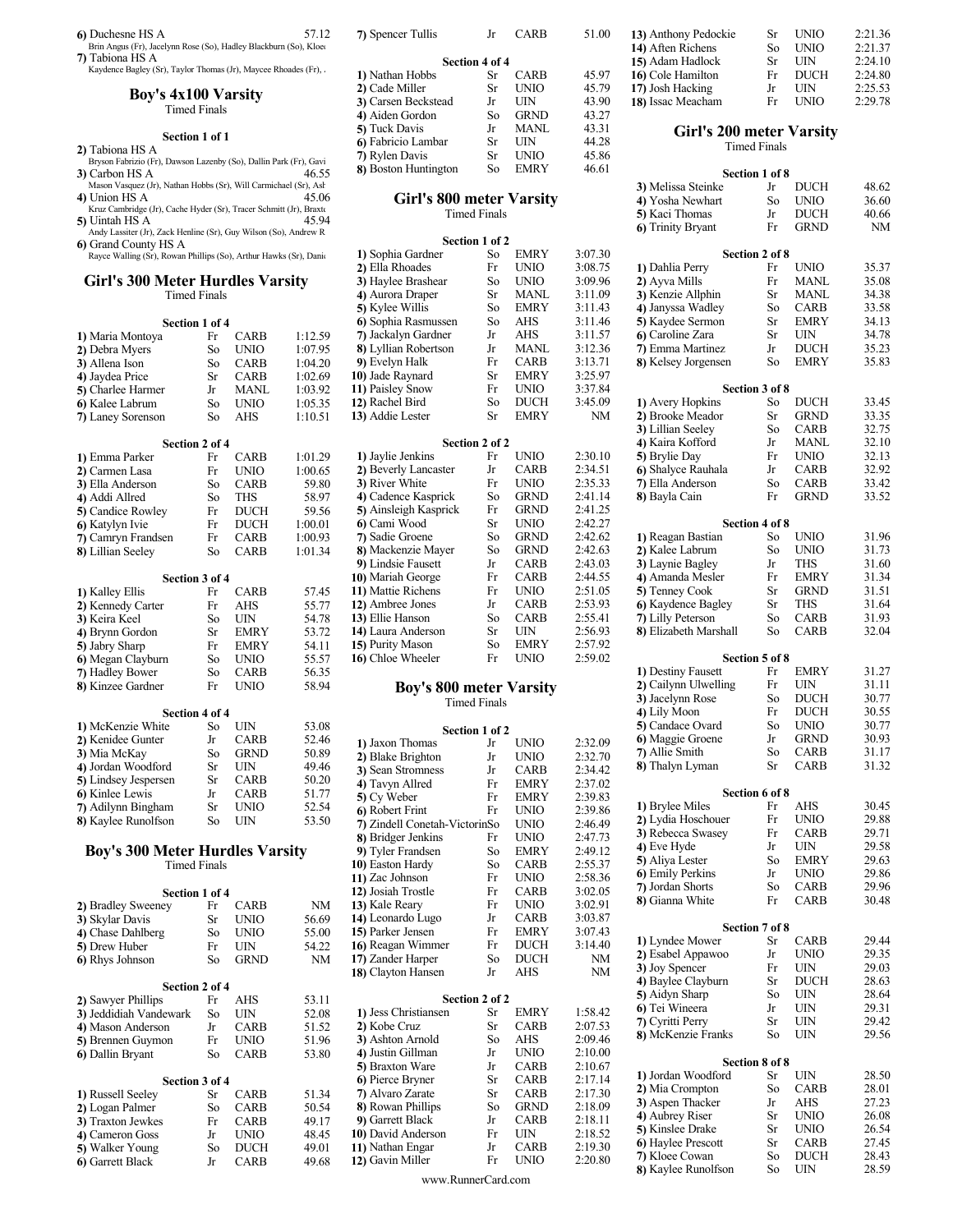## Boy's 200 meter Varsity

|                        |    |             |       | 4) Ethan Hansen                                                                    | Jr                  | AHS         | 23.16    |                              | r nght 1 of 3 |    |
|------------------------|----|-------------|-------|------------------------------------------------------------------------------------|---------------------|-------------|----------|------------------------------|---------------|----|
| Section 1 of 9         |    |             |       | 5) Andrew Remington                                                                | Jr                  | UIN         | 23.28    | 1) Brinlee Grippin           | Fr            | UI |
| 2) Ethan Christensen   | So | <b>EMRY</b> | NΜ    | 6) Tracer Schmitt                                                                  | Jr                  | <b>UNIO</b> | 23.62    | 2) Addi Allred               | So            | TH |
| 3) Sai Rasmussen       | Fr | <b>UNIO</b> | NΜ    |                                                                                    |                     |             |          | 3) Natasha Yost              | So            | Uľ |
| 4) Brenden Dowd        | So | <b>GRND</b> | NΜ    | 7) Stryker Bullock                                                                 | So                  | UIN         | 23.86    | 4) Lilly Peterson            | So            | C/ |
| 5) Arthur Hawks        | Sr | <b>GRND</b> | NΜ    | 8) Kruz Cambridge                                                                  | Jr                  | <b>UNIO</b> | 24.26    | 5) Carmen Lasa               | Fr            | Uľ |
| 6) Anthony Bouldin     | Sr | <b>EMRY</b> | NΜ    |                                                                                    |                     |             |          | 6) Shalyce Rauhala           | Jr            | C/ |
|                        |    |             |       | Girl's 3200 meter Varsity                                                          |                     |             |          | 7) Emma Parker               | Fr            | C/ |
| Section 2 of 9         |    |             |       |                                                                                    | <b>Timed Finals</b> |             |          | 8) Brooke Meador             | Sr            | GI |
| 1) David Steinke       | Fr | <b>DUCH</b> | 32.89 |                                                                                    |                     |             |          | 9) Oaklee Reary              | Sr            | Uľ |
|                        |    |             |       |                                                                                    |                     |             |          |                              |               |    |
| 2) Dalton Birch        | So | <b>EMRY</b> | 30.83 |                                                                                    | Section 1 of 1      |             |          | 10) Jayde Young              | Fr            | GI |
| 3) Blake White         | Fr | <b>MANL</b> | 29.70 | 1) Beverly Lancaster                                                               | Jr                  | <b>CARB</b> | 12:38.81 | 11) Kenzie Allphin           | Sr            | M. |
| 4) Dallin Bryant       | So | <b>CARB</b> | 28.89 | 2) Lindsie Fausett                                                                 | Jr                  | <b>CARB</b> | 12:50.10 | 12) Tenney Cook              | Sr            | GI |
| 5) Derek Birch         | So | <b>EMRY</b> | 29.12 | 3) Kate Slaugh                                                                     | So                  | UIN         | 12:53.62 | 13) Rachel Bird              | So            | DΙ |
| 6) Devon Jackson       | Fr | <b>EMRY</b> | 29.87 | 4) Ainsleigh Kasprick                                                              | Fr                  | <b>GRND</b> | 12:58.46 | 14) Aurora Draper            | Sr            | M. |
| 7) David Huntington    | Fr | <b>DUCH</b> | 32.76 | 5) Ambree Jones                                                                    | Jr                  | <b>CARB</b> | 12:59.87 | 15) Melissa Steinke          | Jr            | D  |
| 8) River Redle         | So | <b>MANL</b> | 39.54 | 6) Mariah George                                                                   | Fr                  | <b>CARB</b> | 13:30.73 | 16) Ayva Mills               | Fr            | M. |
|                        |    |             |       | 7) Ada Bradford                                                                    | So                  | <b>CARB</b> | 13:34.53 |                              |               |    |
| Section 3 of 9         |    |             |       | 8) Ellie Hanson                                                                    | So                  | <b>CARB</b> | 14:06.91 |                              | Flight 2 of 3 |    |
|                        | Fr | <b>EMRY</b> | 28.64 | 9) Morgan Irish                                                                    | Fr                  | UIN         | NM       |                              | Jr            | UI |
| 1) Boden Christman     |    |             |       |                                                                                    |                     |             |          | 1) Eve Hyde                  |               |    |
| 2) Tanner Stansfield   | Fr | <b>DUCH</b> | 27.83 | 10) Cadence Kasprick                                                               | So                  | <b>GRND</b> | NM       | 2) Brynn Gordon              | Sr            | EN |
| 3) Alvaro Zarate       | Sr | <b>CARB</b> | 27.41 |                                                                                    |                     |             |          | 3) Ashly Casasola-Escobar Jr |               | Al |
| 4) Hector Villalba     | So | <b>CARB</b> | 27.33 | <b>Boy's 3200 meter Varsity</b>                                                    |                     |             |          | 4) Rebecca Swasey            | Fr            | C/ |
| 5) Russell Seeley      | Sr | CARB        | 27.34 |                                                                                    | <b>Timed Finals</b> |             |          | 5) Brianne Bird              | So            | Uľ |
| 6) Kolby Cambridge     | Fr | <b>UNIO</b> | 27.54 |                                                                                    |                     |             |          | 6) Lily Moon                 | Fr            | D  |
| 7) Raydon Ewell        | Fr | <b>EMRY</b> | 28.50 |                                                                                    |                     |             |          | 7) Joy Spencer               | Fr            | UI |
| 8) Chase Duncan        | Fr | <b>UNIO</b> | 28.84 |                                                                                    | Section 1 of 1      |             |          | 8) Lorena Johnson            | Sr            | GI |
|                        |    |             |       | 1) Paul Squire                                                                     | Jr                  | <b>UNIO</b> | 9:34.09  | 9) Claire Christensen        | So            | EN |
|                        |    |             |       | 2) Jett Davenport                                                                  | Sr                  | <b>UNIO</b> | 10:00.00 |                              |               |    |
| Section 4 of 9         |    |             |       | 3) Cameron Hollobaugh                                                              | Sr                  | <b>UNIO</b> | 10:00.00 | 10) Sicily Fabrizio          | So            | Tŀ |
| 1) Dallin Park         | Fr | THS         | 27.24 | 4) Bridger McCurdy                                                                 | Sr                  | UIN         | 10:10.95 | 11) Tei Wineera              | Jr            | UI |
| 2) Bryson Fabrizio     | Fr | THS         | 27.10 | 5) Kobe Cruz                                                                       | Sr                  | <b>CARB</b> | 10:40.39 | 12) Kaira Kofford            | Jr            | M. |
| 3) Rayce Walling       | Sr | GRND        | 26.87 | 6) Braxton Ware                                                                    | Jr                  | <b>CARB</b> | 10:42.55 | 13) Megan Clayburn           | So            | Uľ |
| 4) Logan Palmer        | So | <b>CARB</b> | 26.66 | 7) David Anderson                                                                  | Fr                  | UIN         | 10:49.27 | 14) Emree Carter             | Jr            | Al |
| 5) Chase Dahlberg      | So | <b>UNIO</b> | 26.77 |                                                                                    | So                  | AHS         | 10:57.54 | 15) Jaydea Price             | Sr            | C/ |
| 6) Spencer Hepworth    | So | CARB        | 26.93 | 8) Ashton Arnold                                                                   |                     |             |          | 16) Candice Rowley           | Fr            | D  |
| 7) Spencer Tullis      | Jr | <b>CARB</b> | 27.18 | 9) Garrett Black                                                                   | Jr                  | <b>CARB</b> | 11:11.35 |                              |               |    |
| 8) Isaac Jensen        | Sr | <b>EMRY</b> | 27.32 | 10) Bradley Sweeney                                                                | Fr                  | <b>CARB</b> | 11:18.73 |                              | Flight 3 of 3 |    |
|                        |    |             |       | 11) Nathan Engar                                                                   | Jr                  | <b>CARB</b> | 11:19.39 |                              |               |    |
|                        |    |             |       | 12) Matthew Costello                                                               | Fr                  | <b>UNIO</b> | 11:41.53 | 1) Kinslee Drake             | Sr            | Uľ |
| Section 5 of 9         |    |             |       | 13) Zacary Ivie                                                                    | Jr                  | <b>UNIO</b> | 11:48.90 | 2) Kora Cook                 | Jr            | UI |
| 1) Justus Clark        | Jr | <b>CARB</b> | 26.53 | 14) Sean Stromness                                                                 | Jr                  | <b>CARB</b> | 12:03.47 | 3) Haylee Prescott           | Sr            | C/ |
| 2) Jake Murray         | So | UIN         | 26.29 | 15) Colton Christensen                                                             | Sr                  | <b>AHS</b>  | 12:37.89 | 4) Aspen Thacker             | Jr            | Al |
| 3) Jordan Miles        | So | <b>AHS</b>  | 26.12 | 16) Joshua Cheshire                                                                | So                  | UIN         | NM       | 5) Eminie Elliott            | Sr            | C/ |
| 4) Alec Rimmasch       | Jr | UIN         | 26.10 |                                                                                    |                     |             |          | 6) Jordan Woodford           | Sr            | UI |
| 5) Porter Hurdsman     | Fr | <b>EMRY</b> | 26.11 | 17) Caleb Hadlock                                                                  | Fr                  | UIN         | NM       | 7) Jordan Shorts             | So            | C/ |
| 6) Thomas Draper       | So | <b>MANL</b> | 26.25 |                                                                                    |                     |             |          | 8) Amiah Timothy             | So            | C/ |
| 7) Jaxon Johnson       | Fr | <b>EMRY</b> | 26.49 | Girl's 4x400 Varsity                                                               |                     |             |          |                              | So            | UI |
|                        |    |             |       |                                                                                    | <b>Timed Finals</b> |             |          | 9) McKenzie White            |               |    |
| 8) Gavin Rhoades       | Fr | THS         | 26.62 |                                                                                    |                     |             |          | 10) Elizabeth Marshall       | So            | C/ |
|                        |    |             |       |                                                                                    |                     |             |          | 11) Jessica McKeachnie       | So            | UI |
| Section 6 of 9         |    |             |       |                                                                                    | Section 1 of 1      |             |          | 12) Britney Ivie             | Sr            | Uľ |
| 1) Lane Mays           | So | <b>MANL</b> | 26.05 | 1) Uintah HS A                                                                     |                     |             | 4:27.81  | 13) Mia Rasmussen            | Sr            | UI |
| 2) Xander Nelson       | Sr | <b>UNIO</b> | 25.84 | Brooklyn Connelly (Sr), Cyritti Perry (Sr), Rain Tanner (So), Kayle                |                     |             |          | 14) Abbie Rhoades            | Sr            | Tŀ |
| 3) Tyler Remington     | Fr | UIN         | 25.80 | 2) Carbon HS A                                                                     |                     |             | 4:31.00  | 15) Kenidee Gunter           | Jr            | C/ |
| 4) Jeddidiah Vandewark | So | UIN         | 25.60 | Mia Crompton (So), Beverly Lancaster (Jr), Rebecca Swasey (Fr), O                  |                     |             |          | 16) McKenzie Franks          | So            | U  |
| 5) Mason Vasquez       |    | <b>CARB</b> | 25.77 | 3) Union HS A                                                                      |                     |             | 4:35.0   |                              |               |    |
|                        | Jr |             |       | Justi Cook (Fr), Lydia Hoschouer (Fr), Esabel Appawoo (Jr), River<br>4) Emerv HS A |                     |             | 4:45.00  |                              |               |    |
| 6) Koy Rasmussen       | Sr | <b>UNIO</b> | 25.80 | Sophia Gardner (So), Addie Lester (Sr), Jade Raynard (Sr), Purity !                |                     |             |          | <b>Girl's Long Jump Va</b>   |               |    |
| 7) Blake Rasmussen     | Fr | <b>UNIO</b> | 25.96 | 5) Altamont HS A                                                                   |                     |             | 5:01.00  |                              | Finals        |    |
| 8) Brody Byrne         | Fr | MANL        | 26.10 | Celestia Rigby (Fr), Mardy Jessen (Jr), Kennedy Carter (Fr), Emree                 |                     |             |          |                              |               |    |
|                        |    |             |       | 6) Duchesne HS A                                                                   |                     |             | 5:07.4   |                              |               |    |
| Section 7 of 9         |    |             |       | Logan Hoopes (So), Katylyn Ivie (Fr), Kynlee Jessen (Jr), Baylee C                 |                     |             |          |                              |               |    |
| 1) Maddox Christman    | Sr | <b>EMRY</b> | 25.55 | 7) Grand County HS A                                                               |                     |             |          | <b>Boy's Long Jump Va</b>    |               |    |
| 2) Zack Henline        | Sr | UIN         | 25.50 | Maggie Groene (Jr), Jayde Young (Fr), Sadie Groene (So), Trinity                   |                     |             |          |                              | Trials        |    |
| 3) Braxten Slaugh      | Fr | <b>UNIO</b> | 25.31 |                                                                                    |                     |             |          |                              |               |    |
|                        |    |             |       |                                                                                    |                     |             |          |                              | Flight 1 of 2 |    |
| 4) Shane Guymon        | So | <b>EMRY</b> | 25.27 | <b>Boy's 4x400 Varsity</b>                                                         |                     |             |          | 1) Justus Clark              | Jr            | C/ |
| 5) Tuck Davis          | Jr | MANL        | 25.28 |                                                                                    | <b>Timed Finals</b> |             |          |                              | Jr            | C/ |
| 6) Daniel Thayer       | Sr | <b>GRND</b> | 25.45 |                                                                                    |                     |             |          | 2) Spencer Tullis            |               |    |
| 7) Boston Huntington   | So | <b>EMRY</b> | 25.50 |                                                                                    | Section 1 of 1      |             |          | 3) Aiden Gordon              | So            | GI |
| 8) Eric Holt           | So | <b>CARB</b> | 25.59 | 1) Uintah HS A                                                                     |                     |             | 3:39.57  | 4) Treysen Colmenares        | Fr            | UI |
|                        |    |             |       | Dalton Sharp (Jr), Stryker Bullock (So), Bridger McCurdy (Sr), Fal                 |                     |             |          | 5) Rylen Davis               | Sr            | UI |
| Section 8 of 9         |    |             |       | 2) Union HS A                                                                      |                     |             | 3:42.02  | 6) Riley Palmer              | Fr            | C/ |
|                        |    | <b>DUCH</b> | 25.18 | Justin Gillman (Jr), Wayke Olsen (Fr), Paul Squire (Jr), McCoy Ho                  |                     |             |          | 7) Bryson Fabrizio           | Fr            | TF |
| 1) Isaac Spotten       | Sr |             |       | 3) Carbon HS A                                                                     |                     |             | 3:45.0   | 8) Zac Jones                 | Fr            | EŅ |
| 2) Calder Moon         | Sr | DUCH        | 25.01 | Will Carmichael (Sr), Nathan Hobbs (Sr), Easton Humes (So), Pien                   |                     |             |          | 9) Jaxon Johnson             | Fr            | ΕN |
| 3) Easton Humes        | So | <b>CARB</b> | 24.58 | 4) Emery HS A                                                                      |                     |             | 3:56.00  | 10) Spencer Hepworth         | So            | C/ |
| 4) Dalton Sharp        | Jr | UIN         | 24.39 | Jack Christiansen (So), Camdon Larsen (So), Mason Hurdsman (So                     |                     |             |          |                              |               |    |
| 5) McCoy Hoschouer     | Jr | <b>UNIO</b> | 24.48 | 5) Duchesne HS A                                                                   |                     |             |          | 11) Cade Hinton              | Fr            | D  |
| 6) Andy Lassiter       | Jr | UIN         | 24.69 | Tanner Stansfield (Fr), Walker Young (So), Calder Moon (Sr), Cad                   |                     |             |          | 12) Kolby Cambridge          | Fr            | UI |
| 7) Jarom Tew           | Sr | AHS         | 25.08 |                                                                                    |                     |             |          | 13) Parker Jensen            | Fr            | ΕN |
| 8) Justin Gillman      | Jr | <b>UNIO</b> | 25.26 |                                                                                    |                     |             |          | 14) Skylar Davis             | Sr            | UI |

|                                |                     |             |             |                     |     |             |       | <b>UILL 5 LUILE JUILLE VALSILY</b> |               |                                        |          |
|--------------------------------|---------------------|-------------|-------------|---------------------|-----|-------------|-------|------------------------------------|---------------|----------------------------------------|----------|
| <b>Boy's 200 meter Varsity</b> |                     |             |             | 1) Fabricio Lambar  | Sr  | <b>UIN</b>  | 23.96 |                                    | Trials        |                                        |          |
|                                | <b>Timed Finals</b> |             |             | 2) Cache Hyder      | Sr  | <b>UNIO</b> | 23.81 |                                    |               |                                        |          |
|                                |                     |             |             | 3) Ethan Park       | Sr  | THS         | 23.60 |                                    | Flight 1 of 3 |                                        |          |
|                                | Section 1 of 9      |             |             | 4) Ethan Hansen     |     | AHS         | 23.16 | 1) Brinlee Grippin                 |               | UIN                                    | 12-10.00 |
| 2) Ethan Christensen           | So                  | <b>EMRY</b> | NM          | 5) Andrew Remington | .Jr | UIN         | 23.28 | 2) Addi Allred                     | So            | THS                                    | 12-09.25 |
| 3) Sai Rasmussen               | Fr                  | <b>UNIO</b> | NM          | 6 Tracer Schmitt    | .Jr | <b>UNIO</b> | 23.62 | 3) Natasha Yost                    | So            | <b>UNIO</b>                            | 12-07.00 |
| 4) Brenden Dowd                | So                  | <b>GRND</b> | NΜ          | 7) Stryker Bullock  | So  | UIN         | 23.86 | 4) Lilly Peterson                  | So            | <b>CARB</b>                            | 12-02.50 |
| E) Authoris Harritra           |                     | $Cn$ $CDMD$ | <b>NIME</b> | 8) Kruz Cambridge   | .Jr | <b>UNIO</b> | 24.26 | $\Gamma$ Compact Loss              |               | $E_{\text{m}} = I \text{N} I I \Omega$ | 12.02.50 |

## Timed Finals **8**) Brooke Me

| 17 DU VIU ORIHING              | . .            | <u>DUC</u> 11 | <i>JL.</i> 07 |                                           |                |                   |                | 71 OUNIVE IWAI Y    | ັ                     | $\cup$      | 11 VV.    |
|--------------------------------|----------------|---------------|---------------|-------------------------------------------|----------------|-------------------|----------------|---------------------|-----------------------|-------------|-----------|
| 2) Dalton Birch                | So             | EMRY          | 30.83         |                                           | Section 1 of 1 |                   |                | 10) Jayde Young     | Fr.                   | <b>GRND</b> | $11-06$ . |
| 3) Blake White                 | Fr             | MANL          | 29.70         | 1) Beverly Lancaster                      | Jr             | <b>CARB</b>       | 12:38.81       | 11) Kenzie Allphin  | Sr                    | MANL        | $11-02.$  |
| 4) Dallin Bryant               | So             | CARB          | 28.89         | 2) Lindsie Fausett                        | Jr             | <b>CARB</b>       | 12:50.10       | 12) Tenney Cook     | Sr.                   | <b>GRND</b> | $10-10.$  |
| 5) Derek Birch                 | So             | EMRY          | 29.12         | 3) Kate Slaugh                            | So             | <b>UIN</b>        | 12:53.62       | 13) Rachel Bird     | So.                   | DUCH        | $10-08.$  |
| 6) Devon Jackson               | Fr             | EMRY          | 29.87         | 4) Ainsleigh Kasprick                     | Fr             | <b>GRND</b>       | 12:58.46       | 14) Aurora Draper   | Sr                    | MANL        | $10-05.$  |
| 7) David Huntington            | Fr             | <b>DUCH</b>   | 32.76         | 5) Ambree Jones                           | Jr             | CARB              | 12:59.87       | 15) Melissa Steinke | Jr                    | DUCH        | $5-06$    |
| 8) River Redle                 | So             | MANL          | 39.54         | 6) Mariah George                          | Fr             | CARB              | 13:30.73       | 16) Ayva Mills      | Fr                    | MANL        | N         |
|                                |                |               |               | 7) Ada Bradford                           | So             | CARB              | 13:34.53       |                     |                       |             |           |
|                                | Section 3 of 9 |               |               | 8) Ellie Hanson                           | So             | CARB              | 14:06.91       |                     | Flight 2 of 3         |             |           |
| 1) Boden Christman             | Fr             | EMRY          | 28.64         | 9) Morgan Irish                           | Fr             | UIN               | NM             | 1) Eve Hyde         | .Jr                   | UIN         | 14-06.    |
| <sup>1</sup> Tonnor Stonofiold | $E_{\rm{m}}$   | <b>DI KLI</b> | 2702          | $10\sqrt{C}$ odonao $V$ ognual $\epsilon$ |                | $C_{\alpha}$ CDND | N <sub>D</sub> | $\sum_{m}$          | $\mathbf{C}_{\infty}$ | <b>EMDV</b> | 14.06     |

| 7) Raydon Ewell     | Fr             | <b>EMRY</b> | 28.50 | Section 1 of 1         |     |             |          | 7) Joy Spencer        | Fr            | <b>UIN</b>  | 13-09.      |
|---------------------|----------------|-------------|-------|------------------------|-----|-------------|----------|-----------------------|---------------|-------------|-------------|
| 8) Chase Duncan     | Fr             | <b>UNIO</b> | 28.84 | 1) Paul Squire         | Jr  | <b>UNIO</b> | 9:34.09  | 8) Lorena Johnson     | Sr            | <b>GRND</b> | $13-08.$    |
|                     |                |             |       | 2) Jett Davenport      | Sr  | <b>UNIO</b> | 10:00.00 | 9) Claire Christensen | So            | <b>EMRY</b> | $13-07$ .   |
|                     | Section 4 of 9 |             |       | 3) Cameron Hollobaugh  | Sr  | <b>UNIO</b> | 10:00.00 | 10) Sicily Fabrizio   | So.           | THS         | $13-07$ .   |
| 1) Dallin Park      | Fr             | THS         | 27.24 | 4) Bridger McCurdy     | Sr  | <b>UIN</b>  | 10:10.95 | 11) Tei Wineera       | .Jr           | UIN         | $13-06$ .   |
| 2) Bryson Fabrizio  | Fr             | THS         | 27.10 | 5) Kobe Cruz           | Sr  | <b>CARB</b> | 10:40.39 | 12) Kaira Kofford     | Jr            | <b>MANL</b> | $13-05.$    |
| 3) Rayce Walling    | Sr             | <b>GRND</b> | 26.87 | 6) Braxton Ware        | Jr  | <b>CARB</b> | 10:42.55 | 13) Megan Clayburn    | So            | <b>UNIO</b> | $13 - 05$ . |
| 4) Logan Palmer     | So             | <b>CARB</b> | 26.66 | 7) David Anderson      | Fr  | UIN         | 10:49.27 | 14) Emree Carter      | Jr            | AHS         | $13-04.$    |
| 5) Chase Dahlberg   | So             | UNIO        | 26.77 | 8) Ashton Arnold       | So  | <b>AHS</b>  | 10:57.54 | 15) Jaydea Price      | Sr            | <b>CARB</b> | $13-04.$    |
| 6) Spencer Hepworth | So             | <b>CARB</b> | 26.93 | 9) Garrett Black       | Jr  | <b>CARB</b> | 11:11.35 | 16 Candice Rowley     | Fr            | <b>DUCH</b> | $13-01.$    |
| 7) Spencer Tullis   | Jr             | <b>CARB</b> | 27.18 | 10) Bradley Sweeney    | Fr  | <b>CARB</b> | 11:18.73 |                       |               |             |             |
| 8) Isaac Jensen     | Sr             | <b>EMRY</b> | 27.32 | 11) Nathan Engar       | Jr  | <b>CARB</b> | 11:19.39 |                       | Flight 3 of 3 |             |             |
|                     |                |             |       | 12) Matthew Costello   | Fr  | <b>UNIO</b> | 11:41.53 | 1) Kinslee Drake      | Sr            | <b>UNIO</b> | $17-08.$    |
|                     | Section 5 of 9 |             |       | 13) Zacary Ivie        | Jr  | <b>UNIO</b> | 11:48.90 | 2) Kora Cook          | Jr            | <b>UIN</b>  | $17-04$ .   |
| 1) Justus Clark     | Jr             | <b>CARB</b> | 26.53 | 14) Sean Stromness     | Jr  | <b>CARB</b> | 12:03.47 | 3) Haylee Prescott    | Sr            | <b>CARB</b> | $16-11.$    |
| 2) Jake Murray      | So             | UIN         | 26.29 | 15) Colton Christensen | Sr  | <b>AHS</b>  | 12:37.89 | 4) Aspen Thacker      | Jr            | AHS         | $16-03.$    |
| 3) Jordan Miles     | So             | AHS         | 26.12 | 16) Joshua Cheshire    | So. | <b>UIN</b>  | NM       | 5) Eminie Elliott     | Sr            | <b>CARB</b> | $16-03.$    |
| 4) Alec Rimmasch    | Jr             | UIN         | 26.10 | 17) Caleb Hadlock      | Fr  | <b>UIN</b>  | NM       | 6) Jordan Woodford    | Sr            | UIN         | 15-08.      |
|                     |                |             |       |                        |     |             |          |                       |               |             |             |

# Timed Finals

## Section 1 of 1  $4.2781$

| Section 6 of 9         |    |             |       | <b>DUUDH 1 VI 1</b>                                                                          |         | 12) Britney Ivie                | Sг            | UNIO        | 14-09.00                                       |  |
|------------------------|----|-------------|-------|----------------------------------------------------------------------------------------------|---------|---------------------------------|---------------|-------------|------------------------------------------------|--|
| 1) Lane Mays           | So | <b>MANL</b> | 26.05 | 1) Uintah HS A                                                                               | 4:27.81 | 13) Mia Rasmussen               | Sr            | <b>UNIO</b> | 14-09.00                                       |  |
| 2) Xander Nelson       | Sr | UNIO        | 25.84 | Brooklyn Connelly (Sr), Cyritti Perry (Sr), Rain Tanner (So), Kayle<br>2) Carbon HS A        | 4:31.00 | 14) Abbie Rhoades               | Sr            | <b>THS</b>  | 14-07.25                                       |  |
| 3) Tyler Remington     | Fr | UIN         | 25.80 | Mia Crompton (So), Beverly Lancaster (Jr), Rebecca Swasey (Fr), 0                            |         | 15) Kenidee Gunter              | Jr            | <b>CARB</b> | 14-07.00                                       |  |
| 4) Jeddidiah Vandewark | So | UIN         | 25.60 | 3) Union HS A                                                                                | 4:35.0  | 16) McKenzie Franks             | So            | <b>UIN</b>  | 14-06.00                                       |  |
| 5) Mason Vasquez       |    | CARB        | 25.77 | Justi Cook (Fr), Lydia Hoschouer (Fr), Esabel Appawoo (Jr), River                            |         |                                 |               |             |                                                |  |
| 6) Koy Rasmussen       | Sr | UNIO        | 25.80 | 4) Emery HS A                                                                                | 4:45.00 | <b>Girl's Long Jump Varsity</b> |               |             |                                                |  |
| 7) Blake Rasmussen     | Fr | UNIO        | 25.96 | Sophia Gardner (So), Addie Lester (Sr), Jade Raynard (Sr), Purity l                          |         |                                 | Finals        |             |                                                |  |
| 8) Brody Byrne         | Fr | <b>MANL</b> | 26.10 | 5) Altamont HS A                                                                             | 5:01.00 |                                 |               |             |                                                |  |
|                        |    |             |       | Celestia Rigby (Fr), Mardy Jessen (Jr), Kennedy Carter (Fr), Emree<br><b>6</b> Duchesne HS A | 5:07.4  |                                 |               |             |                                                |  |
| Section 7 of 9         |    |             |       | Logan Hoopes (So), Katylyn Ivie (Fr), Kynlee Jessen (Jr), Baylee C                           |         |                                 |               |             |                                                |  |
| 1) Maddox Christman    | Sr | EMRY        | 25.55 | 7) Grand County HS A                                                                         |         | <b>Boy's Long Jump Varsity</b>  |               |             |                                                |  |
| 2) Zack Henline        | Sr | UIN         | 25.50 | Maggie Groene (Jr), Jayde Young (Fr), Sadie Groene (So), Trinity l                           |         |                                 | <b>Trials</b> |             |                                                |  |
| 3) Braxten Slaugh      | Fr | UNIO        | 25.31 |                                                                                              |         |                                 |               |             |                                                |  |
| 4) Shane Guymon        | So | EMRY        | 25.27 | <b>Boy's 4x400 Varsity</b>                                                                   |         |                                 | Flight 1 of 2 |             |                                                |  |
| 5) Tuck Davis          | Jr | MANL        | 25.28 | <b>Timed Finals</b>                                                                          |         | 1) Justus Clark                 | Jr            | <b>CARB</b> | 17-01.00                                       |  |
| 6) Daniel Thayer       | Sr | GRND        | 25.45 |                                                                                              |         | 2) Spencer Tullis               | Jr            | CARB        | 16-10.25<br>$\sim$ $\sim$ $\sim$ $\sim$ $\sim$ |  |
|                        |    |             |       |                                                                                              |         |                                 |               |             |                                                |  |

| 8) Eric Holt       | $50^{\circ}$   | CARB        | 25.59 | ) Uintah HS A                                                                   | 3:39.57 | 71.11                |     |             | $\cdot$ |
|--------------------|----------------|-------------|-------|---------------------------------------------------------------------------------|---------|----------------------|-----|-------------|---------|
|                    |                |             |       | Dalton Sharp (Jr), Stryker Bullock (So), Bridger McCurdy (Sr), Fal              |         | 5) Rylen Davis       | Sr  | <b>UNIO</b> | 16.     |
|                    | Section 8 of 9 |             |       | 2) Union HS A                                                                   | 3:42.02 | 6) Riley Palmer      | Fr  | <b>CARB</b> | 16      |
| 1) Isaac Spotten   | Sr             | <b>DUCH</b> | 25.18 | Justin Gillman (Jr), Wayke Olsen (Fr), Paul Squire (Jr), McCoy Ho               |         | 7) Bryson Fabrizio   | Fr  | THS         | 16.     |
| 2) Calder Moon     | Sr             | <b>DUCH</b> | 25.01 | 3) Carbon HS A                                                                  | 3:45.0  | 8) Zac Jones         | Fr  | <b>EMRY</b> | 15      |
| 3) Easton Humes    | So             | CARB        | 24.58 | Will Carmichael (Sr), Nathan Hobbs (Sr), Easton Humes (So), Pien-               |         | 9) Jaxon Johnson     | Fr  | <b>EMRY</b> | 15      |
| 4) Dalton Sharp    | .Jr            | UIN         | 24.39 | 4) Emery HS A<br>Jack Christiansen (So), Camdon Larsen (So), Mason Hurdsman (So | 3:56.00 | 10) Spencer Hepworth | So. | <b>CARB</b> | 15      |
| 5) McCoy Hoschouer | .Jr            | <b>UNIO</b> | 24.48 | 5) Duchesne HS A                                                                |         | 11) Cade Hinton      | Fr  | <b>DUCH</b> | $15 -$  |
| 6) Andy Lassiter   | .Jr            | UIN         | 24.69 | Tanner Stansfield (Fr), Walker Young (So), Calder Moon (Sr), Cad                |         | 12) Kolby Cambridge  | Fr  | <b>UNIO</b> | 14.     |
| 7) Jarom Tew       | Sr             | AHS         | 25.08 |                                                                                 |         | 13) Parker Jensen    | Fr  | <b>EMRY</b> | 13.     |
| 8) Justin Gillman  |                | <b>UNIO</b> | 25.26 |                                                                                 |         | 14) Skylar Davis     | Sr  | <b>UNIO</b> | $12-$   |
|                    | .Jr            |             |       |                                                                                 |         | 15) David Huntinoton | Fr  | <b>DUCH</b> | 11.     |

#### Section 9 of 9 Girl's Long J Section 9 of 9<br>
1) Fabricio Lambar Sr UIN 23.96 Girl's Long Jump Varsity Trials

|                           | THE LIBRARY    |             |           | 3) Ethan Park                                                       | <b>Sr</b>           | <b>THS</b>                 | 23.60     |                              |                |             |          |  |
|---------------------------|----------------|-------------|-----------|---------------------------------------------------------------------|---------------------|----------------------------|-----------|------------------------------|----------------|-------------|----------|--|
|                           |                |             |           | 4) Ethan Hansen                                                     | Jr                  | AHS                        | 23.16     |                              | Flight 1 of 3  |             |          |  |
|                           | Section 1 of 9 |             |           | 5) Andrew Remington                                                 | Jr                  | UIN                        | 23.28     | 1) Brinlee Grippin           | Fr             | UIN         | 12-10.00 |  |
| 2) Ethan Christensen      | So             | <b>EMRY</b> | NM        | 6) Tracer Schmitt                                                   | Jr                  | <b>UNIO</b>                | 23.62     | 2) Addi Allred               | So             | THS         | 12-09.25 |  |
| 3) Sai Rasmussen          | Fr             | <b>UNIO</b> | <b>NM</b> | 7) Stryker Bullock                                                  | So                  | UIN                        | 23.86     | 3) Natasha Yost              | So             | <b>UNIO</b> | 12-07.00 |  |
| 4) Brenden Dowd           | So             | <b>GRND</b> | <b>NM</b> | 8) Kruz Cambridge                                                   | Jr                  | <b>UNIO</b>                | 24.26     | 4) Lilly Peterson            | So             | <b>CARB</b> | 12-02.50 |  |
| <b>5)</b> Arthur Hawks    | Sr             | <b>GRND</b> | NM        |                                                                     |                     |                            |           | 5) Carmen Lasa               | Fr             | <b>UNIO</b> | 12-02.50 |  |
| 6) Anthony Bouldin        | Sr             | <b>EMRY</b> | NM        |                                                                     |                     |                            |           | 6) Shalyce Rauhala           | Jr             | <b>CARB</b> | 11-09.75 |  |
|                           |                |             |           | Girl's 3200 meter Varsity                                           |                     |                            |           | 7) Emma Parker               | Fr             | CARB        | 11-09.50 |  |
|                           | Section 2 of 9 |             |           |                                                                     | <b>Timed Finals</b> |                            |           | 8) Brooke Meador             | Sr             | <b>GRND</b> | 11-08.75 |  |
| 1) David Steinke          | Fr             | DUCH        | 32.89     |                                                                     |                     |                            |           | 9) Oaklee Reary              | Sr.            | <b>UNIO</b> | 11-08.00 |  |
| 2) Dalton Birch           | So             | <b>EMRY</b> | 30.83     |                                                                     | Section 1 of 1      |                            |           | 10) Jayde Young              | Fr             | <b>GRND</b> | 11-06.00 |  |
| 3) Blake White            | Fr             | MANL        | 29.70     | 1) Beverly Lancaster                                                | Jr                  | <b>CARB</b>                | 12:38.81  | 11) Kenzie Allphin           | Sr             | <b>MANL</b> | 11-02.00 |  |
| 4) Dallin Bryant          | So             | <b>CARB</b> | 28.89     | 2) Lindsie Fausett                                                  | Jr                  | <b>CARB</b>                | 12:50.10  | 12) Tenney Cook              | Sr             | <b>GRND</b> | 10-10.50 |  |
| 5) Derek Birch            | So             | <b>EMRY</b> | 29.12     | 3) Kate Slaugh                                                      | So                  | UIN                        | 12:53.62  | 13) Rachel Bird              | So             | <b>DUCH</b> | 10-08.50 |  |
| 6) Devon Jackson          | Fr             | <b>EMRY</b> | 29.87     | 4) Ainsleigh Kasprick                                               | Fr                  | <b>GRND</b>                | 12:58.46  | 14) Aurora Draper            | Sr.            | <b>MANL</b> | 10-05.25 |  |
| 7) David Huntington       | Fr             | DUCH        | 32.76     | 5) Ambree Jones                                                     | Jr                  | <b>CARB</b>                | 12:59.87  | 15) Melissa Steinke          | Jr             | DUCH        | 5-06.00  |  |
| 8) River Redle            | So             | MANL        | 39.54     | 6) Mariah George                                                    | Fr                  | <b>CARB</b>                | 13:30.73  | 16) Ayva Mills               | Fr             | <b>MANL</b> | NM       |  |
|                           |                |             |           | 7) Ada Bradford                                                     | So                  | <b>CARB</b>                | 13:34.53  |                              |                |             |          |  |
|                           | Section 3 of 9 |             |           | 8) Ellie Hanson                                                     | So                  | <b>CARB</b>                | 14:06.91  |                              | Flight 2 of 3  |             |          |  |
| 1) Boden Christman        | Fr             | <b>EMRY</b> | 28.64     | 9) Morgan Irish                                                     | Fr                  | UIN                        | <b>NM</b> | 1) Eve Hyde                  | Jr             | UIN         | 14-06.00 |  |
| 2) Tanner Stansfield      | Fr             | <b>DUCH</b> | 27.83     | 10) Cadence Kasprick                                                | So                  | <b>GRND</b>                | NM        | 2) Brynn Gordon              | Sr             | <b>EMRY</b> | 14-06.00 |  |
| 3) Alvaro Zarate          | Sr             | <b>CARB</b> | 27.41     |                                                                     |                     |                            |           | 3) Ashly Casasola-Escobar Jr |                | AHS         | 14-06.00 |  |
| <b>4)</b> Hector Villalba | So             | <b>CARB</b> | 27.33     | <b>Boy's 3200 meter Varsity</b>                                     |                     |                            |           | 4) Rebecca Swasey            | Fr             | <b>CARB</b> | 14-04.75 |  |
| <b>5)</b> Russell Seeley  | Sr             | <b>CARB</b> | 27.34     |                                                                     | <b>Timed Finals</b> |                            |           | 5) Brianne Bird              | So             | <b>UNIO</b> | 14-02.00 |  |
| 6) Kolby Cambridge        | Fr             | <b>UNIO</b> | 27.54     |                                                                     |                     |                            |           | 6) Lily Moon                 | Fr             | <b>DUCH</b> | 14-01.25 |  |
| 7) Raydon Ewell           | Fr             | <b>EMRY</b> | 28.50     |                                                                     | Section 1 of 1      |                            |           | 7) Joy Spencer               | Fr             | UIN         | 13-09.00 |  |
| 8) Chase Duncan           | Fr             | <b>UNIO</b> | 28.84     | 1) Paul Squire                                                      | Jr                  | <b>UNIO</b>                | 9:34.09   | 8) Lorena Johnson            | Sr.            | <b>GRND</b> | 13-08.00 |  |
|                           |                |             |           | 2) Jett Davenport                                                   | Sr                  | UNIO                       | 10:00.00  | 9) Claire Christensen        | So             | <b>EMRY</b> | 13-07.00 |  |
|                           | Section 4 of 9 |             |           | 3) Cameron Hollobaugh                                               | Sr                  | <b>UNIO</b>                | 10:00.00  | 10) Sicily Fabrizio          | S <sub>o</sub> | THS         | 13-07.00 |  |
| 1) Dallin Park            | Fr             | THS         | 27.24     |                                                                     | Sr                  | UIN                        | 10:10.95  | 11) Tei Wineera              | Jr             | <b>UIN</b>  | 13-06.50 |  |
| 2) Bryson Fabrizio        | Fr             | THS         | 27.10     | 4) Bridger McCurdy                                                  |                     |                            |           | 12) Kaira Kofford            | Jr             | MANL        | 13-05.00 |  |
| 3) Rayce Walling          | Sr             | <b>GRND</b> | 26.87     | 5) Kobe Cruz                                                        | Sr                  | <b>CARB</b><br><b>CARB</b> | 10:40.39  | 13) Megan Clayburn           | So             | <b>UNIO</b> | 13-05.00 |  |
| 4) Logan Palmer           | So             | <b>CARB</b> | 26.66     | 6) Braxton Ware                                                     | Jr                  |                            | 10:42.55  | 14) Emree Carter             | Jr             | AHS         | 13-04.25 |  |
| 5) Chase Dahlberg         | So             | <b>UNIO</b> | 26.77     | 7) David Anderson                                                   | Fr                  | UIN                        | 10:49.27  | 15) Jaydea Price             | Sr             | <b>CARB</b> | 13-04.00 |  |
| 6) Spencer Hepworth       | So             | <b>CARB</b> | 26.93     | 8) Ashton Arnold                                                    | So                  | AHS                        | 10:57.54  | 16) Candice Rowley           | Fr             | DUCH        | 13-01.00 |  |
| 7) Spencer Tullis         | Jr             | CARB        | 27.18     | 9) Garrett Black                                                    | Jr                  | CARB                       | 11:11.35  |                              |                |             |          |  |
| 8) Isaac Jensen           | Sr             | <b>EMRY</b> | 27.32     | 10) Bradley Sweeney                                                 | Fr                  | <b>CARB</b>                | 11:18.73  |                              | Flight 3 of 3  |             |          |  |
|                           |                |             |           | 11) Nathan Engar                                                    | Jr                  | <b>CARB</b>                | 11:19.39  | 1) Kinslee Drake             | Sr             | <b>UNIO</b> | 17-08.00 |  |
|                           | Section 5 of 9 |             |           | 12) Matthew Costello                                                | Fr                  | UNIO                       | 11:41.53  | 2) Kora Cook                 | Jr             | <b>UIN</b>  | 17-04.25 |  |
| 1) Justus Clark           | Jr             | <b>CARB</b> | 26.53     | 13) Zacary Ivie                                                     | Jr                  | <b>UNIO</b>                | 11:48.90  | 3) Haylee Prescott           | Sr             | <b>CARB</b> | 16-11.25 |  |
| 2) Jake Murray            | So             | UIN         | 26.29     | 14) Sean Stromness                                                  | Jr                  | <b>CARB</b>                | 12:03.47  | 4) Aspen Thacker             | Jr             | AHS         | 16-03.50 |  |
|                           | So             | AHS         | 26.12     | 15) Colton Christensen                                              | Sr                  | AHS                        | 12:37.89  | 5) Eminie Elliott            | Sr.            | <b>CARB</b> | 16-03.00 |  |
| 3) Jordan Miles           | Jr             | UIN         | 26.10     | 16) Joshua Cheshire                                                 | So                  | UIN                        | NM        | 6) Jordan Woodford           | Sr             | UIN         | 15-08.25 |  |
| 4) Alec Rimmasch          | Fr             | <b>EMRY</b> | 26.11     | 17) Caleb Hadlock                                                   | Fr                  | UIN                        | NM        | 7) Jordan Shorts             | So             | <b>CARB</b> | 15-08.00 |  |
| <b>5)</b> Porter Hurdsman |                |             |           |                                                                     |                     |                            |           |                              |                |             |          |  |
| 6) Thomas Draper          | So             | <b>MANL</b> | 26.25     | Girl's 4x400 Varsity                                                |                     |                            |           | 8) Amiah Timothy             | So             | <b>CARB</b> | 15-08.00 |  |
| 7) Jaxon Johnson          | Fr             | <b>EMRY</b> | 26.49     |                                                                     | <b>Timed Finals</b> |                            |           | 9) McKenzie White            | So             | UIN         | 15-01.00 |  |
| 8) Gavin Rhoades          | Fr             | THS         | 26.62     |                                                                     |                     |                            |           | 10) Elizabeth Marshall       | So             | CARB        | 14-11.00 |  |
|                           |                |             |           |                                                                     | Section 1 of 1      |                            |           | 11) Jessica McKeachnie       | S <sub>o</sub> | <b>UIN</b>  | 14-09.00 |  |
|                           | Section 6 of 9 |             |           | 1) Uintah HS A                                                      |                     |                            | 4:27.81   | 12) Britney Ivie             | Sr             | <b>UNIO</b> | 14-09.00 |  |
| 1) Lane Mays              | So             | MANL        | 26.05     | Brooklyn Connelly (Sr), Cyritti Perry (Sr), Rain Tanner (So), Kayle |                     |                            |           | 13) Mia Rasmussen            | Sr             | <b>UNIO</b> | 14-09.00 |  |
| 2) Xander Nelson          | <b>Sr</b>      | <b>UNIO</b> | 25.84     | 2) Carbon HS A                                                      |                     |                            | 4:31.00   | 14) Abbie Rhoades            | Sr.            | THS         | 14-07.25 |  |
| 3) Tyler Remington        | Fr             | UIN         | 25.80     | Mia Crompton (So), Beverly Lancaster (Jr), Rebecca Swasey (Fr),     |                     |                            |           | 15) Kenidee Gunter           | Jr             | <b>CARB</b> | 14-07.00 |  |

# Finals

# Trials

| Flight 1 of 2 |  |
|---------------|--|

| DUY 5 TATUU YALSILY                                                                         |                       |    |             |           |
|---------------------------------------------------------------------------------------------|-----------------------|----|-------------|-----------|
| <b>Timed Finals</b>                                                                         | 1) Justus Clark       | Jr | <b>CARB</b> | 17-01.00  |
|                                                                                             | 2) Spencer Tullis     | Jr | <b>CARB</b> | 16-10.25  |
| Section 1 of 1                                                                              | 3) Aiden Gordon       | So | <b>GRND</b> | 16-07.50  |
| 3:39.57<br>1) Uintah HS A                                                                   | 4) Treysen Colmenares | Fr | UIN         | 16-05.50  |
| Dalton Sharp (Jr), Stryker Bullock (So), Bridger McCurdy (Sr), Fal                          | 5) Rylen Davis        | Sr | <b>UNIO</b> | 16-04.00  |
| 2) Union HS A<br>3:42.02                                                                    | 6) Riley Palmer       | Fr | <b>CARB</b> | 16-02.00  |
| Justin Gillman (Jr), Wayke Olsen (Fr), Paul Squire (Jr), McCoy Ho                           | 7) Bryson Fabrizio    | Fr | THS         | 16-01.75  |
| 3:45.0<br>3) Carbon HS A                                                                    | 8) Zac Jones          | Fr | <b>EMRY</b> | 15-06.00  |
| Will Carmichael (Sr), Nathan Hobbs (Sr), Easton Humes (So), Pien                            | 9) Jaxon Johnson      | Fr | <b>EMRY</b> | 15-01.00  |
| 3:56.00<br>4) Emery HS A<br>Jack Christiansen (So), Camdon Larsen (So), Mason Hurdsman (So) | 10) Spencer Hepworth  | So | <b>CARB</b> | 15-00.00  |
| 5) Duchesne HS A                                                                            | 11) Cade Hinton       | Fr | <b>DUCH</b> | 15-00.00  |
| Tanner Stansfield (Fr), Walker Young (So), Calder Moon (Sr), Cad                            | 12) Kolby Cambridge   | Fr | <b>UNIO</b> | 14-04.00  |
|                                                                                             | 13) Parker Jensen     | Fr | <b>EMRY</b> | 13-04.00  |
|                                                                                             | 14) Skylar Davis      | Sr | <b>UNIO</b> | 12-06.25  |
|                                                                                             | 15) David Huntington  | Fr | <b>DUCH</b> | 11-08.25  |
|                                                                                             | 16) Brennen Guymon    | Fr | <b>UNIO</b> | 10-10.50  |
|                                                                                             | 17) Blake White       | Fr | <b>MANL</b> | <b>NM</b> |
|                                                                                             |                       |    |             |           |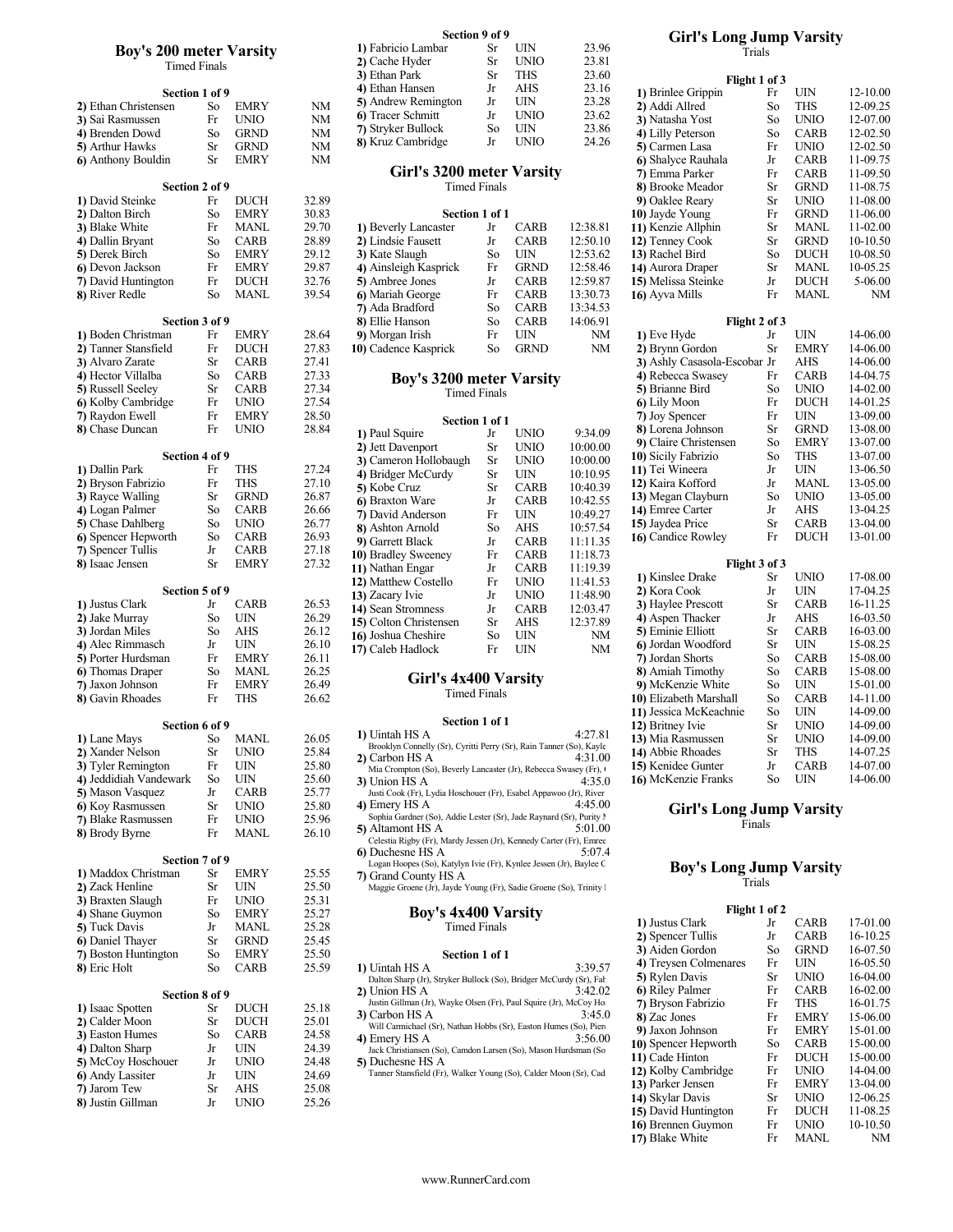|                       | Flight 2 of 2 |             |          | <b>Girl's Shot Put Varsity</b> |              |             |          |  |
|-----------------------|---------------|-------------|----------|--------------------------------|--------------|-------------|----------|--|
| 1) Ethan Park         | Sr            | THS         | 20-01.00 | Finals                         |              |             |          |  |
| 2) Will Carmichael    | Sr            | CARB        | 19-07.50 |                                |              |             |          |  |
| 3) Steele Browning    | Fr            | MANL        | 19-02.25 |                                |              |             |          |  |
| 4) Stryker Bullock    | So            | UIN         | 18-09.00 |                                |              |             |          |  |
| 5) Mason Vasquez      | Jr            | <b>CARB</b> | 18-09.00 | <b>Boy's Shot Put Varsity</b>  |              |             |          |  |
| 6 Eric Holt           | So            | <b>CARB</b> | 18-08.75 | Trials                         |              |             |          |  |
| 7) Ashton Ferguson    | Jr            | CARB        | 18-08.50 |                                |              |             |          |  |
| 8) Traxton Jewkes     | Fr            | CARB        | 18-07.50 | Flight 1 of 4                  |              |             |          |  |
| 9) Gavin Miller       | Jr            | CARB        | 18-06.50 | 1) Damien Chidester            | So           | UNIO        | 26-07.00 |  |
| 10) Cade Miller       | Sr            | UNIO        | 18-03.00 | 2) Vaylan Unsworth             | Fr           | <b>CARB</b> | 25-04.00 |  |
| 11) Blake Rasmussen   | Fr            | UNIO        | 18-03.00 | 3) Truxten Davies              | Fr           | <b>DUCH</b> | 25-00.00 |  |
| 12) Kendlee Foster    | So            | UNIO        | 18-02.25 | 4) Kaleb Witbeck               | So           | AHS         | 25-00.00 |  |
| 13) Ethan Hansen      | Jr            | AHS         | 18-01.00 | 5) Lance Richman               | Sr           | UNIO        | 24-10.00 |  |
| 14) Zack Henline      | Sr            | UIN         | 17-09.75 | 6) Kyle Norman                 | Fr           | <b>DUCH</b> | 24-04.00 |  |
| 15) Jarom Tew         | Sr            | AHS         | 17-09.00 | 7) Brenden Rassmussen          | Sr           | MANL        | 24-00.00 |  |
| 16) Ethan Prettyman   | Fr            | <b>CARB</b> | 17-05.00 | 8) Parker Holt                 | Jr           | <b>CARB</b> | 23-09.50 |  |
| 17) River Tanner      | Sr            | UIN         | 17-03.00 | 9) Ace Loftis                  | Sr           | <b>UNIO</b> | 23-09.00 |  |
| 18) Tanner Stansfield | Fr            | DUCH        | 17-02.50 | 10) Cedrik Johnson             | Fr           | CARB        | 23-04.00 |  |
|                       |               |             |          | 11) Jesse Giles                | $S_{\Omega}$ | ΔHS         | 22-08.00 |  |

## Boy's Long Jump Varsity  $\frac{12}{13}$

Finals  $\begin{bmatrix} 13 \\ 14 \end{bmatrix}$ 

# Girl's Shot Put Varsity 1

#### Trials 2)<br>3 **Flight 1 of 3**<br>
lure Jr AHS 21-11.50 5) 1) Mackenzie Mcclure Jr AHS 21-11.50 5)<br>
2) Paityn Christensen So UIN 21-10.00 6) 2) Paityn Christensen So UIN 21-10.00 6) Ryan Witbeck Sr AHS 30-05.50<br>
3) Sienna Scholes Fr UNIO 21-08.00 7) Devon Byars Fr EMRY 29-11.00 3) Sienna Scholes Fr UNIO 21-08.00 7) Devon Byars Fr EMRY 29-11.00<br>4) Charlee Harmer Jr MANL 20-07.00 8) Treysen Colmenares Fr UIN 29-09.00 4) Charlee Harmer Jr MANL 20-07.00<br>5) Charity Jewkes Fr EMRY 20-04.50 5) Charity Jewkes Fr EMRY 20-04.50 9) Carter Richardson So CARB 28-05.00<br>
6) Kaycee Smith Sr AHS 19-09.00 10) Evan Monson Jr UNIO 28-04.00 **6)** Kaycee Smith Sr AHS 19-09.00 **10**<br> **7)** Baylee Barker Jr CARB 19-02.00 **11** 7) Baylee Barker Jr CARB 19-02.00 11) McCoy Stevenson Sr AHS 28-04.00<br>
8) Kristi Hamblin Sr UNIO 19-00.00 12) Carlos Mendoza Fr CARB 27-11.00 8) Kristi Hamblin Sr UNIO 19-00.00 12) Carlos Mendoza Fr CARB 27-11.00<br>
9) Chloe Glines Fr UIN 18-11.00 13) Austin Pilquist So UNIO 27-07.00 9) Chloe Glines Fr UIN 18-11.00 13) Austin Pilquist So UNIO 27-07.00<br>10) Logan Wilcox Fr AHS 18-01.00 14) Jacob Libberton So UNIO 26-10.00 **10)** Logan Wilcox Fr AHS 18-01.00 **14)**<br> **11)** Lily Clark Fr CARB 17-03.50 11) Lily Clark Fr CARB 17-03.50<br>
12) Debra Myers So UNIO 16-09.00 12) Debra Myers So UNIO 16-09.00 Flight 3 of 4<br>
13) Ella Seely Fr EMRY 16-03.00 1) Tyler McDonald So UIN 36-07.00 13) Ella Seely Fr EMRY 16-03.00 1) Tyler McDonald So UIN 36-07.00<br>14) Ayva Mills Fr MANL 15-07.50 2) Carson Shepherd Sr CARB 35-01.75 14) Ayva Mills Fr MANL 15-07.50 2)<br>15) Brynlee Vanderlinden So UNIO 11-00.00 3) 15) Brynlee Vanderlinden So UNIO 11-00.00 3) Mason Frame Sr CARB 34-08.00<br>4) Parker Abegglen Sr EMRY 34-06.25 Flight 2 of 3 5<br>  $\frac{1}{2}$  5  $\frac{1}{25}$  5  $\frac{5}{6}$ 1) Morgan Martinez Jr AHS 25-11.25<br>2) Benett Peterson Sr CARB 25-01.50 2) Benett Peterson Sr CARB 25-01.50 7) Emmit Lund Sr MANL 33-05.00<br>
3) Briella Allred Sr THS 25-00.50 8) Treyson Shaffer Fr DUCH 33-03.00 3) Briella Allred Sr THS 25-00.50 8)<br>4) Stephanie McKissack So UNIO 24-09.00 9) 4) Stephanie McKissack So UNIO 24-09.00 9) Kolby Winterton Jr UNIO 32-06.00<br>5) Kynlee Hanke So UNIO 24-07.00 10) Mike Shaw Jr MANL 31-11.00 5) Kynlee Hanke So UNIO 24-07.00 10) Mike Shaw Jr MANL 31-11.00<br>
6) Macey Miller So UIN 24-04.00 11) Britton Poulson So DUCH 31-09.00 6) Macey Miller So UIN 24-04.00 11) 7) Abby Morton So UIN 24-02.00 12) Oscar Pena Jr DUCH 31-06.25<br>
8) Adriana Duncan Sr UNIO 23-11.50 13) Antonio McKissack Sr UNIO 31-06.00 8) Adriana Duncan Sr UNIO 23-11.50 13) Antonio McKissack Sr UNIO 31-06.00<br>
9) Alexis Morton So UIN 23-10.00 14) Andre Fabrizio So DUCH 31-05.00 9) Alexis Morton So UIN 23-10.00 14)<br>10) Hannah Owen Sr UNIO 23-08.00 10) Hannah Owen Sr UNIO 23-08.00<br>11) Leksie Olsen So UNIO 23-05.00 11) Leksie Olsen So UNIO 23-05.00 Flight 4 of 4<br>
12) Emily Bake Fr UIN 23-03.00 1) Bowden Robinson Sr CARB 44-09.50 12) Emily Bake Fr UIN 23-03.00 1) Bowden Robinson Sr CARB 44-09.50<br>13) Maycee Rhoades Fr THS 22-11.75 2) Derek Canterbery Sr EMRY 44-09.50 13) Maycee Rhoades Fr THS 22-11.75 2) 14) April McKissack Fr UNIO 22-08.00 3) Bradley Wood Jr CARB 44-05.00<br>15) Rylee Crane So UIN 22-06.00 4) Quade Bowen Sr UNIO 41-05.00 15) Rylee Crane So UIN 22-06.00 4) Quade Bowen Sr UNIO 41-05.00<br>16) Natasha Yost So UNIO 22-00.00 5) Brayden Gardiner Sr UIN 41-00.50 16) Natasha Yost So UNIO 22-00.00 5) Brayden Gardiner Sr UIN 41-00.50<br>6 Maddox Wanner So UNIO 39-08.00 Flight 3 of 3 6<br>
J<sub>r</sub> CARB 34-03.50 8 1) Haley Garrish Jr CARB 34-03.50 8) Nathan Morley Sr CARB 38-02.50<br>2) Lindsey Stewart So UIN 32-03.75 9) Keegan Thompson Jr UNIO 38-02.00 2) Lindsey Stewart So UIN 32-03.75 9)<br>3) Kendelyn Drake So UNIO 30-01.00 10) 3) Kendelyn Drake So UNIO 30-01.00 10) Kenyon Rook So UNIO 37-07.00<br>4) Sahiyena Toedecheene Jr UNIO 30-00.00 11) Gaven Peck Sr AHS 37-01.50 4) Sahiyena Toedecheene Jr UNIO 30-00.00 11) Gaven Peck Sr AHS 37-01.50<br>5) Erica Jenson Sr AHS 29-09.00 12) Tanner Dennison So UNIO 37-01.00 5) Erica Jenson Sr AHS 29-09.00 12)<br>
6) Miriah Salee Sr CARB 29-03.00 13) 6) Miriah Salee Sr CARB 29-03.00 13) Johnathan Porter Sr UIN 36-11.00<br>
7) Jacobi Christensen Jr UIN 29-01.00 14) Grayson Panas So AHS 36-11.00 7) Jacobi Christensen Jr UIN 29-01.00 8) Maleeya Mecham Fr EMRY 28-07.50<br>9) Abbie Rhoades Sr THS 28-00.00 9) Abbie Rhoades Sr THS 28-00.00<br>
0) Kavla Miller So UNIO 27-08.00 10) Kayla Miller So UNIO 27-08.00<br>11) Savannah Spencer So DUCH 27-08.00 11) Savannah Spencer<br>
12) Brecklan Weaver<br>
12 Brecklan Weaver<br>
13 O UNIO 27-07.00

12) Brecklan Weaver So UNIO 27-07.00<br>
13) Mardy Jessen Jr AHS 27-01.00 **13)** Mardy Jessen Jr AHS 27-01.00<br> **14)** Oakley Barney Sr UNIO 26-09.00 14) Oakley Barney Sr UNIO 26-09.00<br>15) Emery Mattinson Sr UIN 26-08.00 15) Emery Mattinson Sr UIN 26-08.00<br>16) Alexis Morgan Fr EMRY 26-04.00

16) Alexis Morgan

| <b>Girl's Shot Put Varsity</b> | <b>Boy's Discus Varsity</b> |  |
|--------------------------------|-----------------------------|--|
| Finals                         | rials                       |  |

|                                         |          |                     |                      | 1) Vaylan Unsworth          | Flight 1 of 4<br>Fr | <b>CARB</b> | 58-09     |
|-----------------------------------------|----------|---------------------|----------------------|-----------------------------|---------------------|-------------|-----------|
| <b>Boy's Shot Put Varsity</b>           |          |                     |                      | 2) Carson Flores            | Fr                  | <b>CARB</b> | 58-07     |
| Trials                                  |          |                     |                      | 3) Austin Pilquist          | So                  | <b>UNIO</b> | 58-05     |
|                                         |          |                     |                      | 4) Verdis Winder            | Fr                  | THS         | 58-01     |
| Flight 1 of 4                           |          |                     |                      | 5) Lance Richman            | Sr                  | <b>UNIO</b> | 56-10     |
| 1) Damien Chidester                     | So       | <b>UNIO</b>         | 26-07.00             | 6) Jared Bryson             | Fr                  | <b>CARB</b> | 56-05     |
| 2) Vaylan Unsworth<br>3) Truxten Davies | Fr<br>Fr | <b>CARB</b><br>DUCH | 25-04.00<br>25-00.00 | 7) Parker Holt              | Jr                  | CARB        | 55-06     |
| 4) Kaleb Witbeck                        | So       | AHS                 | 25-00.00             | 8) Kaelen Morrison          | Fr                  | CARB        | 51-06     |
| 5) Lance Richman                        | Sr       | <b>UNIO</b>         | 24-10.00             | 9) Sebastian Guerrero       | Fr                  | <b>DUCH</b> | 46-01.00  |
| 6) Kyle Norman                          | Fr       | DUCH                | 24-04.00             | 10) River Redle             | So                  | <b>MANL</b> | NΜ        |
|                                         | Sr       | MANL                | 24-00.00             | 11) Kenyon Chacon           | Fr                  | <b>UNIO</b> | NM        |
| 7) Brenden Rassmussen                   |          |                     |                      |                             |                     |             |           |
| 8) Parker Holt                          | Jr       | <b>CARB</b>         | 23-09.50             |                             | Flight 2 of 4       |             |           |
| 9) Ace Loftis                           | Sr       | <b>UNIO</b>         | 23-09.00             | 1) Devon Byars              | Fr                  | <b>EMRY</b> | 74-05     |
| 10) Cedrik Johnson                      | Fr       | <b>CARB</b>         | 23-04.00             | 2) Damien Chidester         | So                  | <b>UNIO</b> | 74-00     |
| 11) Jesse Giles                         | So       | AHS                 | 22-08.00             | 3) Nathan Morley            | Sr                  | <b>CARB</b> | 73-03     |
| 12) Sebastian Guerrero                  | Fr       | <b>DUCH</b>         | 20-07.50             | 4) Andre Fabrizio           | So                  | <b>DUCH</b> | 72-03.50  |
| 13) River Redle                         | So       | MANL                | 19-00.50             | 5) Treyson Shaffer          | Fr                  | <b>DUCH</b> | 71-07     |
| 14) Kenyon Chacon                       | Fr       | <b>UNIO</b>         | NM                   | 6) Kyle Norman              | Fr                  | <b>DUCH</b> | 70-08     |
|                                         |          |                     |                      | 7) McCoy Stevenson          | Sr                  | AHS         | 70-06.50  |
| Flight 2 of 4                           |          |                     |                      | 8) Alec Rimmasch            | Jr                  | UIN         | 69-04     |
| 1) Scott Meacham                        | Sr       | <b>UNIO</b>         | 30-11.00             | 9) Ethan Prettyman          | Fr                  | CARB        | 68-11     |
| 2) Verdis Winder                        | Fr       | <b>THS</b>          | 30-09.50             | 10) Hudson Scholes          | So                  | <b>UNIO</b> | 68-02     |
| 3) Austin Roundy                        | Jr       | MANL                | 30-07.00             | 11) Cedrik Johnson          | Fr                  | <b>CARB</b> | 66-07     |
| 4) Hudson Scholes                       | So       | <b>UNIO</b>         | 30-07.00             | 12) Jacob Libberton         | So                  | <b>UNIO</b> | 65-06     |
| 5) Kaelen Morrison                      | Fr       | <b>CARB</b>         | 30-06.50             | 13) Truxten Davies          | Fr                  | <b>DUCH</b> | 64-02     |
| 6) Ryan Witbeck                         | Sr       | AHS                 | 30-05.50             | 14) Austin Roundy           | Jr                  | MANL        | 64-01.50  |
| 7) Devon Byars                          | Fr       | <b>EMRY</b>         | 29-11.00             | 15) Jesse Giles             | So                  | AHS         | 59-02     |
| 8) Treysen Colmenares                   | Fr       | UIN                 | 29-09.00             | 16) Blake White             | Fr                  | MANL        | 59-01     |
| 9) Carter Richardson                    | So       | <b>CARB</b>         | 28-05.00             |                             |                     |             |           |
| 10) Evan Monson                         | Jr       | <b>UNIO</b>         | 28-04.00             |                             | Flight 3 of 4       |             |           |
| 11) McCoy Stevenson                     | Sr       | AHS                 | 28-04.00             | 1) Maddox Wanner            | So                  | <b>UNIO</b> | 96-04     |
| 12) Carlos Mendoza                      | Fr       | <b>CARB</b>         | 27-11.00             | 2) Gavin Gonder             | Jr                  | <b>MANL</b> | 95-02.75  |
| 13) Austin Pilquist                     | So       | <b>UNIO</b>         | 27-07.00             | 3) Emmit Lund               | Sr                  | MANL        | 91-09.50  |
| 14) Jacob Libberton                     | So       | <b>UNIO</b>         | 26-10.00             | 4) Tanner Dennison          | So                  | <b>UNIO</b> | 91-04     |
|                                         |          |                     |                      | 5) Ace Loftis               | Sr                  | <b>UNIO</b> | 91-03     |
| Flight 3 of 4                           |          |                     |                      | 6) Gaven Peck               | Sr                  | AHS         | 88-05     |
| 1) Tyler McDonald                       | So       | UIN                 | 36-07.00             |                             |                     |             |           |
| 2) Carson Shepherd                      | Sr       | <b>CARB</b>         | 35-01.75             | 7) Johnathan Porter         | Sr                  | UIN         | 87-04     |
| 3) Mason Frame                          | Sr       | <b>CARB</b>         | 34-08.00             | 8) Gavin Rhoades            | Fr                  | <b>THS</b>  | 86-08     |
| 4) Parker Abegglen                      | Sr       | <b>EMRY</b>         | 34-06.25             | 9) Ryan Witbeck             | Sr                  | <b>AHS</b>  | 85-01     |
| 5) Josh Hacking                         | Jr       | UIN                 | 34-04.00             | 10) Kaleb Witbeck           | So                  | AHS         | 84-08     |
| 6) Dusty Clayburn                       | Sr       | <b>DUCH</b>         | 33-08.50             | 11) Britton Poulson         | So                  | <b>DUCH</b> | 80-07     |
| 7) Emmit Lund                           | Sr       | MANL                | 33-05.00             | 12) Antonio McKissack       | Sr                  | <b>UNIO</b> | 78-08.50  |
| 8) Treyson Shaffer                      | Fr       | DUCH                | 33-03.00             | 13) Mike Shaw               | Jr                  | MANL        | 77-07     |
| 9) Kolby Winterton                      | Jr       | <b>UNIO</b>         | 32-06.00             | 14) Evan Monson             | Jr                  | <b>UNIO</b> | 77-03.50  |
| <b>10)</b> Mike Shaw                    | Jr       | MANL                | 31-11.00             | 15) Kolby Winterton         | Jr                  | <b>UNIO</b> | 76-04     |
| 11) Britton Poulson                     | So       | <b>DUCH</b>         | 31-09.00             | 16) Oscar Pena              | Jr                  | <b>DUCH</b> | 76-04     |
| 12) Oscar Pena                          | Jr       | DUCH                | 31-06.25             |                             |                     |             |           |
| 13) Antonio McKissack                   | Sr       | <b>UNIO</b>         | 31-06.00             |                             | Flight 4 of 4       |             |           |
| 14) Andre Fabrizio                      | So       | <b>DUCH</b>         | 31-05.00             | 1) Derek Canterbery         | Sr                  | <b>EMRY</b> | 135-05    |
|                                         |          |                     |                      | 2) Quade Bowen              | Sr                  | <b>UNIO</b> | 133-09.50 |
| Flight 4 of 4                           |          |                     |                      | 3) Carson Shepherd          | Sr                  | CARB        | 118-07    |
| 1) Bowden Robinson                      | Sr       | CARB                | 44-09.50             | 4) Parker Abegglen          | Sr                  | <b>EMRY</b> | 114-09    |
| 2) Derek Canterbery                     | Sr       | <b>EMRY</b>         | 44-09.50             | 5) Tyler McDonald           | So                  | UIN         | 112-08    |
| 3) Bradley Wood                         | Jr       | <b>CARB</b>         | 44-05.00             | 6) Dusty Clayburn           | Sr                  | DUCH        | 110-04    |
| 4) Quade Bowen                          | Sr       | <b>UNIO</b>         | 41-05.00             | 7) Bowden Robinson          | Sr                  | CARB        | 110-03.50 |
| 5) Brayden Gardiner                     | Sr       | <b>UIN</b>          | 41-00.50             | 8) Heston Wimmer            | Jr                  | <b>DUCH</b> | 108-08    |
| 6) Maddox Wanner                        | So       | <b>UNIO</b>         | 39-08.00             | 9) Bradley Wood             | Jr                  | CARB        | 108-05    |
| 7) Chase Harding                        | Jr       | UIN                 | 38-08.00             | 10) Kenyon Rook             | So                  | <b>UNIO</b> | 103-08    |
| 8) Nathan Morley                        | Sr       | <b>CARB</b>         | 38-02.50             | 11) Scott Meacham           | Sr                  | <b>UNIO</b> | 100-06    |
| 9) Keegan Thompson                      | Jr       | <b>UNIO</b>         | 38-02.00             | 12) Jacob Hinton            | Sr                  | <b>DUCH</b> | 99-09     |
| 10) Kenyon Rook                         | So       | <b>UNIO</b>         | 37-07.00             | 13) Mason Frame             | Sr                  | CARB        | 99-06.50  |
| 11) Gaven Peck                          | Sr       | AHS                 | 37-01.50             | 14) Brayden Gardiner        | Sr                  | UIN         | 98-06.50  |
| 12) Tanner Dennison                     | So       | <b>UNIO</b>         |                      | 15) Keegan Thompson         | Jr                  | <b>UNIO</b> | 97-04     |
|                                         | Sr       | UIN                 | 37-01.00             | 16) Grayson Panas           | So                  | AHS         | 96-08     |
| 13) Johnathan Porter                    |          |                     | 36-11.00             |                             |                     |             |           |
| 14) Grayson Panas                       | So       | AHS                 | 36-11.00             | <b>Boy's Discus Varsity</b> |                     |             |           |
|                                         |          |                     |                      |                             |                     |             |           |
| <b>Boy's Shot Put Varsity</b>           |          |                     |                      |                             | Finals              |             |           |

# Trials

|                               |               |             |          |                       | Flight 1 of 4 |             |           |  |
|-------------------------------|---------------|-------------|----------|-----------------------|---------------|-------------|-----------|--|
| <b>Boy's Shot Put Varsity</b> |               |             |          | 1) Vaylan Unsworth    | Fr            | <b>CARB</b> | 58-09     |  |
|                               | Trials        |             |          | 2) Carson Flores      | Fr            | <b>CARB</b> | 58-07     |  |
|                               |               |             |          | 3) Austin Pilquist    | So            | <b>UNIO</b> | 58-05     |  |
|                               | Flight 1 of 4 |             |          | 4) Verdis Winder      | Fr            | THS         | 58-01     |  |
| 1) Damien Chidester           | So            | <b>UNIO</b> | 26-07.00 | 5) Lance Richman      | Sr            | <b>UNIO</b> | 56-10     |  |
| 2) Vaylan Unsworth            | Fr            | <b>CARB</b> | 25-04.00 | 6) Jared Bryson       | Fr            | <b>CARB</b> | 56-05     |  |
| 3) Truxten Davies             | Fr            | <b>DUCH</b> | 25-00.00 | 7) Parker Holt        | Jr            | <b>CARB</b> | 55-06     |  |
| 4) Kaleb Witbeck              | So            | <b>AHS</b>  | 25-00.00 | 8) Kaelen Morrison    | Fr            | <b>CARB</b> | 51-06     |  |
| <b>5)</b> Lance Richman       | Sr            | <b>UNIO</b> | 24-10.00 | 9) Sebastian Guerrero | Fr            | <b>DUCH</b> | 46-01.00  |  |
| 6) Kyle Norman                | Fr            | <b>DUCH</b> | 24-04.00 | 10) River Redle       | So            | MANL        | NΜ        |  |
| 7) Brenden Rassmussen         | Sr            | MANL        | 24-00.00 | 11) Kenyon Chacon     | Fr            | <b>UNIO</b> | NM        |  |
| 8) Parker Holt                | Jr            | <b>CARB</b> | 23-09.50 |                       |               |             |           |  |
| 9) Ace Loftis                 | Sr            | <b>UNIO</b> | 23-09.00 |                       | Flight 2 of 4 |             |           |  |
| 10) Cedrik Johnson            | Fr            | <b>CARB</b> | 23-04.00 | 1) Devon Byars        | Fr            | <b>EMRY</b> | 74-05     |  |
| 11) Jesse Giles               | So            | <b>AHS</b>  | 22-08.00 | 2) Damien Chidester   | So            | <b>UNIO</b> | 74-00     |  |
| 12) Sebastian Guerrero        | Fr            | <b>DUCH</b> | 20-07.50 | 3) Nathan Morley      | Sr            | <b>CARB</b> | $73-03$   |  |
| 13) River Redle               | So            | MANL        | 19-00.50 | 4) Andre Fabrizio     | So            | <b>DUCH</b> | 72-03.50  |  |
| 14) Kenyon Chacon             | Fr            | <b>UNIO</b> | NM       | 5) Treyson Shaffer    | Fr            | <b>DUCH</b> | 71-07     |  |
|                               |               |             |          | 6) Kyle Norman        | Fr            | <b>DUCH</b> | 70-08     |  |
|                               | Flight 2 of 4 |             |          | 7) McCoy Stevenson    | Sr            | AHS         | 70-06.50  |  |
| 1) Scott Meacham              | Sr            | <b>UNIO</b> | 30-11.00 | 8) Alec Rimmasch      | Jr            | <b>UIN</b>  | 69-04     |  |
| 2) Verdis Winder              | Fr            | <b>THS</b>  | 30-09.50 | 9) Ethan Prettyman    | Fr            | <b>CARB</b> | 68-11     |  |
| 3) Austin Roundy              | Jr            | MANL        | 30-07.00 | 10) Hudson Scholes    | So            | <b>UNIO</b> | 68-02     |  |
| 4) Hudson Scholes             | So            | <b>UNIO</b> | 30-07.00 | 11) Cedrik Johnson    | Fr            | <b>CARB</b> | 66-07     |  |
| 5) Kaelen Morrison            | Fr            | <b>CARB</b> | 30-06.50 | 12) Jacob Libberton   | So            | <b>UNIO</b> | 65-06     |  |
| 6) Ryan Witbeck               | Sr            | AHS         | 30-05.50 | 13) Truxten Davies    | Fr            | <b>DUCH</b> | 64-02     |  |
| 7) Devon Byars                | Fr            | <b>EMRY</b> | 29-11.00 | 14) Austin Roundy     | Jr            | MANL        | 64-01.50  |  |
| 8) Treysen Colmenares         | Fr            | UIN         | 29-09.00 | 15) Jesse Giles       | So            | AHS         | 59-02     |  |
| 9) Carter Richardson          | So            | <b>CARB</b> | 28-05.00 | 16) Blake White       | Fr            | <b>MANL</b> | 59-01     |  |
| <b>10)</b> Evan Monson        | Jr            | <b>UNIO</b> | 28-04.00 |                       |               |             |           |  |
| 11) McCoy Stevenson           | Sr            | AHS         | 28-04.00 |                       | Flight 3 of 4 |             |           |  |
| 12) Carlos Mendoza            | Fr            | <b>CARB</b> | 27-11.00 | 1) Maddox Wanner      | So            | <b>UNIO</b> | 96-04     |  |
| 13) Austin Pilquist           | So            | <b>UNIO</b> | 27-07.00 | 2) Gavin Gonder       | Jr            | <b>MANL</b> | 95-02.75  |  |
| 14) Jacob Libberton           | So            | <b>UNIO</b> | 26-10.00 | 3) Emmit Lund         | Sr            | MANL        | 91-09.50  |  |
|                               |               |             |          | 4) Tanner Dennison    | So            | <b>UNIO</b> | 91-04     |  |
|                               | Flight 3 of 4 |             |          | 5) Ace Loftis         | Sr            | <b>UNIO</b> | 91-03     |  |
| 1) Tyler McDonald             | So            | UIN         | 36-07.00 | 6) Gaven Peck         | Sr            | AHS         | 88-05     |  |
| 2) Carson Shepherd            | Sr            | <b>CARB</b> | 35-01.75 | 7) Johnathan Porter   | Sr            | <b>UIN</b>  | 87-04     |  |
| 3) Mason Frame                | Sr            | <b>CARB</b> | 34-08.00 | 8) Gavin Rhoades      | Fr            | <b>THS</b>  | 86-08     |  |
| 4) Parker Abegglen            | Sr            | <b>EMRY</b> | 34-06.25 | 9) Ryan Witbeck       | Sr            | AHS         | 85-01     |  |
| 5) Josh Hacking               | Jr            | <b>UIN</b>  | 34-04.00 | 10) Kaleb Witbeck     | So            | AHS         | 84-08     |  |
| 6) Dusty Clayburn             | Sr            | <b>DUCH</b> | 33-08.50 | 11) Britton Poulson   | So            | <b>DUCH</b> | 80-07     |  |
| 7) Emmit Lund                 | Sr            | MANL        | 33-05.00 | 12) Antonio McKissack | Sr            | <b>UNIO</b> | 78-08.50  |  |
| 8) Treyson Shaffer            | Fr            | <b>DUCH</b> | 33-03.00 | 13) Mike Shaw         | Jr            | MANL        | 77-07     |  |
| 9) Kolby Winterton            | Jr            | <b>UNIO</b> | 32-06.00 | 14) Evan Monson       | Jr            | <b>UNIO</b> | 77-03.50  |  |
| 10) Mike Shaw                 | Jr            | <b>MANL</b> | 31-11.00 | 15) Kolby Winterton   | Jr            | <b>UNIO</b> | 76-04     |  |
| 11) Britton Poulson           | So            | <b>DUCH</b> | 31-09.00 | 16) Oscar Pena        | Jr            | <b>DUCH</b> | 76-04     |  |
| 12) Oscar Pena                | Jr            | <b>DUCH</b> | 31-06.25 |                       |               |             |           |  |
| 13) Antonio McKissack         | Sr            | <b>UNIO</b> | 31-06.00 |                       | Flight 4 of 4 |             |           |  |
| 14) Andre Fabrizio            | So            | <b>DUCH</b> | 31-05.00 | 1) Derek Canterbery   | Sr            | <b>EMRY</b> | 135-05    |  |
|                               |               |             |          | 2) Quade Bowen        | Sr            | UNIO        | 133-09.50 |  |
|                               | Flight 4 of 4 |             |          | 3) Carson Shepherd    | Sr            | <b>CARB</b> | 118-07    |  |
| 1) Bowden Robinson            | Sr            | <b>CARB</b> | 44-09.50 | 4) Parker Abegglen    | Sr            | <b>EMRY</b> | 114-09    |  |
| 2) Derek Canterbery           | Sr            | <b>EMRY</b> | 44-09.50 | 5) Tyler McDonald     | So            | UIN         | 112-08    |  |
| 3) Bradley Wood               | Jr            | <b>CARB</b> | 44-05.00 | 6) Dusty Clayburn     | Sr            | <b>DUCH</b> | 110-04    |  |
| 4) Quade Bowen                | Sr            | <b>UNIO</b> | 41-05.00 | 7) Bowden Robinson    | Sr            | CARB        | 110-03.50 |  |
| 5) Brayden Gardiner           | Sr            | UIN         | 41-00.50 | 8) Heston Wimmer      | Jr            | <b>DUCH</b> | 108-08    |  |
| 6) Maddox Wanner              | So            | <b>UNIO</b> | 39-08.00 | 9) Bradley Wood       | Jr            | <b>CARB</b> | 108-05    |  |
| 7) Chase Harding              | Jr            | UIN         | 38-08.00 | 10) Kenyon Rook       | So            | <b>UNIO</b> | 103-08    |  |
| 8) Nathan Morley              | Sr            | <b>CARB</b> | 38-02.50 | 11) Scott Meacham     | Sr            | <b>UNIO</b> | 100-06    |  |
| 9) Keegan Thompson            | Jr            | <b>UNIO</b> | 38-02.00 | 12) Jacob Hinton      | Sr            | <b>DUCH</b> | 99-09     |  |
| 10) Kenyon Rook               | So            | <b>UNIO</b> | 37-07.00 | 13) Mason Frame       | Sr            | <b>CARB</b> | 99-06.50  |  |
| 11) Gaven Peck                | Sr            | AHS         | 37-01.50 | 14) Brayden Gardiner  | Sr            | UIN         | 98-06.50  |  |
| 12) Tanner Dennison           | So            | UNIO        | 37-01.00 | 15) Keegan Thompson   | Jr            | <b>UNIO</b> | 97-04     |  |
|                               |               |             |          |                       |               |             |           |  |

Finals

#### Boy's Discus Varsity Finals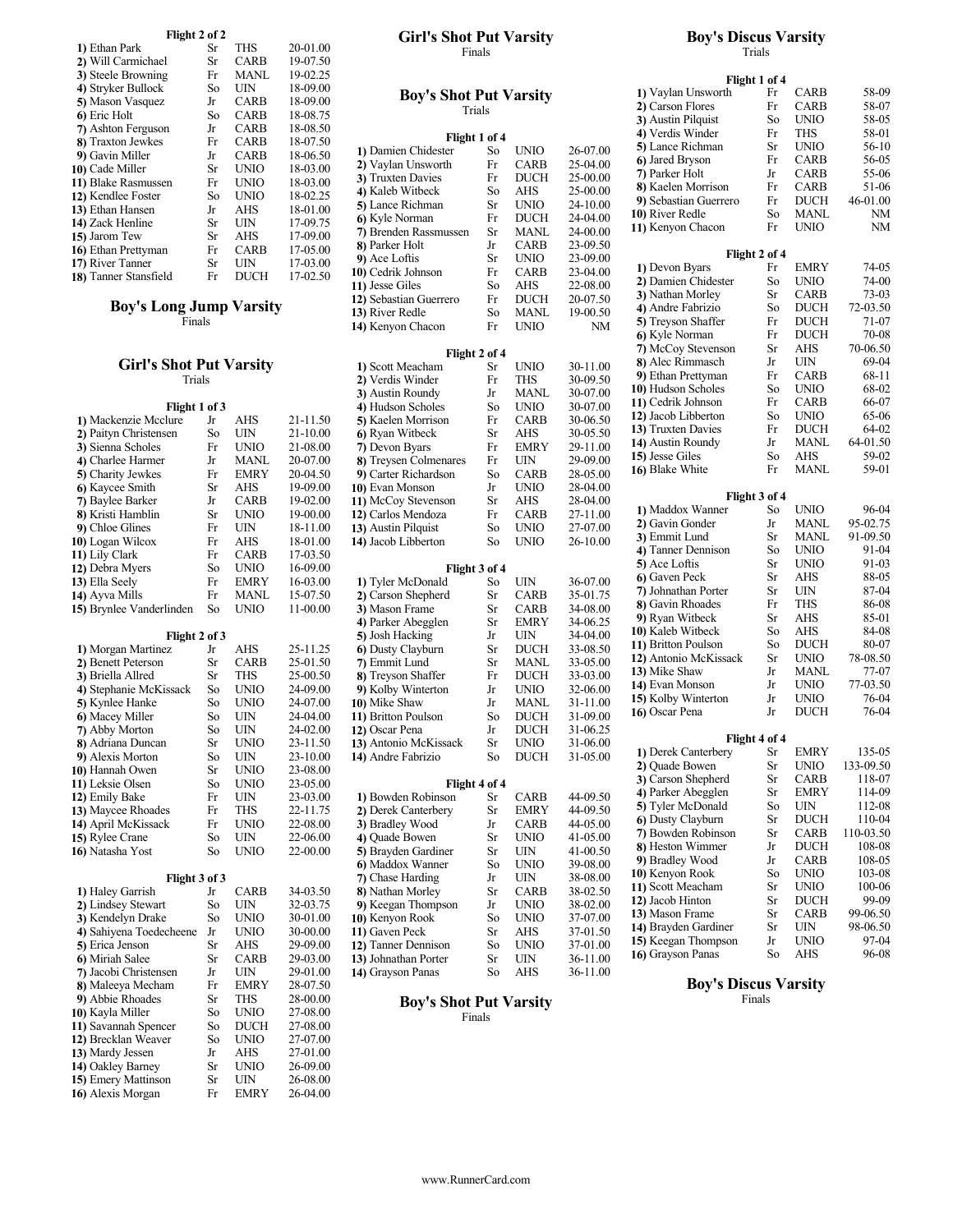### Girl's Discus Varsity 13) Kelsey Jorgensen So Trials  $\qquad \qquad \text{I4}$ ) Ella Se

|                          |           |                    |           | 15) Lify Clark               | 1.1           | <b>UAND</b> | 20-11.00  |  |
|--------------------------|-----------|--------------------|-----------|------------------------------|---------------|-------------|-----------|--|
| Flight 1 of 4            |           |                    |           | 16) Caroline Zara            | Sr            | UIN         | NM        |  |
| 1) Sophia Jenson         | Fr        | AHS                | 49-08.00  |                              |               |             |           |  |
| 2) Isabelle Nelson       | So        | CARB               | 49-07.00  | Flight 2 of 3                |               |             |           |  |
| 3) Kaycee Smith          | Sr        | AHS                | 49-04.00  | 1) Benett Peterson           | Sr            | CARB        | 77-08     |  |
| 4) April McKissack       | Fr        | <b>UNIO</b>        | 48-11.00  | 2) Anna Baumgardner          | Jr            | UIN         | 76-00     |  |
|                          | Fr        | <b>EMRY</b>        | 48-00.00  | 3) Macey Miller              | So            | UIN         | $74 - 10$ |  |
| 5) Charity Jewkes        |           |                    |           | 4) Abbey Burnham             | Jr            | UNIO        | 74-08     |  |
| 6) Ella Seely            | Fr        | <b>EMRY</b>        | 45-08.00  | 5) Morgan Martinez           | Jr            | AHS         | 74-05     |  |
| 7) Tacey Thacker         | So        | AHS<br><b>CARB</b> | 41-11.00  | 6) Mardy Jessen              | Jr            | AHS         | 73-06     |  |
| 8) Lily Clark            | Fr        |                    | 39-00.00  | 7) Janyssa Wadley            | So            | CARB        | 73-03.50  |  |
| 9) Payton Mcclure        | Jr        | AHS                | 37-02.00  | 8) Isabelle Nelson           | So            | <b>CARB</b> | 71-11     |  |
| 10) Bailey Burton        | So        | <b>UNIO</b>        | 37-01.00  | 9) Haley Garrish             | Jr            | CARB        | 70-07     |  |
| 11) Brynlee Vanderlinden | So        | <b>UNIO</b>        | 30-04.00  | 10) Taylor Scott             | So            | AHS         | 69-05     |  |
|                          |           |                    |           | 11) Brin Angus               | Fr            | <b>DUCH</b> | 68-04     |  |
| Flight 2 of 4            |           |                    |           | 12) Kaylee Jo Huber          | Jr            | UIN         | 68-00     |  |
| 1) Maleeya Mecham        | Fr        | <b>EMRY</b>        | $62 - 06$ | 13) Dahlia Perry             | Fr            | UNIO        | 67-08     |  |
| 2) December Jensen       | So        | CARB               | 62-01.50  | 14) Maycee Rhoades           | Fr            | THS         | 67-04     |  |
| 3) Benett Peterson       | Sr        | CARB               | 61-10     | 15) Lydia Hoschouer          | Fr            | UNIO        | 64-07     |  |
| 4) Brin Angus            | Fr        | DUCH               | 60-07     | 16) Makynleigh Jensen        | So            | AHS         | 63-08     |  |
| 5) Jennacie Jeffery      | So        | CARB               | 58-03     |                              | Fr            | UNIO        | 61-01     |  |
| 6) Stephanie McKissack   | So        | UNIO               | 57-05     | 17) Sienna Scholes           |               |             |           |  |
| 7) Brecklan Weaver       | So        | UNIO               | 56-08     | Flight 3 of 3                |               |             |           |  |
| 8) Debra Myers           | So        | UNIO               | 56-07.50  |                              |               |             |           |  |
| 9) Adriana Duncan        | Sr        | UNIO               | 55-10     | 1) Brecklan Weaver           | So            | UNIO        | 105-10    |  |
| <b>10)</b> Allena Ison   | So        | CARB               | 55-04     | 2) Tymber Bennett            | Sr            | CARB        | 103-09    |  |
| 11) Sienna Scholes       | Fr        | UNIO               | 55-00     | 3) Kayla Miller              | So            | UNIO        | 99-02     |  |
| 12) Kristi Hamblin       | Sr        | UNIO               | 52-06     | 4) Harley Atwood             | Jr            | AHS         | 97-01     |  |
| 13) Tymber Bennett       | Sr        | <b>CARB</b>        | 50-05.00  | <b>5)</b> Rylee Crane        | So            | UIN         | 96-04     |  |
| 14) Dakota Aiman         | Jr        | UNIO               | 49-11.00  | 6) Julia Shorts              | Sr            | CARB        | 94-01     |  |
|                          |           |                    |           | 7) Miriah Salee              | Sr            | CARB        | 93-08     |  |
| Flight 3 of 4            |           |                    |           | 8) Chloe Glines              | Fr            | UIN         | 93-01     |  |
| 1) Kynlee Hanke          | So        | <b>UNIO</b>        | 76-07     | 9) Brylie Day                | Fr            | <b>UNIO</b> | 92-10.50  |  |
| 2) Elyse Reichert        | Sr        | UNIO               | 76-00     | 10) Jacelynn Rose            | So            | DUCH        | 92-00     |  |
| 3) Abby Morton           | So        | UIN                | 75-11     | 11) Oakley Barney            | Sr            | UNIO        | 86-10     |  |
| 4) Savannah Spencer      | So        | <b>DUCH</b>        | 75-08     | 12) Briella Allred           | Sr            | THS         | 86-01     |  |
| 5) Erica Jenson          | Sr        | AHS                | 74-10.50  | 13) Justi Cook               | Fr            | <b>UNIO</b> | 85-08     |  |
| 6) Kendelyn Drake        | So        | UNIO               | 71-06     | 14) Ellecia Fairey           | So            | UIN         | 84-11     |  |
| 7) Leksie Olsen          | So        | UNIO               | 71-01     | 15) Kaylee Runolfson         | So            | UIN         | 82-02     |  |
| 8) Alexis Morton         | So        | UIN                | 69-05     | 16) Emily Bake               | Fr            | UIN         | 81-00     |  |
| 9) Paityn Christensen    | So        | UIN                | 69-03     | 17) Sicily Fabrizio          | So            | THS         | 79-04     |  |
| 10) Hannah Owen          | Sr        | UNIO               | 67-01     |                              |               |             |           |  |
| 11) Alexis Morgan        | Fr        | <b>EMRY</b>        | 66-07     | Girl's Javelin Varsity       |               |             |           |  |
| 12) Emily Bake           | Fr        | UIN                | 65-01     | Finals                       |               |             |           |  |
| 13) Maycee Rhoades       | Fr        | THS                | 64-01     |                              |               |             |           |  |
| 14) Lily Moon            | Fr        | DUCH               | 63-03     |                              |               |             |           |  |
|                          |           |                    |           | <b>Boy's Javelin Varsity</b> |               |             |           |  |
| Flight 4 of 4            |           |                    |           | Trials                       |               |             |           |  |
| 1) Abbie Rhoades         | Sr        | THS                | 111-11    |                              |               |             |           |  |
| 2) Oakley Barney         | Sr        | <b>UNIO</b>        | 101-06    |                              | Flight 1 of 4 |             |           |  |
| 3) Haley Garrish         | Jr        | CARB               | 99-09.25  | 1) Carlos Mendoza            | Fr            | CARB        | 83-04     |  |
| 4) Emery Mattinson       | Sr        | UIN                | 93-09.50  | 2) Skylar Davis              | Sr            | UNIO        | 81-04     |  |
| 5) Jacelynn Rose         | So        | <b>DUCH</b>        | 89-01     | 3) Kyle Norman               | Fr            | DUCH        | 79-07     |  |
| 6) Rylee Crane           | So        | UIN                | 87-01     | 4) Cash Murdock              | Jr            | AHS         | 73-07     |  |
| 7) Sahiyena Toedecheene  | Jr        | <b>UNIO</b>        | 85-04     | 5) Jesse Giles               | So            | AHS         | 73-04     |  |
| 8) Jacobi Christensen    | Jr        | UIN                | 84-05.50  | 6) Carson Flores             | Fr            | CARB        | 70-04     |  |
| 9) Miriah Salee          | Sr        | CARB               | 80-11     | 7) Zac Jones                 | Fr            | EMRY        | 66-08     |  |
| 10) Kora Cook            | Jr        | UIN                | 80-09     |                              | Fr            | DUCH        | 65-04     |  |
| 11) Lindsey Stewart      | So        | UIN                | 79-01     | 8) Truxten Davies            | Fr            |             |           |  |
| 12) BreAnna Taylor       | So        | AHS                | 78-11.50  | 9) Vaylan Unsworth           |               | CARB        | 63-05     |  |
| 13) Mackenzie Mcclure    | Jr        | AHS                | 77-02     | 10) Brenden Rassmussen       | Sr            | MANL        | 51-00.50  |  |
| 14) Morgan Martinez      | <b>Ir</b> | ΔHS                | 76-08     | 11) Ian North                | Fr            | DUCH        | 43-00.00  |  |

## Girl's Discus Varsity<br>Finals 1 Finals 1

# Girl's Javelin Varsity  $\frac{4}{5}$

|                       | Trials        |             |           | 5) Devon Byars      | Fr | EMRY        | 98-01     |  |
|-----------------------|---------------|-------------|-----------|---------------------|----|-------------|-----------|--|
|                       |               |             |           | 6) Mike Shaw        | Jr | <b>MANL</b> | 97-05     |  |
|                       | Flight 1 of 3 |             |           | 7) Sai Rasmussen    | Fr | <b>UNIO</b> | 97-01     |  |
| 1) Jennacie Jeffery   | So            | <b>CARB</b> | $60 - 02$ | 8) Guy Wilson       | So | UIN         | 93-08     |  |
| 2) Maleeya Mecham     | Fr            | <b>EMRY</b> | 59-11     | 9) Cedrik Johnson   | Fr | <b>CARB</b> | $91-10$   |  |
| 3) Brooke Meador      | Sr            | <b>GRND</b> | 58-04     | 10) Treyson Shaffer | Fr | <b>DUCH</b> | $90 - 11$ |  |
| 4) Ember Lyman        | So            | <b>CARB</b> | $55 - 11$ | 11) Jared Bryson    | Fr | <b>CARB</b> | 89-09     |  |
| 5) Alexis Morgan      | Fr            | <b>EMRY</b> | 55-04     | 12) Parker Abegglen | Sr | <b>EMRY</b> | 85-05     |  |
| 6) Reagan Bastian     | So            | <b>UNIO</b> | $55-02$   | 13) Austin Roundy   | Jr | MANL        | 84-06.50  |  |
| 7) Lorena Johnson     | Sr            | <b>GRND</b> | $54-03$   | 14) Chase Duncan    | Fr | <b>UNIO</b> | 84-02     |  |
| 8) Charity Jewkes     | Fr            | <b>EMRY</b> | 54-00.50  | 15) Drew Huber      | Fr | UIN         | 83-06     |  |
| 9) Tacey Thacker      | So            | AHS         | 54-00     |                     |    |             |           |  |
| 10) Payton Mcclure    | Jr            | AHS         | 52-04.50  |                     |    |             |           |  |
| 11) Dakota Aiman      | Jr            | <b>UNIO</b> | 51-03     |                     |    |             |           |  |
| 12) Mackenzie Mcclure | Jr            | AHS         | 46-09.00  |                     |    |             |           |  |
|                       |               |             |           |                     |    |             |           |  |

| <b>Girl's Discus Varsity</b> |           |             |           | 13) Kelsey Jorgensen          | So            | <b>EMRY</b> | 44-11.00   |                                | Flight 3 of 4 |              |            |
|------------------------------|-----------|-------------|-----------|-------------------------------|---------------|-------------|------------|--------------------------------|---------------|--------------|------------|
| Trials                       |           |             |           | 14) Ella Seely                | Fr            | <b>EMRY</b> | 32-09.50   | 1) Tavyn Allred                | Fr            | <b>EMRY</b>  | 125-01     |
|                              |           |             |           | 15) Lily Clark                | Fr            | CARB        | 20-11.00   | 2) Wayke Olsen                 | Fr            | <b>UNIO</b>  | 124-04     |
| Flight 1 of 4                |           |             |           | 16) Caroline Zara             | Sr            | <b>UIN</b>  | <b>NM</b>  | 3) Grayson Panas               | So            | <b>AHS</b>   | 121-02     |
| 1) Sophia Jenson             | Fr        | <b>AHS</b>  | 49-08.00  |                               |               |             |            | 4) Gavin Miller                | Fr            | <b>UNIO</b>  | 119-03     |
| 2) Isabelle Nelson           | So        | <b>CARB</b> | 49-07.00  |                               | Flight 2 of 3 |             |            | 5) Treysen Colmenares          | Fr            | <b>UIN</b>   | 119-00     |
| 3) Kaycee Smith              | <b>Sr</b> | AHS         | 49-04.00  | 1) Benett Peterson            | Sr            | <b>CARB</b> | 77-08      | 6) River Tanner                | <b>Sr</b>     | <b>UIN</b>   | 118-06     |
| 4) April McKissack           | Fr        | <b>UNIO</b> | 48-11.00  | 2) Anna Baumgardner           | Jr            | <b>UIN</b>  | 76-00      | 7) Carson Shepherd             | <b>Sr</b>     | <b>CARB</b>  | 114-00     |
| 5) Charity Jewkes            | Fr        | <b>EMRY</b> | 48-00.00  | 3) Macey Miller               | So            | <b>UIN</b>  | $74-10$    | 8) Dawson Lazenby              | So            | <b>THS</b>   | $111 - 10$ |
| 6) Ella Seely                | Fr        | <b>EMRY</b> | 45-08.00  | 4) Abbey Burnham              | Jr            | <b>UNIO</b> | 74-08      | 9) Jeddidiah Vandewark         | So            | <b>UIN</b>   | 111-03     |
| 7) Tacey Thacker             | So        | AHS         | 41-11.00  | 5) Morgan Martinez            | Jr            | AHS         | 74-05      | 10) Traxton Jewkes             | Fr            | <b>CARB</b>  | 110-09     |
| 8) Lily Clark                | Fr        | CARB        | 39-00.00  | 6) Mardy Jessen               | Jr            | <b>AHS</b>  | 73-06      | 11) Colin Fausett              | Jr            | CARB         | 108-01.50  |
| 9) Payton Mcclure            | Jr        | AHS         | 37-02.00  | 7) Janyssa Wadley             | So            | CARB        | 73-03.50   | 12) Parker Holt                | Jr            | CARB         | 107-02     |
| 0) Bailey Burton             | So        | <b>UNIO</b> | 37-01.00  | 8) Isabelle Nelson            | So            | CARB        | $71 - 11$  | 13) Andy Lassiter              | Jr            | <b>UIN</b>   | 107-00     |
| 1) Brynlee Vanderlinden      | So        | <b>UNIO</b> | 30-04.00  | 9) Haley Garrish              | Jr            | CARB        | 70-07      | 14) Gavin Gonder               | Jr            | <b>MANL</b>  | 105-03     |
|                              |           |             |           | 10) Taylor Scott              | So            | AHS         | 69-05      | 15) Tanner Dennison            | So            | <b>UNIO</b>  | 102-00     |
| Flight 2 of 4                |           |             |           | 11) Brin Angus                | Fr            | <b>DUCH</b> | 68-04      |                                |               |              |            |
| 1) Maleeya Mecham            | Fr        | <b>EMRY</b> | $62 - 06$ | 12) Kaylee Jo Huber           | Jr            | <b>UIN</b>  | 68-00      |                                | Flight 4 of 4 |              |            |
| 2) December Jensen           | So        | <b>CARB</b> | 62-01.50  | 13) Dahlia Perry              | Fr            | <b>UNIO</b> | 67-08      | 1) Bowden Robinson             | Sr            | <b>CARB</b>  | 182-01     |
| 3) Benett Peterson           | <b>Sr</b> | <b>CARB</b> | $61 - 10$ | 14) Maycee Rhoades            | Fr            | <b>THS</b>  | 67-04      | 2) Xander Nelson               | Sr            | <b>UNIO</b>  | 157-11     |
| 4) Brin Angus                | Fr        | <b>DUCH</b> | 60-07     | 15) Lydia Hoschouer           | Fr            | <b>UNIO</b> | 64-07      | 3) Chase Harding               | Jr            | <b>UIN</b>   | 154-00     |
| 5) Jennacie Jeffery          | So        | CARB        | 58-03     | 16) Makynleigh Jensen         | So            | <b>AHS</b>  | 63-08      | 4) Nathan Morley               | Sr            | <b>CARB</b>  | 153-08     |
| 6) Stephanie McKissack       | So        | <b>UNIO</b> | 57-05     | 17) Sienna Scholes            | Fr            | <b>UNIO</b> | 61-01      | 5) Slade Henderson             | Jr            | <b>UIN</b>   | 150-06     |
| 7) Brecklan Weaver           | So        | <b>UNIO</b> | 56-08     |                               |               |             |            | 6) Ethan Park                  | Sr            | <b>THS</b>   | 147-03.75  |
| 8) Debra Myers               | So        | <b>UNIO</b> | 56-07.50  |                               | Flight 3 of 3 |             |            | 7) Derek Canterbery            | Sr            | <b>EMRY</b>  | 147-01.50  |
| 9) Adriana Duncan            | Sr        | <b>UNIO</b> | $55-10$   | 1) Brecklan Weaver            | So            | <b>UNIO</b> | $105 - 10$ | 8) Jb Skewes                   | Sr            | <b>DUCH</b>  | 146-08.75  |
| 0) Allena Ison               | So        | <b>CARB</b> | 55-04     | 2) Tymber Bennett             | Sr            | CARB        | 103-09     | 9) Madux Simmons               | Sr            | <b>UIN</b>   | 145-08     |
| 1) Sienna Scholes            | Fr        | <b>UNIO</b> | 55-00     | 3) Kayla Miller               | So            | <b>UNIO</b> | 99-02      | 10) Koy Rasmussen              | Sr            | <b>UNIO</b>  | 142-09.75  |
| 2) Kristi Hamblin            | Sr        | <b>UNIO</b> | $52 - 06$ | 4) Harley Atwood              | Jr            | AHS         | 97-01      | 11) Dusty Clayburn             | <b>Sr</b>     | <b>DUCH</b>  | 135-10     |
| 3) Tymber Bennett            | <b>Sr</b> | CARB        | 50-05.00  | 5) Rylee Crane                | So            | <b>UIN</b>  | 96-04      | 12) Mason Frame                | Sr            | <b>CARB</b>  | 135-04     |
| 4) Dakota Aiman              | Jr        | <b>UNIO</b> | 49-11.00  | 6) Julia Shorts               | Sr            | <b>CARB</b> | 94-01      | 13) Dierk Skewes               | So            | <b>DUCH</b>  | 131-09     |
|                              |           |             |           | 7) Miriah Salee               | Sr            | <b>CARB</b> | 93-08      | 14) Isaac Spotten              | Sr            | <b>DUCH</b>  | 127-02     |
| Flight 3 of 4                |           |             |           | 8) Chloe Glines               | Fr            | <b>UIN</b>  | 93-01      | 15) Issac Meacham              | Fr            | <b>UNIO</b>  | 125-05     |
| 1) Kynlee Hanke              | So        | <b>UNIO</b> | 76-07     | 9) Brylie Day                 | Fr            | <b>UNIO</b> | 92-10.50   |                                |               |              |            |
| 2) Elyse Reichert            | Sr        | <b>UNIO</b> | 76-00     | 10) Jacelynn Rose             | So            | <b>DUCH</b> | $92 - 00$  | <b>Boy's Javelin Varsity</b>   |               |              |            |
| 3) Abby Morton               | So        | <b>UIN</b>  | $75 - 11$ | 11) Oakley Barney             | Sr            | <b>UNIO</b> | 86-10      |                                | Finals        |              |            |
| 4) Savannah Spencer          | So        | <b>DUCH</b> | 75-08     | 12) Briella Allred            | Sr            | <b>THS</b>  | 86-01      |                                |               |              |            |
| 5) Erica Jenson              | <b>Sr</b> | AHS         | 74-10.50  | 13) Justi Cook                | Fr            | <b>UNIO</b> | 85-08      |                                |               |              |            |
| 6) Kendelyn Drake            | So        | <b>UNIO</b> | 71-06     | 14) Ellecia Fairey            | So            | UIN         | 84-11      |                                |               |              |            |
| 7) Leksie Olsen              | So        | <b>UNIO</b> | 71-01     | 15) Kaylee Runolfson          | So            | UIN         | 82-02      | <b>Boy's High Jump Varsity</b> |               |              |            |
| 8) Alexis Morton             | So        | <b>UIN</b>  | 69-05     | 16) Emily Bake                | Fr            | <b>UIN</b>  | 81-00      |                                | Finals        |              |            |
| 9) Paityn Christensen        | So        | <b>UIN</b>  | 69-03     | 17) Sicily Fabrizio           | So            | <b>THS</b>  | 79-04      |                                |               |              |            |
| 0) Hannah Owen               | <b>Sr</b> | <b>UNIO</b> | 67-01     |                               |               |             |            |                                | Flight 1 of 2 |              |            |
|                              |           | <b>EMRY</b> | 66-07     | <b>Girl's Javelin Varsity</b> |               |             |            | 1) Steele Browning             | Fr            | MANL         | 5-04.00    |
| 1) Alexis Morgan             | Fr        | <b>UIN</b>  | 65-01     |                               |               |             |            | 2) Josh Hacking                | Jr            | UIN          | 5-04.00    |
| 2) Emily Bake                | Fr        |             |           |                               | Finals        |             |            | 3) River Tanner                | Sr            | UIN          | 5-04.00    |
| 3) Maycee Rhoades            | Fr        | <b>THS</b>  | 64-01     |                               |               |             |            | A Guy Wilson                   | $S_{\Omega}$  | <b>TIINI</b> | 5.04.00    |

#### Boy's Javelin Varsity Trials

| 2) Oakley Barney           | Sr  | UNIO        | 101-06   | Flight 1 of 4          |    |             |          |                       | Flight 2 of 2 |             |             |
|----------------------------|-----|-------------|----------|------------------------|----|-------------|----------|-----------------------|---------------|-------------|-------------|
| 3) Haley Garrish           | Jr  | <b>CARB</b> | 99-09.25 | 1) Carlos Mendoza      | Fr | <b>CARB</b> | 83-04    | 1) Koy Rasmussen      | Sr            | <b>UNIO</b> | 6-01.00     |
| 4) Emery Mattinson         | Sr  | UIN         | 93-09.50 | 2) Skylar Davis        | Sr | UNIO        | 81-04    | 2) Traxton Jewkes     | Fr            | <b>CARB</b> | 6-00.00     |
| 5) Jacelynn Rose           | So  | <b>DUCH</b> | 89-01    | 3) Kyle Norman         | Fr | <b>DUCH</b> | 79-07    | 3) Anthony Bouldin    | Sr.           | <b>EMRY</b> | 6-00.00     |
| 6) Rylee Crane             | So  | UIN         | 87-01    | 4) Cash Murdock        | Jr | AHS         | 73-07    | 4) Will Carmichael    | Sr            | <b>CARB</b> | $5 - 10.00$ |
| 7) Sahiyena Toedecheene Jr |     | UNIO        | 85-04    | 5) Jesse Giles         | So | AHS         | $73-04$  | 5) Gavin Gonder       | Jr            | <b>MANL</b> | 5-08.00     |
| 8) Jacobi Christensen      | Jr  | UIN         | 84-05.50 | 6 Carson Flores        | Fr | <b>CARB</b> | $70-04$  | 6 Carsen Beckstead    | Jr            | UIN         | 5-08.00     |
| 9) Miriah Salee            | Sr  | <b>CARB</b> | 80-11    | 7) Zac Jones           | Fr | <b>EMRY</b> | 66-08    | 7) Cade Miller        | Sr.           | <b>UNIO</b> | 5-08.00     |
| 10) Kora Cook              | Jr  | <b>UIN</b>  | 80-09    | 8) Truxten Davies      | Fr | <b>DUCH</b> | 65-04    | 8) Gavin Miller       | Fr            | <b>UNIO</b> | 5-08.00     |
| 11) Lindsey Stewart        | So  | UIN         | 79-01    | 9) Vaylan Unsworth     | Fr | <b>CARB</b> | 63-05    | 9) Kendlee Foster     | So.           | <b>UNIO</b> | 5-06.00     |
| 12) BreAnna Taylor         | So. | AHS         | 78-11.50 | 10) Brenden Rassmussen | Sr | <b>MANL</b> | 51-00.50 | 10) Boston Huntington | So            | <b>EMRY</b> | 5-06.00     |
| 13) Mackenzie Mcclure      | Jr  | AHS         | 77-02    | 11) Ian North          | Fr | <b>DUCH</b> | 43-00.00 | 11) Grayson Panas     | So            | AHS         | 5-06.00     |
| 14) Morgan Martinez        | Jr  | AHS         | 76-08    | 12) Lane Mays          | So | MANL        | NΜ       |                       |               |             |             |
|                            |     |             |          |                        |    |             |          |                       |               |             |             |

|                      |               |             | Girl's High Jump Varsity |                              |    |             |   |  |  |  |  |
|----------------------|---------------|-------------|--------------------------|------------------------------|----|-------------|---|--|--|--|--|
|                      | Flight 2 of 4 |             |                          | Finals                       |    |             |   |  |  |  |  |
| 1) Ashton Arnold     | So            | AHS         | 101-08.50                |                              |    |             |   |  |  |  |  |
| 2) Jordan Miles      | So            | AHS         | 100-06                   | Flight 1 of 3                |    |             |   |  |  |  |  |
| 3) Britton Poulson   | So            | <b>DUCH</b> | 99-09                    | 1) Keira Keel                | So | UIN         | 4 |  |  |  |  |
| 4) Carter Richardson | So            | <b>CARB</b> | 99-02                    | 2) Abbey Burnham             | Jr | <b>UNIO</b> | 4 |  |  |  |  |
| 5) Devon Byars       | Fr            | <b>EMRY</b> | 98-01                    | 3) Sienna Scholes            | Fr | <b>UNIO</b> | 4 |  |  |  |  |
| 6) Mike Shaw         | Jr            | <b>MANL</b> | 97-05                    | 4) Ashly Casasola-Escobar Jr |    | AHS         | 4 |  |  |  |  |
| 7) Sai Rasmussen     | Fr            | <b>UNIO</b> | 97-01                    | 5) Brylee Miles              | Fr | AHS         | 4 |  |  |  |  |
| 8) Guy Wilson        | So            | UIN         | 93-08                    | 6) Brielle Mullins           | So | AHS         | 4 |  |  |  |  |
| 9) Cedrik Johnson    | Fr            | <b>CARB</b> | $91-10$                  | 7) Celestia Rigby            | Fr | AHS         | 4 |  |  |  |  |
| 10) Treyson Shaffer  | Fr            | <b>DUCH</b> | $90 - 11$                | 8) BreAnna Taylor            | So | AHS         | 4 |  |  |  |  |
| 11) Jared Bryson     | Fr            | <b>CARB</b> | 89-09                    | 9) Baylee Barker             | Jr | <b>CARB</b> |   |  |  |  |  |
| 12) Parker Abegglen  | Sr            | <b>EMRY</b> | 85-05                    | 10) Kinzee Gardner           | Fr | <b>UNIO</b> |   |  |  |  |  |
| 13) Austin Roundy    | Jr            | <b>MANL</b> | 84-06.50                 |                              |    |             |   |  |  |  |  |
| 14) Chase Duncan     | Fr            | <b>UNIO</b> | 84-02                    | Flight 2 of 3                |    |             |   |  |  |  |  |
| 15) Drew Huber       | Fr            | UIN         | 83-06                    | 1) Taylor Thomas             | Jr | THS         | 4 |  |  |  |  |

| 13) Kelsey Jorgensen  | So            | <b>EMRY</b> | 44-11.00   | Flight 3 of 4          |           |             |            |  |
|-----------------------|---------------|-------------|------------|------------------------|-----------|-------------|------------|--|
| 14) Ella Seely        | Fr            | <b>EMRY</b> | 32-09.50   | 1) Tavyn Allred        | Fr        | <b>EMRY</b> | 125-01     |  |
| 15) Lily Clark        | Fr            | CARB        | 20-11.00   | 2) Wayke Olsen         | Fr        | <b>UNIO</b> | 124-04     |  |
| 16) Caroline Zara     | Sr            | <b>UIN</b>  | <b>NM</b>  | 3) Grayson Panas       | So        | <b>AHS</b>  | 121-02     |  |
|                       |               |             |            | 4) Gavin Miller        | Fr        | <b>UNIO</b> | 119-03     |  |
|                       | Flight 2 of 3 |             |            | 5) Treysen Colmenares  | Fr        | <b>UIN</b>  | 119-00     |  |
| 1) Benett Peterson    | Sr            | <b>CARB</b> | 77-08      | 6) River Tanner        | <b>Sr</b> | <b>UIN</b>  | 118-06     |  |
| 2) Anna Baumgardner   | Jr            | <b>UIN</b>  | 76-00      | 7) Carson Shepherd     | <b>Sr</b> | <b>CARB</b> | 114-00     |  |
| 3) Macey Miller       | So            | <b>UIN</b>  | $74-10$    | 8) Dawson Lazenby      | So        | <b>THS</b>  | 111-10     |  |
| 4) Abbey Burnham      | Jr            | <b>UNIO</b> | 74-08      | 9) Jeddidiah Vandewark | So        | <b>UIN</b>  | 111-03     |  |
| 5) Morgan Martinez    | Jr            | <b>AHS</b>  | 74-05      | 10) Traxton Jewkes     | Fr        | <b>CARB</b> | 110-09     |  |
| 6) Mardy Jessen       | Jr            | <b>AHS</b>  | 73-06      | 11) Colin Fausett      | Jr        | CARB        | 108-01.50  |  |
| 7) Janyssa Wadley     | So            | <b>CARB</b> | 73-03.50   | 12) Parker Holt        | Jr        | <b>CARB</b> | 107-02     |  |
| 8) Isabelle Nelson    | So            | <b>CARB</b> | $71 - 11$  | 13) Andy Lassiter      | Jr        | UIN         | 107-00     |  |
| 9) Haley Garrish      | Jr            | <b>CARB</b> | 70-07      | 14) Gavin Gonder       | Jr        | MANL        | 105-03     |  |
| 10) Taylor Scott      | So            | <b>AHS</b>  | 69-05      | 15) Tanner Dennison    | So        | <b>UNIO</b> | 102-00     |  |
| 11) Brin Angus        | Fr            | <b>DUCH</b> | 68-04      |                        |           |             |            |  |
| 12) Kaylee Jo Huber   | Jr            | <b>UIN</b>  | 68-00      | Flight 4 of 4          |           |             |            |  |
| 13) Dahlia Perry      | Fr            | <b>UNIO</b> | 67-08      | 1) Bowden Robinson     | Sr        | <b>CARB</b> | 182-01     |  |
| 14) Maycee Rhoades    | Fr            | <b>THS</b>  | $67-04$    | 2) Xander Nelson       | <b>Sr</b> | <b>UNIO</b> | 157-11     |  |
| 15) Lydia Hoschouer   | Fr            | <b>UNIO</b> | 64-07      | 3) Chase Harding       | Jr        | <b>UIN</b>  | 154-00     |  |
| 16) Makynleigh Jensen | So            | <b>AHS</b>  | 63-08      | 4) Nathan Morley       | <b>Sr</b> | <b>CARB</b> | 153-08     |  |
| 17) Sienna Scholes    | Fr            | <b>UNIO</b> | 61-01      | 5) Slade Henderson     | Jr        | UIN         | 150-06     |  |
|                       |               |             |            | 6) Ethan Park          | <b>Sr</b> | <b>THS</b>  | 147-03.75  |  |
|                       | Flight 3 of 3 |             |            | 7) Derek Canterbery    | <b>Sr</b> | <b>EMRY</b> | 147-01.50  |  |
| 1) Brecklan Weaver    | So            | <b>UNIO</b> | $105 - 10$ | 8) Jb Skewes           | <b>Sr</b> | <b>DUCH</b> | 146-08.75  |  |
| 2) Tymber Bennett     | Sr            | CARB        | 103-09     | 9) Madux Simmons       | <b>Sr</b> | UIN         | 145-08     |  |
| 3) Kayla Miller       | So            | <b>UNIO</b> | 99-02      | 10) Koy Rasmussen      | <b>Sr</b> | <b>UNIO</b> | 142-09.75  |  |
| 4) Harley Atwood      | Jr            | <b>AHS</b>  | 97-01      | 11) Dusty Clayburn     | Sr        | <b>DUCH</b> | $135 - 10$ |  |
| 5) Rylee Crane        | So            | <b>UIN</b>  | 96-04      | 12) Mason Frame        | <b>Sr</b> | CARB        | 135-04     |  |
| 6) Julia Shorts       | Sr            | <b>CARB</b> | 94-01      | 13) Dierk Skewes       | So        | <b>DUCH</b> | 131-09     |  |
| 7) Miriah Salee       | Sr            | <b>CARB</b> | 93-08      | 14) Isaac Spotten      | <b>Sr</b> | <b>DUCH</b> | 127-02     |  |
| 8) Chloe Glines       | Fr            | <b>UIN</b>  | 93-01      | 15) Issac Meacham      | Fr        | <b>UNIO</b> | 125-05     |  |

# Finals

# Finals

|                       | 1 HGHL 1 UI 4 |             |           |  |
|-----------------------|---------------|-------------|-----------|--|
| 1) Steele Browning    | Fr            | MANL        | 5-04.00   |  |
| 2) Josh Hacking       |               | UIN         | 5-04.00   |  |
| 3) River Tanner       |               | UIN         | 5-04.00   |  |
| 4) Guy Wilson         | So            | UIN         | 5-04.00   |  |
| 5) Ashton Ferguson    | .Jr           | <b>CARB</b> | 5-04.00   |  |
| 6) Gavin Miller       | .Jr           | CARB        | 5-04.00   |  |
| 7) Treysen Colmenares | Fr            | UIN         | $5-02.00$ |  |
|                       |               |             |           |  |

| Fr  | CARB        | 83-04         | 1) Koy Rasmussen      | Sr  | <b>UNIO</b> | 6-01.00       |  |
|-----|-------------|---------------|-----------------------|-----|-------------|---------------|--|
| Sr  | UNIO        | 81-04         | 2) Traxton Jewkes     | Fr  | <b>CARB</b> | 6-00.00       |  |
| Fr  | <b>DUCH</b> | 79-07         | 3) Anthony Bouldin    | Sr  | <b>EMRY</b> | $6 - 00.00$   |  |
| Jr  | AHS         | 73-07         | 4) Will Carmichael    | Sr  | <b>CARB</b> | $5 - 10.00$   |  |
| So. | AHS         | $73-04$       | 5) Gavin Gonder       | Jr  | MANL        | 5-08.00       |  |
| Fr  | <b>CARB</b> | $70-04$       | 6 Carsen Beckstead    | Jr  | UIN         | 5-08.00       |  |
| Fr  | <b>EMRY</b> | 66-08         | 7) Cade Miller        | Sr  | <b>UNIO</b> | 5-08.00       |  |
| Fr  | DUCH        | 65-04         | 8) Gavin Miller       | Fr  | <b>UNIO</b> | 5-08.00       |  |
| Fr  | <b>CARB</b> | $63-05$       | 9) Kendlee Foster     | So. | <b>UNIO</b> | 5-06.00       |  |
| Sr  | <b>MANL</b> | 51-00.50      | 10) Boston Huntington | So. | EMRY        | 5-06.00       |  |
| Fr  | <b>DUCH</b> | 43-00.00      | 11) Grayson Panas     | So  | AHS         | 5-06.00       |  |
|     |             | Flight 1 of 4 |                       |     |             | Flight 2 of 2 |  |

## Girl's High Jump Varsity

| 2) Jordan Miles      | So. | <b>AHS</b>  | 100-06    | Flight 1 of 3                |    |             |             |  |
|----------------------|-----|-------------|-----------|------------------------------|----|-------------|-------------|--|
| 3) Britton Poulson   | So  | <b>DUCH</b> | 99-09     | 1) Keira Keel                | So | <b>UIN</b>  | $4 - 02.00$ |  |
| 4) Carter Richardson | So  | <b>CARB</b> | 99-02     | 2) Abbey Burnham             | Jr | UNIO        | $4 - 02.00$ |  |
| 5) Devon Byars       | Fr  | <b>EMRY</b> | 98-01     | 3) Sienna Scholes            | Fr | UNIO        | $4 - 02.00$ |  |
| 6) Mike Shaw         | Jr  | <b>MANL</b> | 97-05     | 4) Ashly Casasola-Escobar Jr |    | AHS         | $4 - 02.00$ |  |
| 7) Sai Rasmussen     | Fr  | UNIO        | 97-01     | 5) Brylee Miles              | Fr | AHS         | 4-00.00     |  |
| 8) Guy Wilson        | So. | UIN         | 93-08     | 6) Brielle Mullins           | So | <b>AHS</b>  | 4-00.00     |  |
| 9) Cedrik Johnson    | Fr  | <b>CARB</b> | 91-10     | 7) Celestia Rigby            | Fr | <b>AHS</b>  | 4-00.00     |  |
| 10) Treyson Shaffer  | Fr  | <b>DUCH</b> | $90 - 11$ | 8) BreAnna Taylor            | So | AHS         | $4 - 00.00$ |  |
| 11) Jared Bryson     | Fr  | <b>CARB</b> | 89-09     | 9) Baylee Barker             | Jr | <b>CARB</b> | NM          |  |
| 12) Parker Abegglen  | Sr  | <b>EMRY</b> | 85-05     | 10) Kinzee Gardner           | Fr | UNIO        | NM          |  |
| 13) Austin Roundy    | Jr  | <b>MANL</b> | 84-06.50  |                              |    |             |             |  |
| 14) Chase Duncan     | Fr  | UNIO        | 84-02     | Flight 2 of 3                |    |             |             |  |
| 15) Drew Huber       | Fr  | UIN         | 83-06     | 1) Taylor Thomas             | Jr | <b>THS</b>  | 4-08.00     |  |
|                      |     |             |           | 2) Lyllian Robertson         | Jr | <b>MANL</b> | 4-06.00     |  |
|                      |     |             |           | 3) Kaylyn Sizemore           | Jr | <b>UIN</b>  | 4-06.00     |  |
|                      |     |             |           | 4) Rain Tanner               | So | <b>UIN</b>  | $4 - 06.00$ |  |
|                      |     |             |           | 5) Haley Garrish             | Jr | <b>CARB</b> | 4-06.00     |  |
|                      |     |             |           |                              |    |             |             |  |